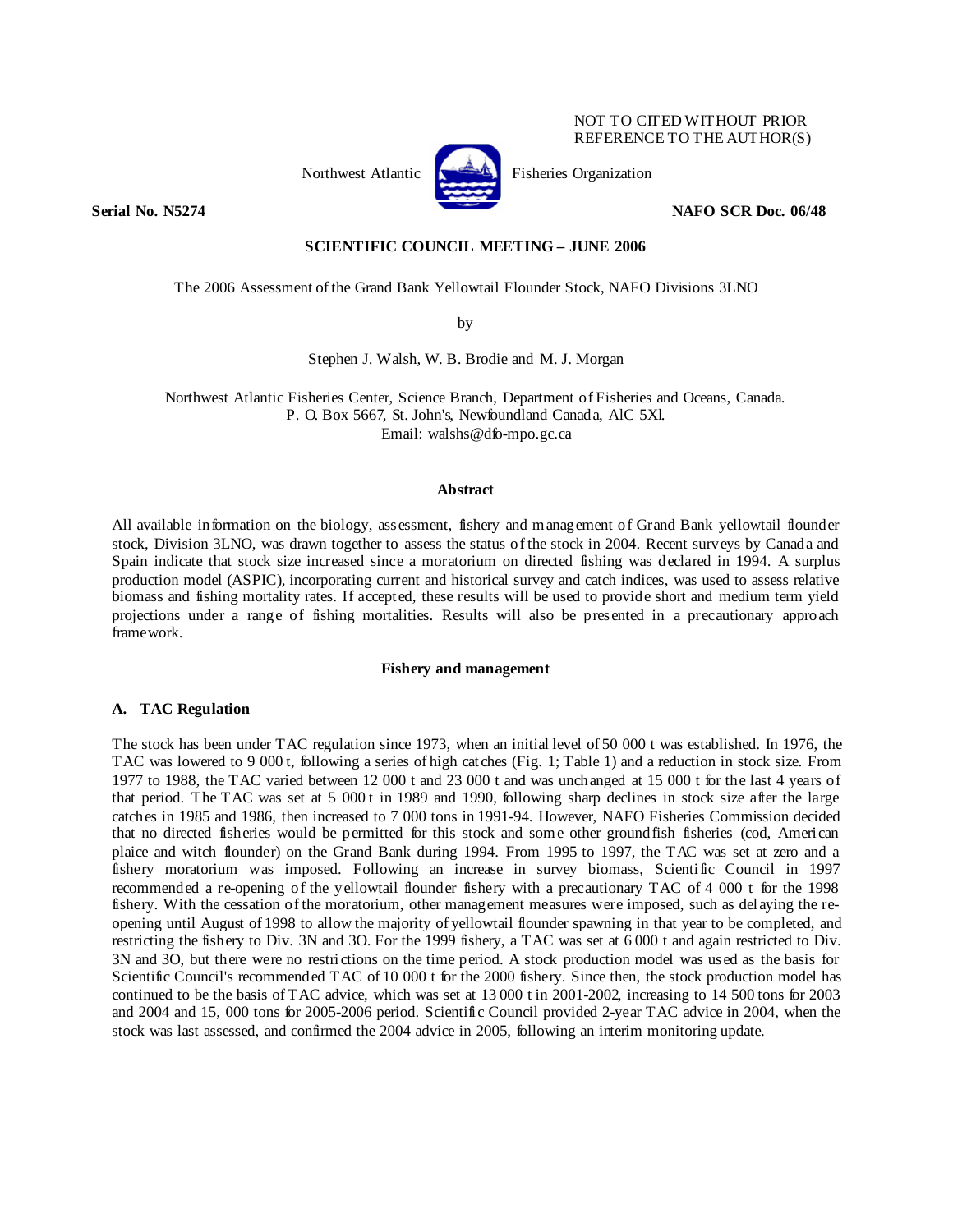# **B. Catch Trends**

The nominal catch increased from negligible amounts in the early 1960s to a peak of 39 000 t in 1972 (Table 1; Fig. 1). With the exception of 1985 and 1986, when the nominal catch was around 30 000 t, catches were in the range of 10 000 to 18 000 t from 1976 to 1993, the year before the moratorium.

During the moratorium (1994-97), catches decreased from approximately 2 000 tons in 1994 to around 300 - 800 tons per year, as by-catch in other fisheries (Table 1). Since the fishery re-opened in 1998, catches have increased from 4 400 tons to a high of 14 100 tons in 2001. Overall, catches exceeded the TACs during 1985 to 1993 and again from 1998-2001, by about 10% in the latter period (Table 1; Fig. 1). Since 2002 the catches have been below the TAC. Both the 2004 and 2005 nominal catch estimates of 13 354 tons and 13 933 tons, respectively are below their respective TAC of 14 500 tons and 15 000 tons. In 2004, Canada caught 12 575 tons and in 2005 caught 13 137 tons.

In some years, small catches of yellowtail have been reported from the Flemish Cap, NAFO Div. 3M. STACFIS previously noted that these catches were probably errors in reporting or identification, as the reported distribution of yellowtail flounder does not extend to the Flemish Cap.

Table 2 shows a breakdown of the Canadian catches by year, division and gear. With the exception of the 1991- 1993 period, when Canadian vessels pursued a mixed fishery for plaice and yellowtail flounder in Div. 3O, the majority of catches have been taken in Div. 3N. The most important gear is otter trawl. Details on the Canadian fishery can be found in Brodie *et al.* (2006). The Canadian otter trawl catch in Div. 3L of 2 760  $t^1$  in 2004 was the highest in this Division since 1986 but the catches declined by about 1 000 t in Div. 3N and 1 800 t in Div. 3O from 2003 to 2004. Although the Div. 3L and 3O catches were lower in 2005 when compared to 2004, Canada's highest catch of 10 572 t came from Div. 3N and represents the highest level from this division since 1981.

# C. **The Canadian Fishery** (SCR Doc. 06/26, 40)

The yellowtail fishery on the Grand Banks was prosecuted by Canada in 2004 and 2005. Data on spatial and temporal trends, length composition, and an analysis of Canadian CPUE data are presented in Brodie *et al.* (2006). Spatial and temporal patterns in the catches of the fleet in 2004 are presented in Walsh and Brodie (2006).

The catch of yellowtail flounder by Canadian vessels in NAFO Div. 3LNO in 2005 was approximately 13 140 tons, the highest by this fleet since 1987, and similar to levels in 2003 and 2004. The catch increased from just under 10 000 tons in 2002, when effort was lower because of problems with by-catch of American plaice. Length compositions of yellowtail were similar in 2004 and 2005, with about 40% of the catch numbers coming from lengths in the range 36-39 cm. Much of the Canadian catch in 2004-2005 came from Div. 3N, mostly in areas just north and west of the Southeast Shoal. Otter trawl continues to be the dominant gear in this fishery. CPUE increased in 2004 and remained high in 2005, although it remains difficult to compare CPUE with periods prior to 1998, due to the changes in the fishery and in the fleet behaviour. Avoidance of by-catch of species under moratorium, such as American plaice and cod, continues to be a major influence on the Canadian fishery for yellowtail flounder.

In the 2004 fishery there was seasonal pattern in depths fished, being shallower in the winter time when compared to other seasons and in the distribution of effort. Analysis of temperature data and CPUE suggests a catchability relationship with yellowtail catches being taken in warmer waters.

# **D. The 2004-2005 Fisheries by Non-Canadian Vessels** (SCS Doc. 05/5, 6, 8; SCS Doc. 06/7, 9)

Sampling of size composition from commercial catches of yellowtail flounder in 2004 and 2005 was available from the Canadian directed fishery for yellowtail, and from the fisheries for Greenland halibut and skate in the NRA of Div. 3NO. The length frequencies of the Canadian and Spanish catches for 2004 and 2005 are plotted together in Figure 2. The minimum codend mesh size in the Canadian fleet is 145 mm while Spain uses a minimum of 130 mm mesh size when fishing for Greenland halibut. In 2004, the mode in the Spanish yellowtail by-catch was 38-39 cm. However, in the Spanish fishery in 2005 the mode of 36-37 cm was similar to that seen in the 2004-2005 Canadian fishery. In 2004 and 2005 skate fisheries of Portugal and Russia, where a minimum codend mesh size of 280 mm is used, the mode in the 2004 Portuguese and Russian catches was 38-39 cm, while the mode (32-33 cm) in the 2005

 $\overline{\phantom{a}}$ 

<sup>1</sup> Erroneously reported as 42 760 tons in Walsh *et al*., 2005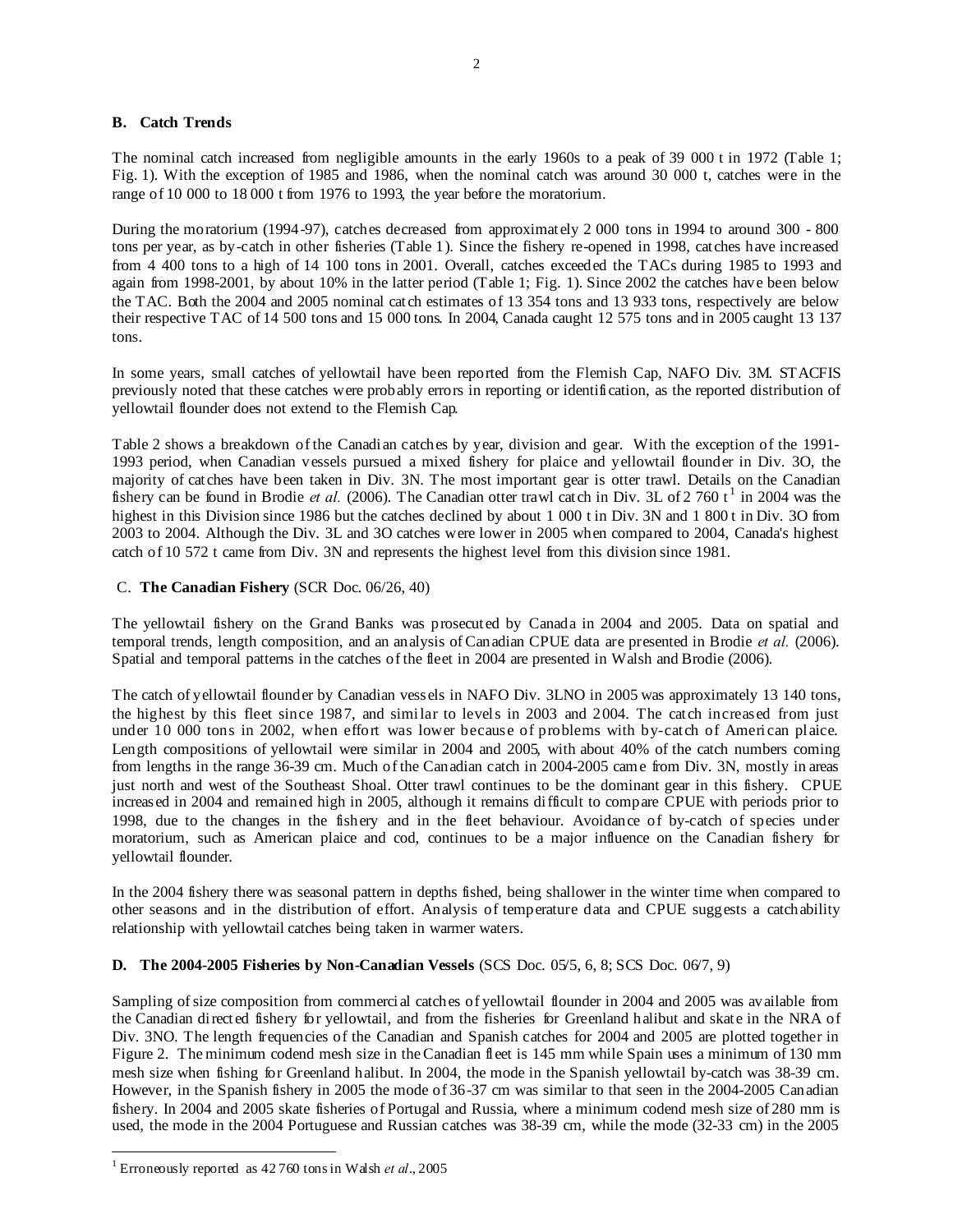Russian catches showed a shift to smaller fish (Fig 3). This shift in 2005 size composition in the 280 mm mesh codend Russian fishery was not evident in the 145 mm mesh codend Canadian fishery. No explanation was given as to why more smaller yellowtail were being taken in this large mesh fishery in 2005 when compared to 2004.

# **II. Research Survey Data**

# **A. Canadian Stratified-random Surveys Spring and Fall Surveys** (SCR Doc. 06/41)

# *Abundance and biomass trends*

Figure 4 and Tables 3 and 4 compare the population abundance and biomass estimates of yellowtail flounder in the Canadian spring and fall surveys. Detailed descriptions of survey trends in both series are contained in Walsh *et al*. (2006). Survey indices show similar trends in both series, although the fall estimates have generally been higher since 1992, with the exception of 1996 and 1999. The fall survey indicates that the upward trend in stock size started in 1993 while the spring survey showed the trend starting in 1995. The spring survey shows an annual variation in stock size while the fall survey biomass estimates have increased every year from 1994 to 2004, except in 2002. In 2005 the fall survey showed a 9% decrease in biomass while the spring survey showed a 14% increase.

Figure 5 shows the result of a regression of the biomass estimates from the spring and fall time series. A linear relationship is evident with 77% of the variation being explained by the model. Two time regimes are present: 1990- 1995, when the stock was at its lowest and estimates were more in agreement, and 1996-2005, when the stock was on the increase and the estimates were more variable. Coincidentally, the switch in survey gears took place in the fall of 1995 and probably what is seen here is a seasonal difference in catchability with increasing stock size, which would account for the widening confidence intervals seen in Fig. 4. Catchability estimates from the stock production model indicate *q's* from the Campelen surveys are around 3, and therefore swept-area stock-size is likely being overestimated in the spring and fall surveys (see Appendix 1).

# *Size composition and growth*

Figures 6 and 7 show the length composition of survey catches from spring and fall surveys by year for Div. 3LNO (combined sexes). Size composition in most recent years generally showed one main peak in the length frequencies in the spring surveys and multi-modal peaks in the fall surveys. More small fish were present in the survey catches beginning in the fall of 1995 onward due to the increased efficiency of the new Campelen survey gear over the old gear. Annual shifts in modes could be evidence of year classes moving through the time series.

In the spring surveys in 1996, 1997, 1999 and 2000 there were bimodal distributions seen in the data which can be tracked from year to year. For example following the first mode, in 1998 its peak is at 27.5 cm; by 1999, the peak has moved to 31.5 cm where it stays for 2000; and by 2001 it has moved to 32.5 cm. Over the next two years, the peak remained strong but doesn't appear to move because growth was probably reduced considerably (see Dwyer *et al*., 2003). At this point, it is probably made up of a number of different age classes. However since 2000 there were no bimodal peaks evident in the data (Fig. 6).

In the fall surveys, multi-modal peaks are more common and unlike the spring surveys, were evident in surveys from 2001-2005 (Fig. 7). After 30-32 cm, growth slows and becomes almost negligible between years. This is consistent with the growth curves constructed using ages from thin-sectioned otoliths (Dwyer *et al*., 2003).

Figure 8 attempts to look further at the modal length differences seen in the spring and fall surveys. Using survey data from Canada and Spain for the period 1995-2005, a cut off of 21 cm was chosen as a proxy for recruitment. At that size yellowtail are not recruited to any of the regulated fisheries. Population numbers at length for yellowtail flounder less than 22 cm (age 0-3 years) are plotted from the spring and fall Canadian surveys and total numbers caught from the spring Spanish surveys (Fig. 10).

With the exception of the spring and fall of 1995, (Canada switched to the Campelen trawl in the fall of 1995) the overall trend in the Canadian and the Spanish spring surveys is similar to the Canadian fall surveys from 1996-2003. In 2004 and 2005 surveys, the Canadian fall index is much higher (Fig. 8A). Walsh *et al.* (2006a) reported several large catches (numbers >1 000 fish) in the Southeast Shoal (nursery) area in the fall of 2004 and 2005 surveys, that were not evident in the spring surveys and these large catches also contained a large number of "juveniles".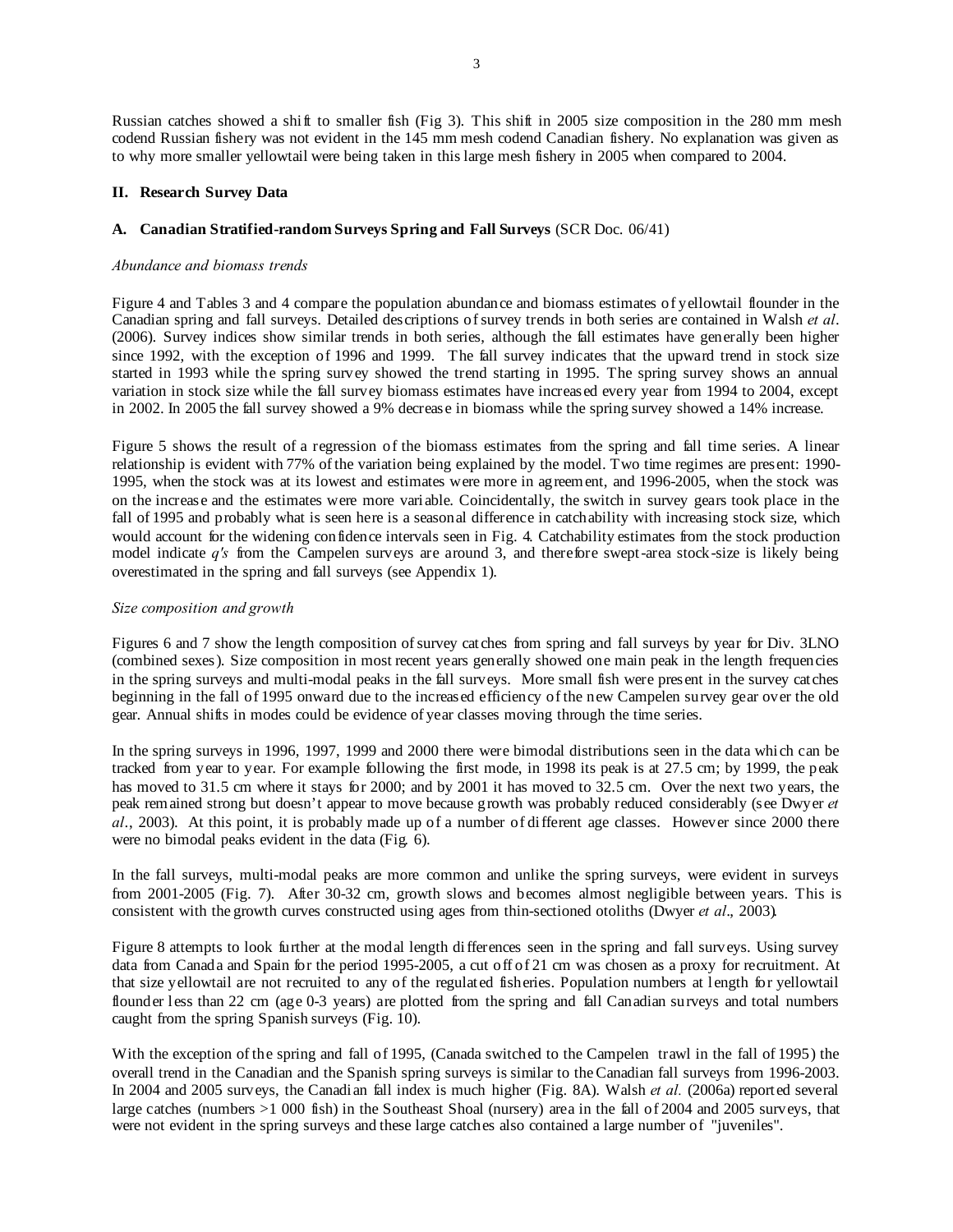Figure 8B shows that there was no linear relationship between 1996-2005 Canadian spring and fall estimates. However, if you remove the 2004 and 2005 estimates then a statistical significant relationship was evident (Fig. 8B and 8C).

*Age (SCR 06/21)* 

Age validation studies undertaken for yellowtail flounder indicate that the thin-sectioned otolith technique is the best method for ageing this species (Dwyer *et al*., 2003). It was concluded that thin sections may possibly underestimate the ages of the oldest fish in the population but this method is the most accurate. Yellowtail flounder have been aged up to 30 years using this method. Given the inaccuracies in the old whole-otolith ageing method, a significant part of the historical otolith archive will have to be re-aged.

Therefore, a first step is to determine how many otoliths actually need to be re-aged in order to produce age-length keys from sub-samples of the complete collection with a minimum loss of information. A preliminary analysis carried out using otolith samples from the 1998 spring and fall surveys indicated that sub-sampling sizes around 60% of the total sample size can produce adequate age-length matrices (Dwyer *et al.*, 2004). However, this result relied on data from a single year, and hence, potential differences between years could not be evaluated. To address this issue, we repeated these analyses for a different survey year. The year 1991 was selected because it provides good contrast with 1998, mainly due to the differences between years in the survey trawls employed (Engels trawl in 1991 and Campelen trawl in 1998), and the trends of the yellowtail flounder stock (decreasing in 1991and increasing in 1998). Despite these differences, the results for 1991 were highly consistent with the findings already obtained for 1998 (see Koen-Alonso *et al*., 2006 for details). The spring and fall age-length matrices differed significantly (2D Kolmogorov-Smirnov test  $p$ -value = 0.0017) and should not be combined. Sub-sampling sizes of 60% allow building sub-sampled age-length matrices (SSALMs) that are similar enough to the full data age-length matrices (FDALMs) to be considered adequate for building age-length keys from survey otoliths with a minimum loss of information.

Numbers at age are not available at this time, so the cohort strength model (Walsh *et al*., 2002) was not updated.

# **C. Spanish Stratified-random Spring Surveys in the Regulatory Area, Div. 3NO** (SCR Doc. 06/13)

Beginning in 1995, Spain has conducted stratified-random surveys for groundfish in the NAFO Regulatory Area (NRA) of Div. 3NO. These surveys cover a depth range of approximately 45 to 1 300 m. In 2003, after extensive comparative fishing between the old vessel, C/V *Playa de Menduiňa* and old Pedreira trawl with the new vessel, C/V *Vizconde de Eza*, using a Campelen 1800 shrimp trawl as the new survey trawl, all data have been converted to Campelen units (Paz *et al*., 2003, 2004). In 2006, an error in the estimation method was corrected and all survey estimates were re-calculated (González-Troncoso *et al*., 2006).

The biomass of yellowtail in the Div. 3NO of the NRA increased sharply up to 1999, and since then has shown a similar annual fluctuation pattern seen in the Canadian spring surveys of Div. 3LNO (Fig. 4 and 9). Most (89%) of the biomass comes from strata 360 and 376 similar to other years. Length frequencies in the 2004 and 2005 Spanish survey showed a mode around 32-34 cm. As in the Canadian spring surveys (Fig. 6), this survey showed a similar progression of the peak in the length frequencies from 1998 to 2005. There was no evidence of recruitment pulse in recent years similar to the Canadian spring survey results.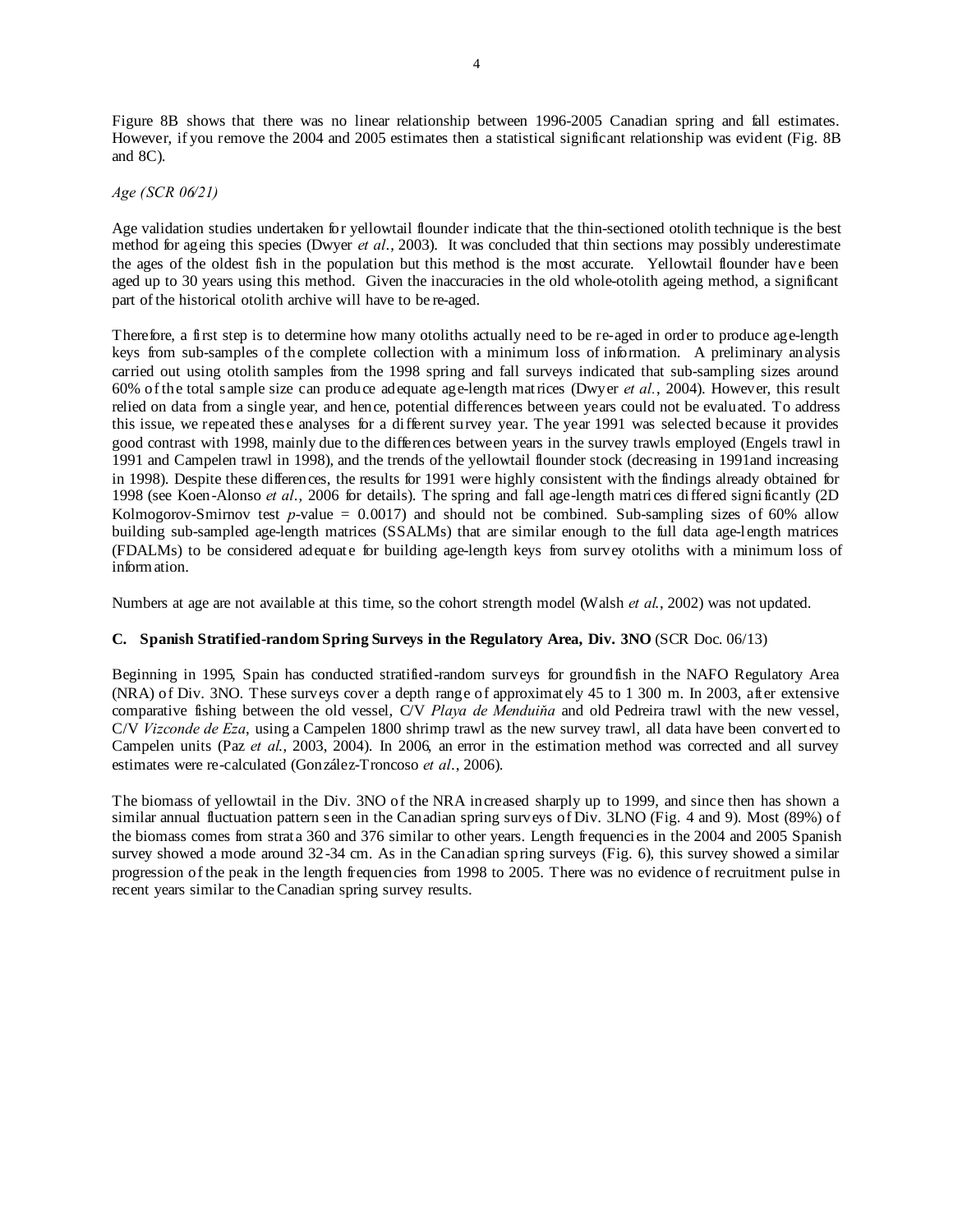#### **D. Stock Distribution**

*Stock: (SCR Doc. 06/ 23, 29, 41)* 

In all Canadian surveys, yellowtail flounder were most abundant in strata on the Southeast Shoal and immediately to the west of the shoal in Div. 3N (MacCall's Basin-see Simpson and Walsh, 2003), most of which straddle the Canadian 360 km (200 mile) limit. Yellowtail flounder appeared to be more abundant in the NAFO Regulatory Area of Div. 3N in the 1999-2005 surveys than in previous years, and the northward distribution of the stock has again extended in Div. 3L in recent surveys, similar to that seen in the mid-1980s when overall stock size was also relatively large. From 1996-2001, and in 2003 and 2005, the proportion of biomass north 45° latitude was higher in the spring than in the fall. Tag returns from the fishery since 1998 has also confirmed the northward extension of the stock in recent years (Walsh *et al*.. 2001). The proportion of biomass north of 45° confirms that the range of the stock has been extending northward since 1995, with one obvious exception, the spring survey in 2002 when the proportion of biomass was lower in the northern area and in aligned with surveys in the early 1990s when stock size was low..

The analysis of yellowtail flounder movements on the Grand Bank using traditional Peterson disc tags and electronic archival data storage tags (DSTs) showed yellowtail movements are generally southward from their release site. The DST measurement data for depth and temperature for yellowtail flounder during their period at liberty showed substantial vertical activity. Most of the vertical movements occurred at night and during all months. Night-time movements often lasted for several hours with occasional descents back to the bottom. The data suggests that July, August and September were the most active months These results were similar to that reported in the Walsh and Morgan (2004) analysis on Grand Bank yellowtail behaviour from 29 DSTs and to C adrin and Westwood (2004) analysis of Georges Bank yellowtail flounder.

The preliminary analysis of the amount of fish found in deepwater showed that small catches of yellowtail were more prevalent in waters deeper than 92 m (mostly in the depth range of 93-183 m) during the spring surveys in particular along the southern slope, than during the fall surveys. However, the vast majority of the stock was still found to be shallower than 93 m in both seasons. This reduction in the frequency of small catches in deep water from spring to fall could imply seasonal movements but there is no annual pattern to the data to support this hypothesis.

Colbourne and Walsh (2006) noted that in 1990-2005 surveys the centroid of the biomass of yellowtail flounder located within Div. 3NO was found over the Southeast Shoal of the Grand Bank. This area corresponds to some of the warmest bottom temperatures found anywhere on the Grand Banks. The authors reported that spring bottom temperatures in this region range from a minimum of 1-2°C during cold years (1990) to 3-4°C during warm years (1998 and 1999). Fall bottom temperatures were, in general, warmer than spring values ranging from  $2\text{-}3\textdegree C$  in most years to maximum values of between 7-8°C during extreme years (1999). Since 1999, with the exception of 2002, survey catch rates of yellowtail have remained significantly higher that those before 1995. With the exception of 2003 survey, spring bottom temperatures have also been higher than they were in the early 1990s. The cold temperature values observed in the spring of 2003 were anomalous and lasted from April to June and were above average during the remainder of the year (Colbourne *et al*., 2004). However there is no indication that cold temperatures had a limiting factor on the northward distribution of yellowtail flounder in the 2002 spring survey and in the 2004 fall survey.

In summary, there was a steady increase in the abundance of yellowtail flounder coinciding with a northward expansion of the stock from 1995 up to 2005 that also coincided with increasing bottom temperatures. Small amounts of yellowtail were sometimes found in deepwater.

#### **E. Biological Studies**

Maturity at size was estimated using Canadian spring research vessel data from 1984-2005. Estimates were produced using a probit model with a logit link function and a binomial error structure (SAS, 1989).  $L_{50}$  declined in males, by about 7 cm from around 30 cm in the mid-1980s to 23 cm in 1999 (Fig. 11). Although there have been short term fluctuations there has been a downward trend since 2001-2004, with  $L_{50}$  averaging just under 25 cm. Female  $L_{50}$  has been fairly stable until the last 3 years which have all been estimated at less than 32 cm almost 1.5 cm below the long term average (Fig. 11). There was significant inter-annual variation in the proportion mature at length for both males and females (generalized linear models: males  $\chi^2 = 404.0$ , df = 21, p <0.0001, females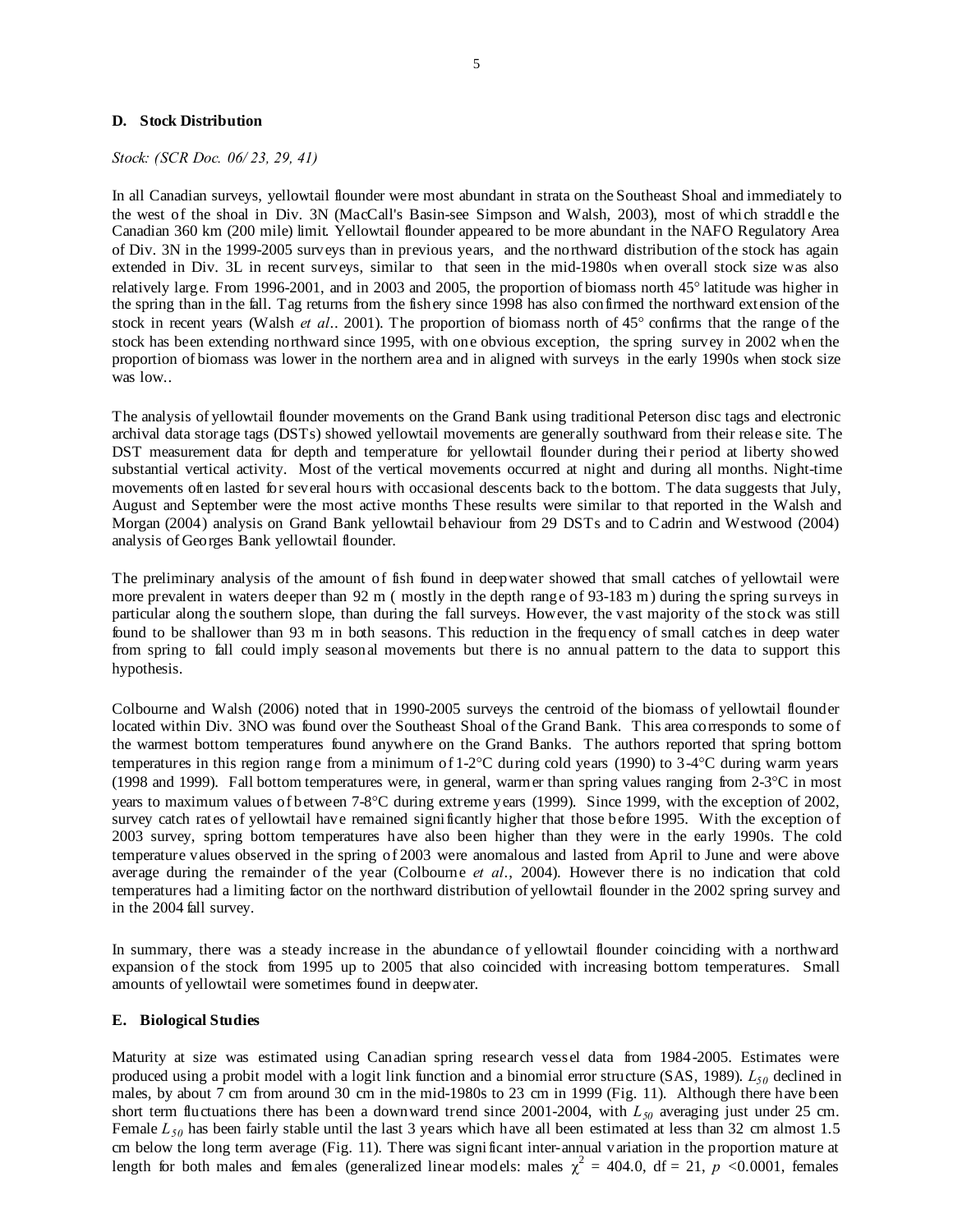$\chi^2$ =185.4, df=21, *p* <0.0001). In general for males, years prior to 1992 were significantly different from 2005. After this there were also years that are significantly different from the final year but there was no pattern. For females, all years were significantly different from 2005.

#### **F. Assessment Results**

Estimates of female proportion mature at length, population numbers at length, and annual length weight relationships were used to produce an index of female SSB from the spring survey. Annual length weight relationships were unavailable prior to 1990 so for those years a relationship produced using data from 1990-1993 was used. The specific length weight relationships are given in Table 5. Female SSB declined from 1984 to 1992 (Fig. 12). Since 1995 it has increased substantially. The average index over the 1996-1998 period was 66 000 t, similar to levels in the mid-1980s. There was a large increase in the index in 1999 consistent with the large increase in the overall survey abundance index for that year. Estimates for 1999-2001 were fairly similar and much higher than any previous estimate. There was a large decline in the index in 2002, similar to the overall survey abundance and biomass indices for that year. The SSB index increased again in 2003 and overall has been increasing since 1995. The 2000 to 2005 average biomass was 137 000 t, substantially higher than that of the mid-1980s. In general the female SSB index mirrored the trend seen in the total survey biomass index.

## *Stock-recruitment relationship*

Since there were no available age data for 2002-2003, the recruitment index (cohort strength model, Walsh *et al*., 2002) was not updated.

#### *Surplus production model (ASPIC)*

#### Surplus Production Model

A non-equilibrium surplus production model incorporating covariates (ASPIC; Prager, 1994, 1995) was applied to nominal catch and survey biomass indices, as was done in the 2002 and 2004 assessment of this stock (Walsh *et al.*, 2002; 2004). The Schaefer production model used assumes logistic population growth, in which the change in stock biomass over time  $\left(\frac{d}{dt}\right)$  is a quadratic function of biomass (B):

$$
d\mathbf{B}_t/dt = r\mathbf{B}_t - (r/K)\mathbf{B}_t^2
$$

where *r* is the intrinsic rate of population growth, and *K* is carrying capacity. For a fished stock, the rate of change is also a function of catch biomass (C):

$$
d\mathbf{B}_t/d\mathbf{t} = r\mathbf{B}_t - (r/K)\mathbf{B}_t^2 - \mathbf{C}_t
$$

Biological reference points can be calculated from the production model parameters:

$$
MSY = K r / 4; B_{msy} = K / 2; F_{msy} = r / 2
$$

Initial biomass (expressed as a ratio to  $B_{msv}$ :  $BIR$ ), *r*, *MSY*, and catchability coefficients for each biomass index  $(q_i)$ were estimated using non-linear least squares of survey residuals. Once a model formulation is accepted, a bootstrapped run can be made, in which survey residuals are randomly re-sampled 500 times to derive bias-corrected probability distributions for parameter estimates. This bootstrap analyses will be the basis for catch projections. In the model runs presented, and for all subsequent projections, it was assumed that the catch in 2006 would equal the TAC of 15 000 t, although catches in 2002-2005 were estimated to be less than the TACs.

Because of differences in catchability among the various indices, relative (to *MSY* values) indices of biomass and fishing mortality rate were used instead of absolute values. Fishing mortality refers to yield (catch) /biomass ratio. Input data/model formulation

The production model formulation included: 1) the nominal catch data (1965-2005); 2) Russian spring surveys (1972-1991); 3) Canadian Yankee spring surveys (1971-1982); 4) Canadian Campelen spring surveys (1984-2005); 5) Canadian C ampelen fall surveys (1990-2005); and 6) the Spanish spring (1995-2005) survey (now in Campelen equivalents). These indices were the same (updated) indices accepted by STACFIS in the 2001, 2002 and 2004 assessments of this stock.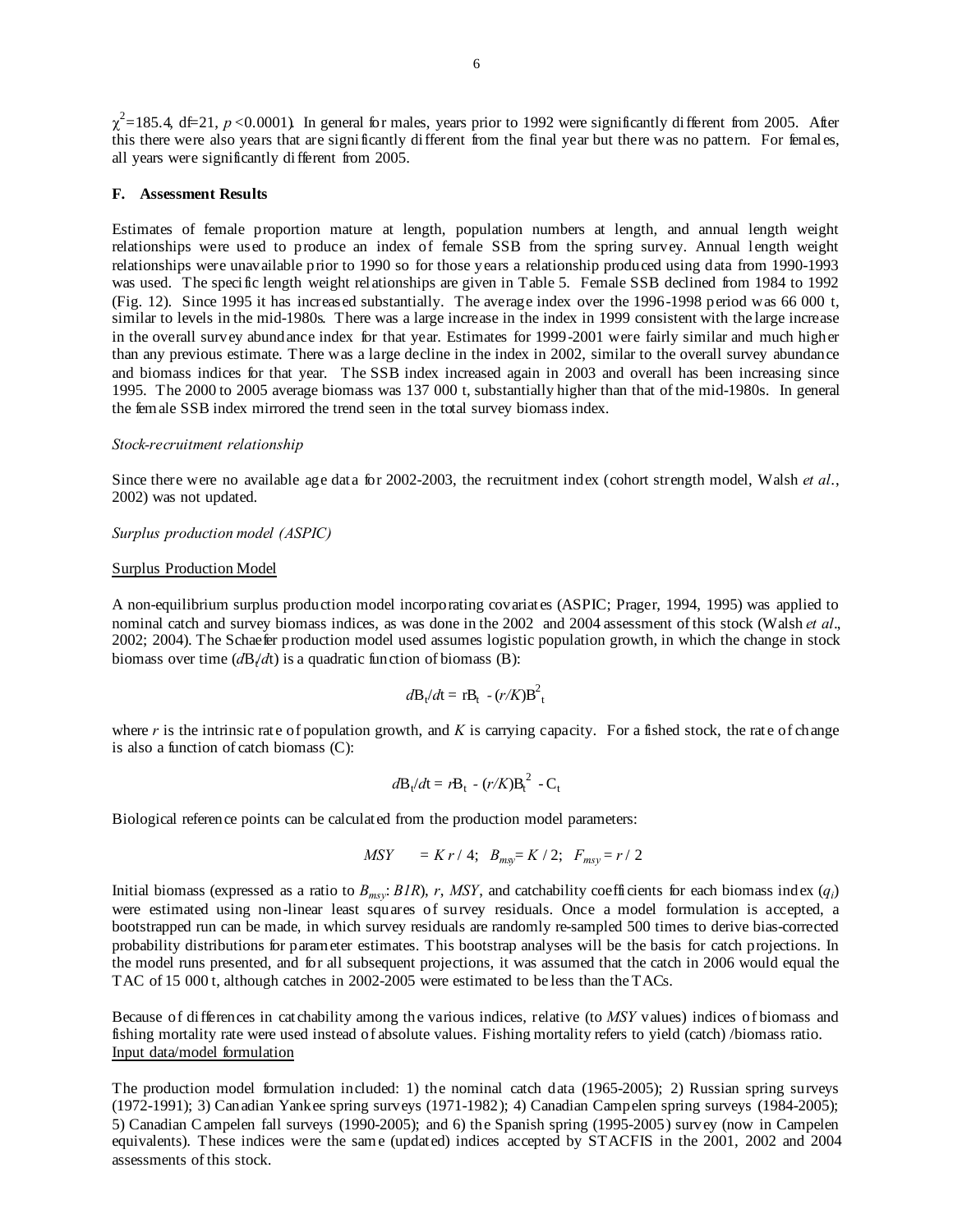The input data for surplus production model are listed in Table 6, and the ASPIC input file is shown in Table 7. Estimated landings were used as nominal catch, but do not include discards. The Canadian spring surveys have used a variety of survey gears since this series began in 1971. A 'Yankee' otter trawl was used from 1971 to 1982, an 'Engel' otter trawl was used from 1984 to 1995 (spring), and since the fall of 1995 a 'Campelen' shrimp trawl has been used (McCallum and Walsh, 1997). Comparative tows between the Yankee and Engel trawls were used to derive a conversion factor of 1.4 for the Yankee catches by number but not by weight (biomass). Therefore the unconverted Yankee survey biomass estimates were used here. Comparative tows between the Engel and Campelen trawls were used to derive a size-based conversion factor for the Engel survey results prior to fall 1995 (Warren *et al*., 1997; Walsh *et al*., 1998). Methods to link the 1971-1982 Yankee series to the 1984-2003 C ampelen (or equivalent) series have not been developed, therefore, these two series were considered to be separate indices of biomass in the production model.

Other survey indices were tested in the 2004 assessment (Brodie *et al*., 2004) and included the unconverted 1986-94 Canadian fall juvenile groundfish surveys (Walsh *et al*., 1995); the average catch rate from the DFO/FPI grid surveys from July 1996-2001 which both gave negative correlations with most indices and were excluded from the model. The Canadian trawler CPUE series was not used as an index in the model, due to previous results which showed a strong residual pattern (Walsh and Cadrin, 2000). As well, there are concerns that CPUE in various time periods may not be comparable, due to various restrictions which affected fleet behaviour and influenced CPUE, e.g. by-catch restrictions from 1998 onward. Formulations using these indices were not tested in this assessment.

Walsh and Brodie (2003) looked at sensitivity of the ASPIC model to various indices of abundance for this stock, as well as to number of model assumptions. Some different model formulations in 2004 were explored to test the sensitivity of results to various indices and model assumptions. As in previous years, results with this version and formulation of ASPIC were not sensitive to starting estimates of various parameters (survey *q's*, random number seed, *B1/K*, etc.). As seen in the sensitivity analysis presented by Walsh and Brodie (2003), the model formulation was very sensitive to excluding the Russian series: *MSY* increases to 21 000 t, K increases, and  $B_{MSV}$  increases from 80 000 t to 94 000 t. The model estimates  $B<sub>1</sub>R$  to be 0.56 which would indicate that *B* at the start of the time series is far below  $B_{MSY}$ , increasing to about  $B_{MSY}$  by 1968-69. Although possible, this seems unlikely, given the trajectory of the only index available at that time (Canadian CPUE; see Brodie *et al*., 2006). That index shows a rapid decline in CPUE during the late 1960s, which would appear to be unlikely if biomass was doubling, as the ASPIC model indicates. Similar results were obtained when both the Russian and Spanish time series were excluded. As noted in Prager (1994), the starting biomass in the first year, even in relative terms, is usually quite imprecise, and he recommends against drawing inferences about the biomass in the first 2-4 years unless auxiliary information is available.

Following review by STACFIS in 2003 and again in 2004, there were no recommendations to change the standard formulation, which has been accepted in the assessments of this stock since 2000. To ensure comparability of results with the versions of ASPIC used in 2001, 2002 and 2004, the same version of the ASPIC software (v 3.81) was used in the current assessment.

#### **Results**

Standard model formulation: The input file for the bootstrap ASPIC run is in Table 6. Correlations among biomass indices varied (Appendix 1). Of the five pair-wise correlations among the five biomass indices included in the production analysis, four were high  $(r > 0.7)$ , and one was low  $(r = 0.2$ , Russian *vs*. Candian Yankee). This excludes a sixth possible comparison involving only 2 data points (Russian *vs*. Canadian fall).

The model fit the data relatively well (for detailed output, see Appendix 1). The majority of variance in survey indices was explained by the model, but fit varied among indices  $(r^2)$  ranged from 0.30 to 0.88). Residuals appeared to be randomly distributed for the Canadian survey indices. The Russian series had a strong pattern of positive residuals during the 1970s and early 1980s and negative residuals for subsequent years. This index showed a more rapid decline in stock size than that detected by the Canadian spring survey index in the mid-1980s. The Spanish survey series, which covers only a portion of the stock area, showed negative residuals in the first 3 years followed by positive residuals, indicating that this series increased faster than the model estimates in the latter period.

ASPIC model estimates of relative biomass  $(B_t/B_{mvv})$  and fishing mortality rates  $(F_t/F_{mvv})$  are more precisely estimated than absolute values (Prager, 1995). Therefore the estimates of annual biomass (as of Jan 1) and fishing mortality rates were presented in relative terms.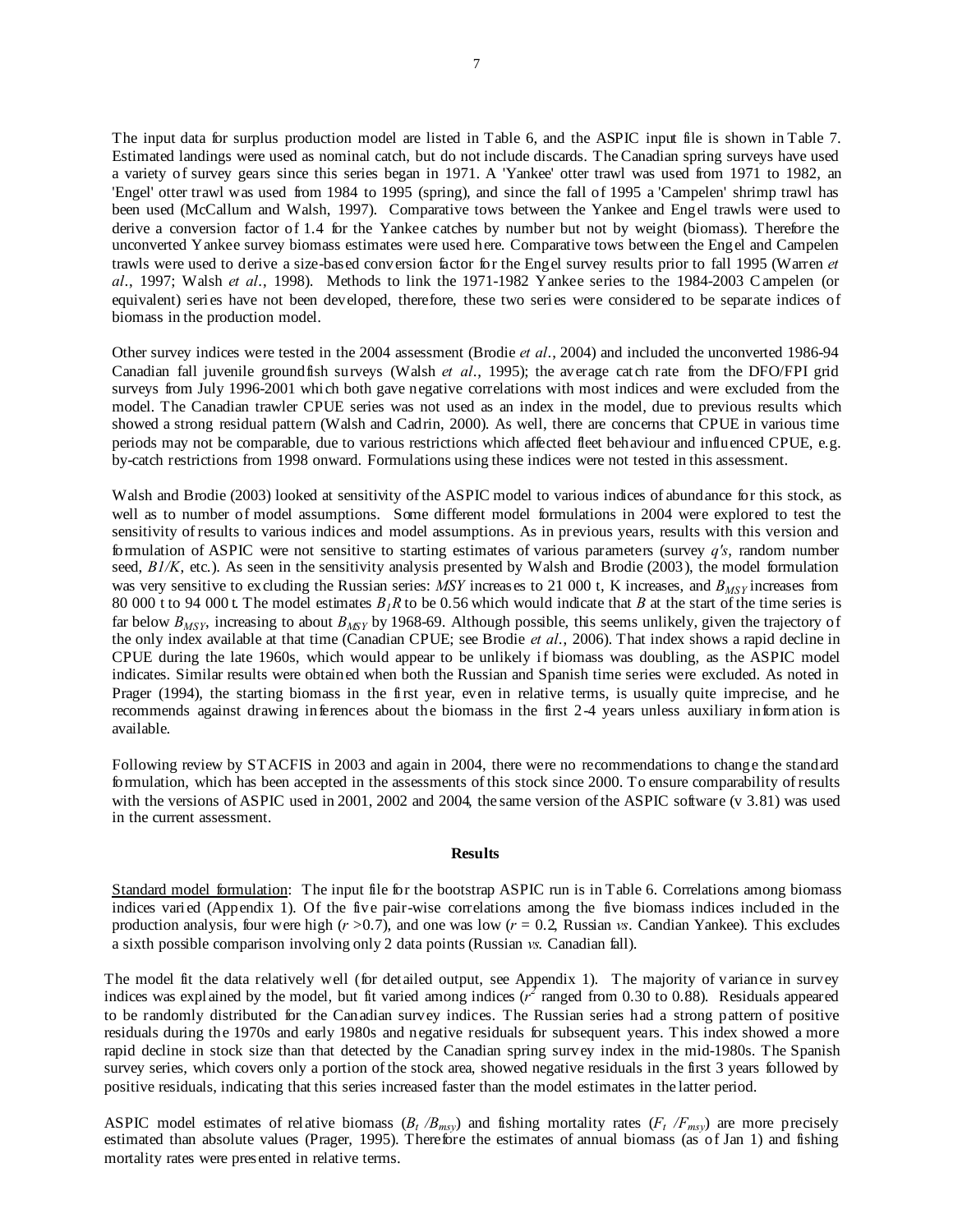The model results are very similar to the 2002 and 2004 assessments, and suggest that a maximum sustainable yield  $(MSY)$  of 17 460 tons (80% CL = 165 600, 183 500) can be produced when the total stock biomass ( $B_{msv}$ ) is 78 930 (80% CL=73 090, 88 280) tons and the fishing mortality rate  $(F_{msv})$  is 0.22 (80% CL = 0.19, 0.25) (Appendix 1) similar to the bias corrected estimates for 2004 assessment (17 350 t, 78 990 t, 0.21, respectively). Estimates of relative biomass and fishing mortality rates are shown in Fig. 13. Biomass showed a continuous decline from the late 1960s to the mid-1970s, stabilized through the mid-1980s, before declining further until about 1994, when the moratorium was imposed. The analysis showed that relative biomass  $(B_t/B_{msy})$  was below the level at which *MSY* can be produced from 1973 to 1998, and at its minimum in 1994 the ratio was about 0.20, which is below the suggested Blim reference point of 30% Bmsy proposed by the SC Study Group on Limit Reference Points (NAFO 2004, SCS Doc. 04/12). Since 1994, the stock increased rapidly to a point where  $B_t/B_{msy} > 1.0$ , and at the beginning of 2007, assuming a catch of 15 000 t in 2006, the relative bias corrected biomass  $B_t/B_{msy}$  is estimated to be 1.32 (80% CL = 1.11, 1.45). The stock is considered to be within the safe zone as defined in the Scientific Council Precautionary Approach Framework (NAFO, 2004).

The relative fishing mortality rate  $(F_t/F_{msy})$  was high during most of the historical fishery (Fig 13), in particular during the mid to late 1980s to the early 1990s when landings were often double the TAC (Fig.1). Since the fishery re-opened in 1998, the fishing mortality rate has been gradually increased to the advised level of 2/3*Fmsy* which was close to the bias corrected  $F$ -ratio of 0.65 (80% CL = 0.56, 0.82) estimated in 2006, if the TAC was taken (Appendix 1). Since the moratorium in 1994, the estimated yield from the stock has been below surplus production levels, allowing the stock to grow.

#### **Summary**

Yellowtail flounder on the Grand Bank declined in the late 1980s and early 1990s to its lowest observed level in 1994 (about 20% *Bmsy*) following several years of excessive catch. The stock was under a directed-fishery moratorium from January 1, 1994 until Aug 1, 1998. The stock increased rapidly during and following the closure, as strong year classes produced in the early to mid-1990s (albeit at low SSB levels), benefited from 4+ years of reduced fishing mortality. Catches have increased from about 4 400 tons in 1998 to around 15 000 tons in recent years, and stock size estimates remain high, above Bmsy, likely with a very low probability of being below  $B_{LM}$ (=30%  $B_{MSY}$ ). Fishing mortality is estimated to be around the recommended level of  $2/3F_{msv}$ , and well below the limit reference point  $(F_{LM} = F_{MSY})$ .

#### **References**

- BRODIE, W. B., S. J. WALSH, D. POWER, and M. J. MORGAN. 1994. An assessment of the yellowtail flounder stock in Divisions 3LNO. *NAFO SCR Doc*., No. 44, Ser. No. N2414, 40 p.
- BRODIE, W. B., S. J. WALSH, and D. POWER. 2006. The Canadian fishery for yellowtail flounder in NAFO Divisions 3LNO in 2004 and 2005. *NAFO SCR Doc*., No. 40, Serial No. N5263, 12 p.
- BRODIE, W. B., S. J. WALSH, M. J. MORGAN, and K. S. DWYER. 2004. An assessment of the Grand Bank yellowtail flounder stock, NAFO Divisions 3LNO in 2004. *NAFO SCR Doc*., No. 51, Serial No. N5004, 22 p.
- CADRIN, S. X., and A. WESTWOOD. 2004. The use of electronic tags to stud fish movement: a case study with yellowtail flounder off New England. *ICES C.M. Doc*., No. 2004/K:813, 4 p.
- COLBOURNE, E. B., and S. J. WALSH. 2006. The distribution and abundance of yellowtail flounder (*Limanda ferruginea*) in relation to bottom temperatures in NAFGO Divisions 3LNO based on multi-species surveys from 1990-2005. *NAFO SCR Doc*., No. 23, Serial No. N5241, 16 p.
- COLBOURNE, E. B., C. FITZPATRICK, D. SENCIAL, P. STEAD, W. BAILEY, J. CRAIG, and C. BROMLEY. 2004. An assessment of physical oceanographic conditions in NAFO Sub-areas 2 and 3 for 2003. *NAFO SCR Doc*., No. 15. Serial No. 4962, 26 p.
- DWYER, K. S., S. J. WALSH, and S. E. CAMPANA. 2003. Age determination and validation of Grand Bank yellowtail flounder (*Limanda ferruginea*). *ICES J. Mar. Sci*., **60**: 1123-1138.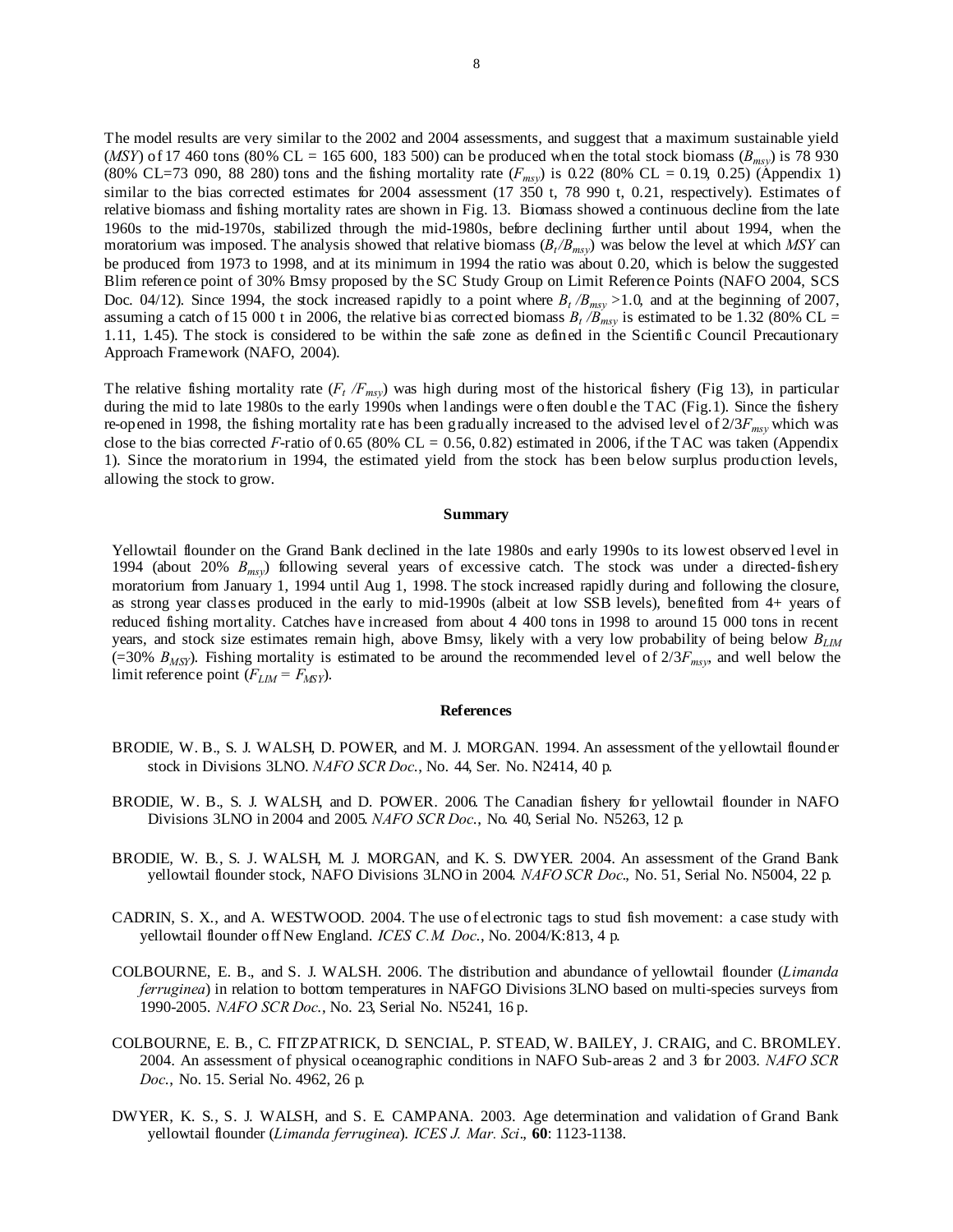- DWYER, K. S., M. KOEN-ALONSO, and S. J. WALSH. 2004. Finding the magical minimum sample size: a computer-intensive approach to minimize re-ageing effort to construct age-length keys for yellowtail flounder. *NAFO SCR Doc*., No. 49, Serial No. N5002, 11 p.
- GONZÁLEZ-TRONCOSO, D., C. GONZÁLEZ, and X. PAZ. 2006. Atlantic cod and yellowtail flounder Indices from the Spanish survey conducted in Divisions 3NO of the NAFO Regulatory Area. *NAFO SCR Doc*., No. 13, Serial No. N5228, 26 p.
- KOEN-ALONSO, M, K. S. DWYER, and S. J. WALSH. 2006. An update on the Canadian re-aging effort for building age-length keys for yellowtail flounder on the Grand Bank. *NAFO SCR Doc*., No. 21, Serial No. N5238, 5 p.
- MCCALLUM, B. R., and S. J. WALSH. 1997. Groundfish survey trawls used at the Northwest Atlantic Fisheries Centre, 1971-present. *NAFO Sci. Coun. Studies*, **29**: 93-104.
- NAFO. 2004. Report of the NAFO Study Group on Limit Reference Points. Lorient, France, 15-20 April, 2004. *NAFO SCS Doc*., No. 12, Serial No. N4980, 72 p.
- PRAGER, M. H. 1994. A suite of extensions to a nonequilibrium surplus-production model. *Fish. Bull*., **92**: 374- 389.
- PRAGER, M. H. 1995. Users manual for ASPIC: a stock-production model incorporating covariates. *SEFSC Miami Lab Doc*., No. MIA-92/93-55
- PAZ X., D. GONZÁLEZ TRONCOSO, and E. ROMÁN. 2003. New time Series for yellowtail flounder from the Comparative experience between the C/V *Playa de Menduíña* and the R/V *Vizconde de Eza* in the NAFO Regulatory Area of Divisions 3NO, 1995-2002. *NAFO SCR Doc*., No. 6, Serial No. N4812, 15 p.
- PAZ, X., D. GONZÁLEZ TRONCOSO, and E. ROMÁN. 2004. New time Series for yellowtail flounder from the comparative experiencebetween the C/V *Playa de Menduíña* and the R/V *Vizconde de Eza* in the NAFO Regulatory Area of Divisions 3NO, 1995-2003. *NAFO SCR Doc*., No. 10, Serial No. N4955.
- SIMPSON, M. R., and S. J. WALSH. 2003. Changes in the spatial structure of Grand Banks yellowtail flounder: testing MacCall's basin hypothesis. *J. Sea Res*., **51**: 199-210.
- VARGAS, J., R. ALPOIM, E. SANTOS, and A. M. AVILA DE MELO. 2004. Portuguese Research Report for 2003. *NAFO SCS Doc*., No. 5, Serial No. N4949, 50 p.
- WALSH, S. J., W. B. BRODIE, D. B. ATKINSON, and D. POWER. 1995. An assessment of the yellowtail flounder stock in Divisions 3LNO. *NAFO SCR Doc*., No. 74, Serial No. N2591, 44 p.
- WALSH, S. J., and S. X. CADRIN. 2000. Evaluating total allowable catch projections for yellowtail flounder (*Limanda ferruginea*) on the Grand B ank using multiple indices and surplus production analysis. *NAFO SCR Doc*., No. 44, Serial No. N4275, 40 p.
- WALSH, S. J, M. J. MORGAN, W. B. BRODIE, K. S. DWYER, and L. MANSFIELD. 2001. A new tagging program for yellowtail flounder on the Grand Bank, NAFO Divisions. 3LNO. *NAFO SCR Doc*., No. 53, Serial No. N4431, 14 p.
- WALSH, S. J., W. B. BRODIE, M. J. MORGAN, D. POWER, K. S. DWYER, and C. DARBY. 2002. Stock assessment and management of the Grand Bank yellowtail flounder stock. *NAFO SCR Doc*., No. 71, Serial No. N4684, 54 p.
- WALSH, S. J, and W. B. BRODIE. 2003. Sensitivity analysis of survey biomass indices used to tuned ASPIC production model for Grand Bank yellowtail flounder. *NAFO SCR Doc*., No. 61, Serial No. N4880, 23 p.
- WALSH, S. J., and M. J. MORGAN. 2004. Observations of natural behaviour of yellowtail flounder derived from data storage tags. *ICES J. Mar. Sci.*, **61**: 1151.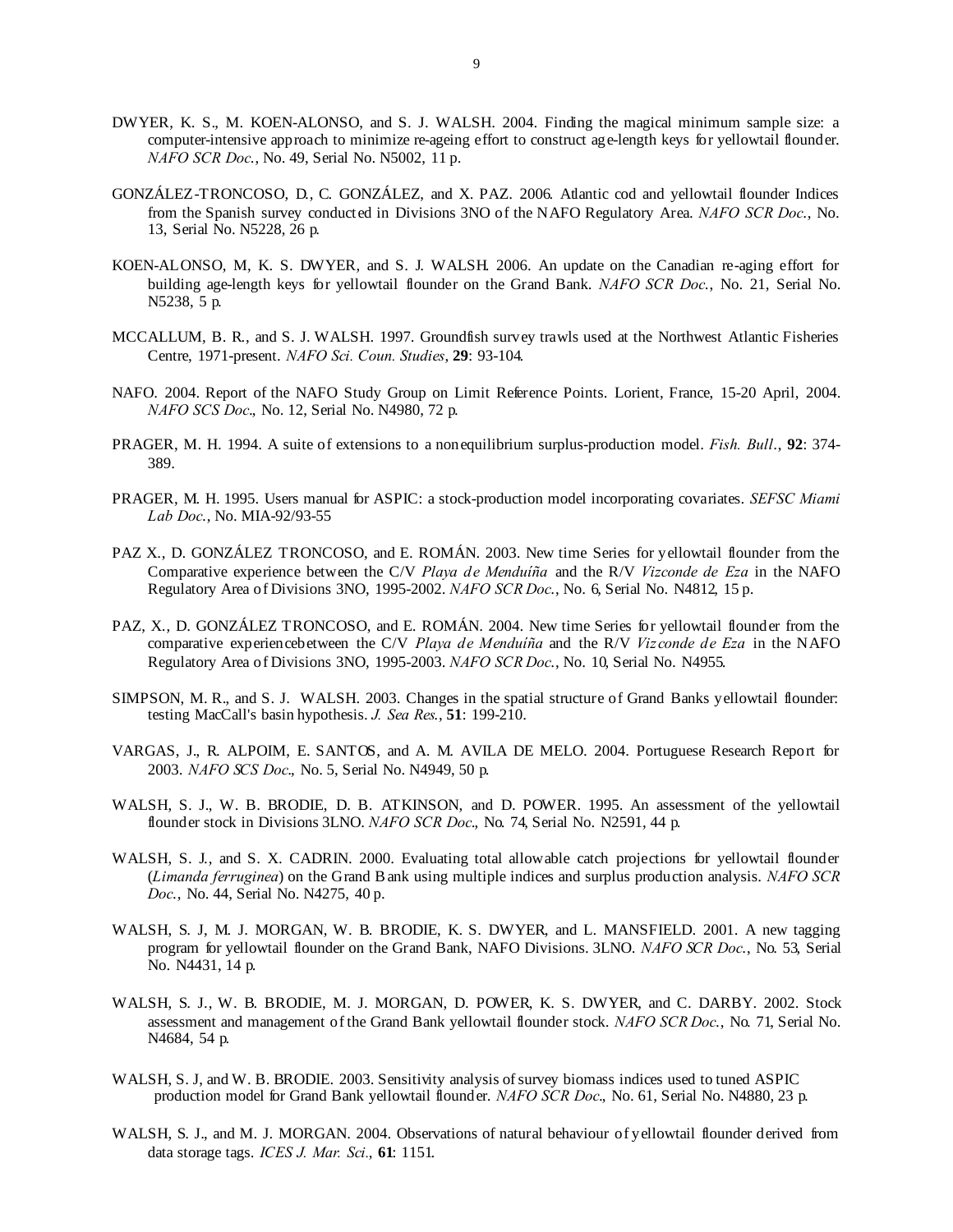- WALSH, S. J., M. F. VEITCH, W. B. BRODIE, and K. S. DWYER. 2004. Canadian bottom trawl survey estimates of the distribution and abundance of yellowtail flounder (*Limanda ferruginea*) on the Grand Bank, in NAFO Divisions 3LNO, from 1984-2003. *NAFO SCR Doc*., No. 36, Serial No. N4986, 50 p.
- WALSH, S. J., M. F. VEITCH, K. S. DWYER, and W. B. BRODIE. 2005. Interim monitoring of yellowtail flounder stock status on the Grand B ank, NAFO Divisions 3LNO. *NAFO SCR Doc*., No. 55, Serial No. N5141, 16 p.
- WALSH, S. J., and W. B. BRODIE. 2006. Exploring relationships between bottom temperatures and spatial and temporal patterns in the Canadian fishery for yellowtail flounder on the Grand Bank . *NAFO SCR Doc*., No. 26, Serial No. N5245, 15 p.
- Walsh, S. J., M. F. Veitch, W. B. Brodie, AND E. COLBOURNE. 2006. DISTRIBUTION AND ABUNDANCE OF YELLOWTAIL flounder (*Limanda ferruginea*) on the Grand B ank, NAFO Divisions 3LNO, from Canadian bottom trawl survey estimates from 1984-2006. *NAFO SCR Doc*., No. 41, Serial No. N5264, 50 p.
- WALSH, S. J., M. J. MORGAN, G. HAN, and J. CRAIG. 2006. Progress toward modeling tagging data to investigate spatial and temporal changes in habitat utilization of yellowtail flounder on the Grand Bank. *NAFO SCR Doc*., No. 29, Serial No. N5248, 30 p.
- WARREN, W., W. BRODIE, D. STANSBURY, S. WALSH, J. MORGAN, and D. ORR. 1997. Analysis of the 1996 comparative fishing trials between the *Alfred Needler* with the Engel 145 trawl and the *Wilfred Templeman* with the Campelen 1800 trawl. *NAFO SCR Doc.*, No. 68, Serial No. N2902, 12 p.

.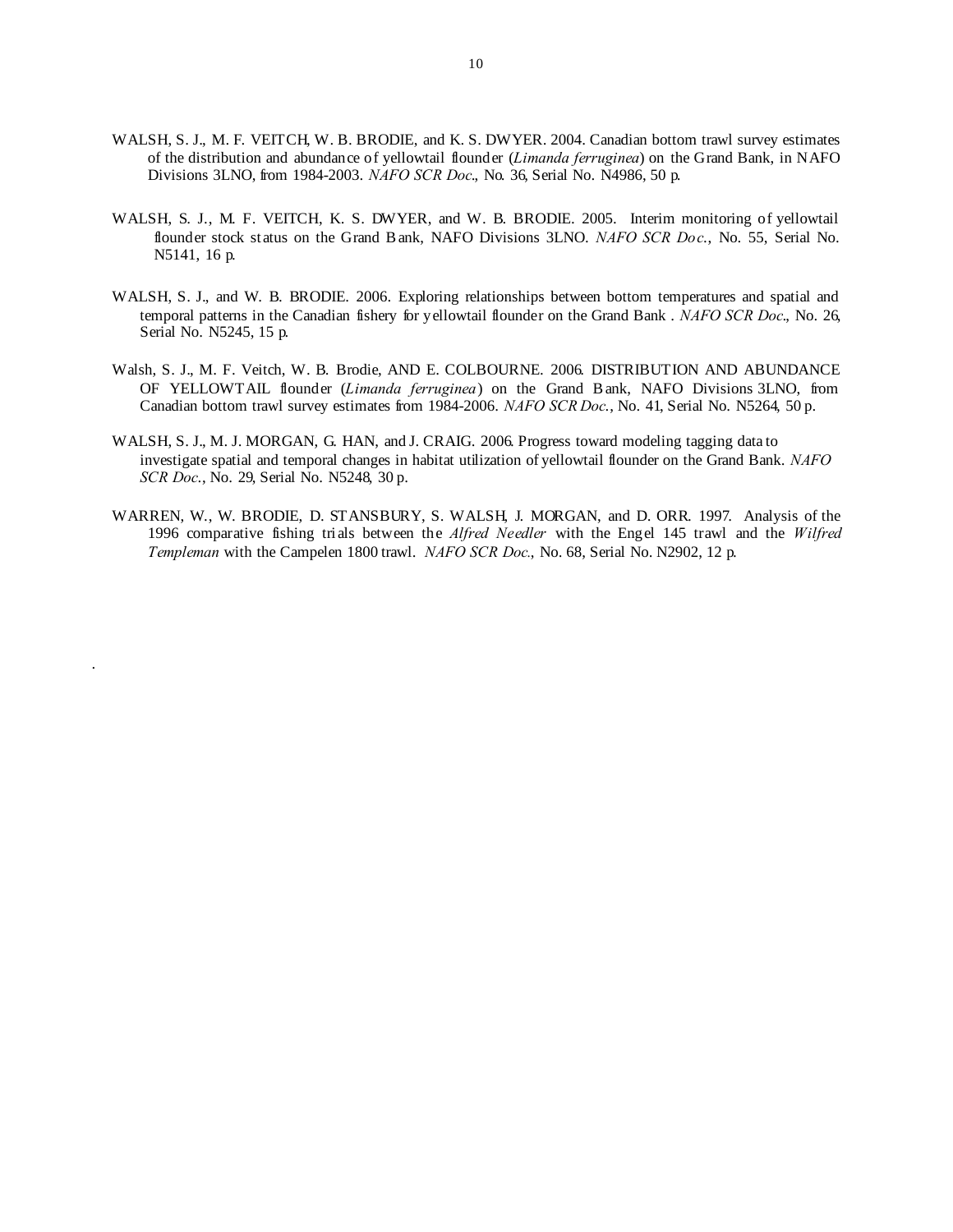| Year                | Canada          |                | France USSR/Rus. | S. Korea <sup>a</sup> | b<br>Other               | Total             | <b>TAC</b>           |
|---------------------|-----------------|----------------|------------------|-----------------------|--------------------------|-------------------|----------------------|
|                     |                 |                |                  |                       |                          |                   |                      |
| 1960                | $\overline{7}$  |                |                  |                       |                          | 7                 |                      |
| 1961                | 100             |                |                  |                       |                          | 100               |                      |
| 1962                | 67              |                |                  |                       |                          | 67                |                      |
| 1963                | 138             |                | 380              |                       |                          | 518               |                      |
| 1964                | 126             |                | 21               |                       |                          | 147               |                      |
| 1965                | 3,075           |                | 55               |                       |                          | 3,130             |                      |
| 1966                | 4,185           |                | 2,834            | $\overline{a}$        | $\overline{7}$           | 7,026             |                      |
| 1967                | 2,122           |                | 6,736            |                       | 20                       | 8,878             |                      |
| 1968                | 4,180           | 14             | 9,146            |                       | $\blacksquare$           | 13,340            |                      |
| 1969                | 10,494          | 1              | 5,207            |                       | 6                        | 15,708            |                      |
| 1970                | 22,814          | 17             | 3,426            |                       | 169                      | 26,426            |                      |
| 1971                | 24,206          | 49             | 13,087           |                       | $\overline{\phantom{m}}$ | 37, 342           |                      |
| 1972                | 26,939          | 358            | 11,929           |                       | 33                       | 39, 259           |                      |
| 1973                | 28,492          | 368            | 3,545            | L.                    | 410                      | 32,815            | 50,000               |
| 1974                | 17,053          | 60<br>15       | 6,952            |                       | 248                      | 24,313            | 40,000               |
| 1975<br>1976        | 18,458<br>7,910 | 31             | 4,076<br>57      |                       | 345<br>59                | 22,894<br>8,057   | 35,000<br>9,000      |
| 1977                | 11,295          | 245            | 97               |                       | 1                        | 11,638            | 12,000               |
| 1978                | 15,091          | 375            | L.               |                       | $\overline{\phantom{a}}$ | 15,466            | 15,000               |
| 1979                | 18,116          | 202            |                  |                       | 33                       | 18, 351           | 18,000               |
| 1980                | 12,011          | 366            |                  |                       | $\overline{\phantom{a}}$ | 12,377            | 18,000               |
| 1981                | 14,122          | 558            |                  |                       | $\blacksquare$           | 14,680            | 21,000               |
| 1982                | 11,479          | 110            | L                | 1,073                 | 657                      | 13,319            | 23,000               |
| 1983                | 9,085           | 165            | ä,               | 1,223                 |                          | 10,473            | 19,000               |
| 1984                | 12,437          | 89             |                  | 2,373                 | 1,836 $b$                | 16,735            | 17,000               |
|                     | 13,440          | $\overline{a}$ |                  | 4,278                 | b<br>11,245              |                   |                      |
| 1985                |                 |                |                  |                       | b                        | 28,963            | 15,000               |
| 1986                | 14,168          | 77             |                  | 2,049                 | 13,882                   | 30, 176           | 15,000               |
| 1987                | 13,420          | 51             |                  | 125                   | 2,718                    | 16,314            | 15,000               |
| 1988                | 10,607          | -              |                  | 1,383                 | 4,166                    | 16, 158           | 15,000               |
| 1989                | 5,009           | 139            |                  | 3,508                 | 1,551                    | 10,207            | 5,000                |
| 1990<br>1991        | 4,966<br>6,589  |                | L<br>L,          | 5,903<br>4,156        | 3,117<br>5,458           | 13,986<br>16, 203 | 5,000<br>7,000       |
| 1992                | 6,814           |                |                  | 3,825                 | 123                      | 10,762            | 7,000                |
| 1993                | 6,747           |                |                  |                       | 6,868                    | 13,615            | 7,000                |
| 1994                |                 |                |                  | ÷                     | 2,069                    | 2,069             | $7,000$ <sup>d</sup> |
|                     | 2               |                |                  | ä,                    |                          |                   | 0 <sup>d</sup>       |
| 1995                |                 |                |                  |                       | 65                       | 67                | 0 <sup>d</sup>       |
| 1996                |                 |                |                  |                       | 232                      | 232               | d                    |
| 1997                | 1               |                |                  |                       | 657                      | 658               | 0                    |
| 1998                | 3,739           |                |                  |                       | 647                      | 4,386             | 4,000                |
| 1999                | 5,746           |                | 96               |                       | 1,052 $b$                | 6,894             | 6,000                |
| $2000$ $^{\circ}$   | 9,463           |                | 212              | L.                    | 1,486                    | 11, 161           | 10,000               |
| $2001$ <sup>c</sup> | 12,238          |                | 148              | ä,                    | 1,759                    | 14, 145           | 13,000               |
| $2002$ °            | 9,959           |                | 103              |                       | 636                      | 10,698            | 13,000               |
| 2003                | 12,708          |                | 184              |                       | 914 $e$                  | 13,806            | 14,500               |
| 2004                | 12,575          |                | 158              |                       | 621                      | 13,354            | 14,500               |
| 2005                | 13,140          | 299            | 8                |                       | 486                      | 13,933            | 15,000               |
|                     |                 |                |                  |                       |                          |                   |                      |
| 2006                |                 |                |                  |                       |                          |                   | 15,000               |

Table 1. Nominal catches by country and TACs (tons) of yellowtail in NAFO Divisions 3LNO

 $a^a$  South Korean catches ceased after 1992

**b** includes catches estimated from Canadian surveillance reports

 $\degree$  provisional

<sup>d</sup> no directed fishery permitted

 $e<sup>e</sup>$  Includes catches averaged from a range of estimates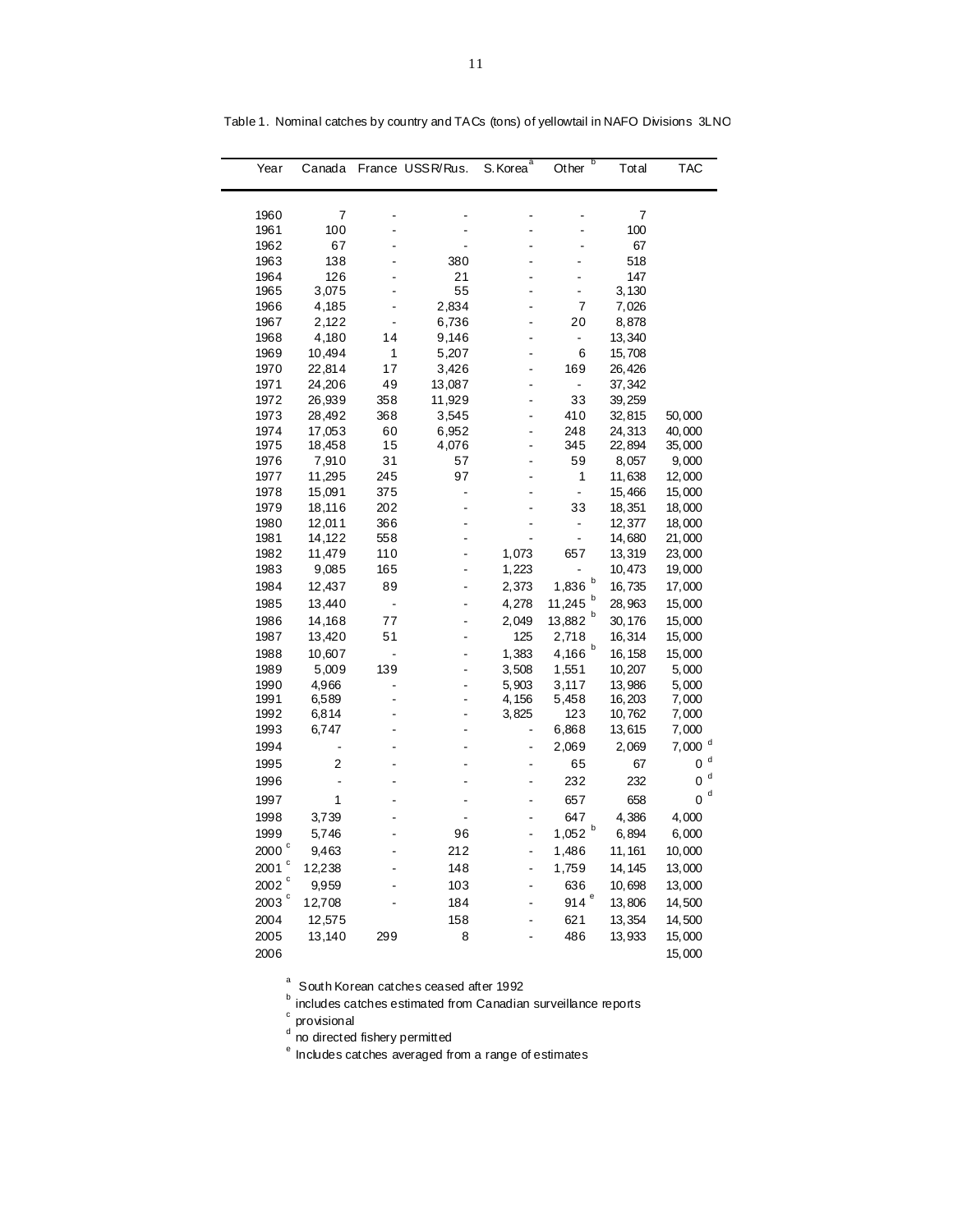| <b>OTTER TRAWL</b> |       |        |       |        |                    |  |  |
|--------------------|-------|--------|-------|--------|--------------------|--|--|
| <b>YEAR</b>        | 3L    | 3N     | 30    | 3LNO   | <b>OTHER GEARS</b> |  |  |
| 1973               | 4,188 | 21,470 | 2,827 | 28,475 | 17                 |  |  |
| 1974               | 1,107 | 14,757 | 1,119 | 16,983 | 70                 |  |  |
| 1975               | 2,315 | 13,289 | 2,852 | 18,456 | $\overline{2}$     |  |  |
| 1976               | 448   | 4,978  | 2,478 | 7,904  | 6                  |  |  |
| 1977               | 2,546 | 7,166  | 1,583 | 11,295 | $\mathbf 0$        |  |  |
| 1978               | 2,537 | 10,705 | 1,793 | 15,035 | 56                 |  |  |
| 1979               | 2,575 | 14,359 | 1,100 | 18,034 | 82                 |  |  |
| 1980               | 1,892 | 9,501  | 578   | 11,971 | 40                 |  |  |
| 1981               | 2,345 | 11,245 | 515   | 14,105 | 17                 |  |  |
| 1982               | 2,305 | 7,554  | 1,607 | 11,466 | 13                 |  |  |
| 1983               | 2,552 | 5,737  | 770   | 9,059  | 26                 |  |  |
| 1984               | 5,264 | 6,847  | 318   | 12,429 | 8                  |  |  |
| 1985               | 3,404 | 9,098  | 829   | 13,331 | 9                  |  |  |
| 1986               | 2,933 | 10,196 | 1,004 | 14,133 | 35                 |  |  |
| 1987               | 1,584 | 10,248 | 1,529 | 13,361 | 59                 |  |  |
| 1988               | 1,813 | 7,146  | 1,475 | 10,434 | 173                |  |  |
| 1989               | 844   | 2,407  | 1,506 | 4,757  | 252                |  |  |
| 1990               | 1,263 | 2,725  | 668   | 4,656  | 310                |  |  |
| 1991               | 798   | 2,943  | 2,284 | 6,025  | 564                |  |  |
| 1992               | 95    | 1,266  | 4,633 | 5,994  | 820                |  |  |
| 1993               |       | 2,062  | 3,903 | 5,965  | 782                |  |  |
| 1994               |       |        |       |        | 0                  |  |  |
| 1995               |       |        |       |        | $\overline{2}$     |  |  |
| 1996               |       |        |       |        | $\mathbf 0$        |  |  |
| 1997               |       | 1      |       | 1      | $\mathbf 0$        |  |  |
| 1998               |       | 2,968  | 742   | 3,710  | 29                 |  |  |
| 1999               |       | 5,636  | 107   | 5,743  | 3                  |  |  |
| 2000               | 1,409 | 7,733  | 278   | 9,420  | 43                 |  |  |
| 2001               | 183   | 8,709  | 3,216 | 12,108 | 130                |  |  |
| 2002               | 22    | 7,707  | 2,035 | 9,764  | 195                |  |  |
| 2003               | 28    | 8,186  | 4,482 | 12,696 | 1                  |  |  |
| 2004               | 2,760 | 7,205  | 2,609 | 12,574 | 3                  |  |  |
| 2005               | 284   | 10,572 | 2,283 | 13,139 | 1                  |  |  |

Table 2. Canadian catches of yellowtail flounder by division, from 1973 to 2005. Data from 2003-05 are from preliminary Canadian ZIF statistics and maybe slightly different from STATLANT data.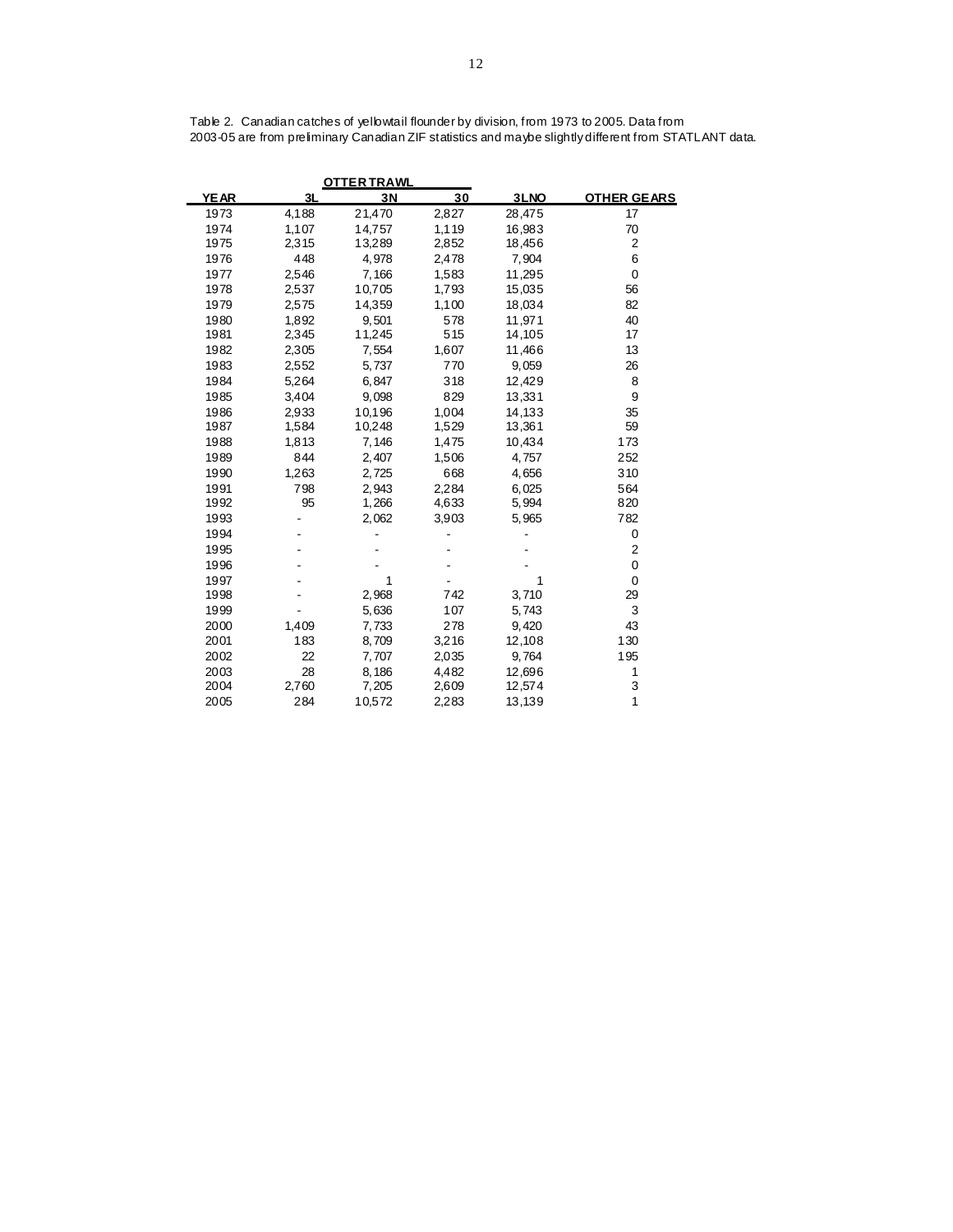| <b>BIOMASS (000t)</b> |               |              |      |              |                | Ab undance (million)                                  |      |
|-----------------------|---------------|--------------|------|--------------|----------------|-------------------------------------------------------|------|
|                       | <b>SPRING</b> | FALL         |      |              | <b>Spring</b>  | Fall                                                  |      |
| 1984                  | 217.7         | l,           |      | 1984         | 544.2          |                                                       |      |
| 1985                  | 146.8         |              |      | 1985         | 374.1          |                                                       |      |
| 1986                  | 138.2         |              |      | 1986         | 326.5          |                                                       |      |
| 1987                  | 124.6         |              |      | 1987         | 394.2          |                                                       |      |
| 1988                  | 81            |              |      | 1988         | 203.1          |                                                       |      |
| 1989                  | 103.8         |              |      | 1989         | 532.9          |                                                       |      |
| 1990                  | 103.1         | 65.8         |      | 1990         | 367.4          | 192.5                                                 |      |
| 1991<br>1992          | 93.4<br>61.4  | 82.4<br>64.5 |      | 1991<br>1992 | 320.3<br>217.4 | 297.1                                                 |      |
| 1993                  | 93.3          | 112.8        |      | 1993         | 246.3          | 215.9<br>371.9                                        |      |
| 1994                  | 55.6          | 106.4        |      | 1994         | 148.4          | 287.9                                                 |      |
| 1995                  | 70.6          | 129.8        |      | 1995         | 187.4          | 592.2                                                 |      |
| 1996                  | 175.6         | 134.3        |      | 1996         | 639.4          | 579.1                                                 |      |
| 1997                  | 174.9         | 222.9        |      | 1997         | 695.5          | 781.5                                                 |      |
| 1998                  | 202.2         | 231.6        |      | 1998         | 733.6          | 828.2                                                 |      |
| 1999                  | 365.7         | 249.9        |      | 1999         | 1289.9         | 937.1                                                 |      |
| 2000                  | 287.5         | 335          |      | 2000         | 922.5          | 1152.3                                                |      |
| 2001                  | 366           | 475.8        |      | 2001         | 1328.5         | 1651.9                                                |      |
| 2002                  | 199.5         | 339.7        |      | 2002         | 690.9          | 1174.8                                                |      |
| 2003                  | 386.5         | 368.3        |      | 2003         | 1250.1         | 1262.6                                                |      |
| 2004                  | 307.9         | 374.7        |      | 2004         | 966.7          | 1,431.0                                               |      |
| 2005                  | 388.8         | 342.7        |      | 2005         | 1,164.8        | 1,376.3                                               |      |
|                       |               |              |      |              |                | <b>BIOMASS ESTIMATION FOR SPRING AND FALL SURVEYS</b> |      |
|                       | 3L            | 3N           | 30   |              | 3L             | 3N                                                    | 30   |
| 1984                  | 21.9          | 167.7        | 28.2 |              |                |                                                       |      |
| 1985                  | 21.1          | 88.2         | 37.5 |              |                |                                                       |      |
| 1986                  | 12.6          | 95.1         | 30.5 |              |                |                                                       |      |
| 1987                  | 5.8           | 77.5         | 41.2 |              |                |                                                       |      |
| 1988                  | 3.7           | 51.4         | 25.8 |              |                |                                                       |      |
| 1989                  | 4.0           | 78.3         | 21.5 |              |                |                                                       |      |
|                       |               | 75.7         | 25.1 |              |                | 46.5                                                  | 17.3 |
| 1990                  | 2.2           |              |      |              | 2.1            |                                                       |      |
| 1991                  | 1.1           | 69.1         | 23.3 |              | 1.0            | 50.9                                                  | 30.5 |
| 1992                  | 0.2           | 49.6         | 11.6 |              | 0.9            | 44.1                                                  | 19.4 |
| 1993                  | 0.1           | 50.8         | 42.4 |              | 1.1            | 94.2                                                  | 17.5 |
| 1994                  | 0.0           | 46.3         | 9.2  |              | 0.0            | 95.5                                                  | 10.9 |
| 1995                  | 0.0           | 57.9         | 12.7 |              | 1.2            | 102.8                                                 | 25.7 |
| 1996                  | 1.1           | 103.9        | 70.6 |              | 2.2            | 113.2                                                 | 18.9 |
| 1997                  | 0.5           | 121.3        | 53.2 |              | 1.3            | 164.2                                                 | 57.5 |
| 1998                  | 0.5           | 143.7        | 58.0 |              | 5.2            | 173.6                                                 | 52.8 |
| 1999                  | 28.5          | 238.5        | 98.7 |              | 9.6            | 191.9                                                 | 48.4 |
| 2000                  | 17.5          | 197.3        | 72.1 |              | 12.5           | 252.8                                                 | 69.7 |
|                       |               |              |      |              |                |                                                       |      |
| 2001                  | 4.4           | 297.9        | 63.6 |              | 25.5           | 368.9                                                 | 81.4 |
| 2002                  | 0.6           | 147.3        | 51.6 |              | 13.6           | 272.7                                                 | 53.5 |
| 2003                  | 34.3          | 280.2        | 72.0 |              | 18.6           | 252.0                                                 | 97.7 |
| 2004                  | 15.3          | 216.7        | 75.8 |              | 22.2           | 291.6                                                 | 60.9 |
| 2005                  | 43.6          | 263.7        | 81.5 |              | 14.1           | 261.5                                                 | 67.1 |

**Table 3 A comparison of spring and fall abundance and biomassestimates from annual bottom trawl surveys in Div. 3LNO, 1984-2005**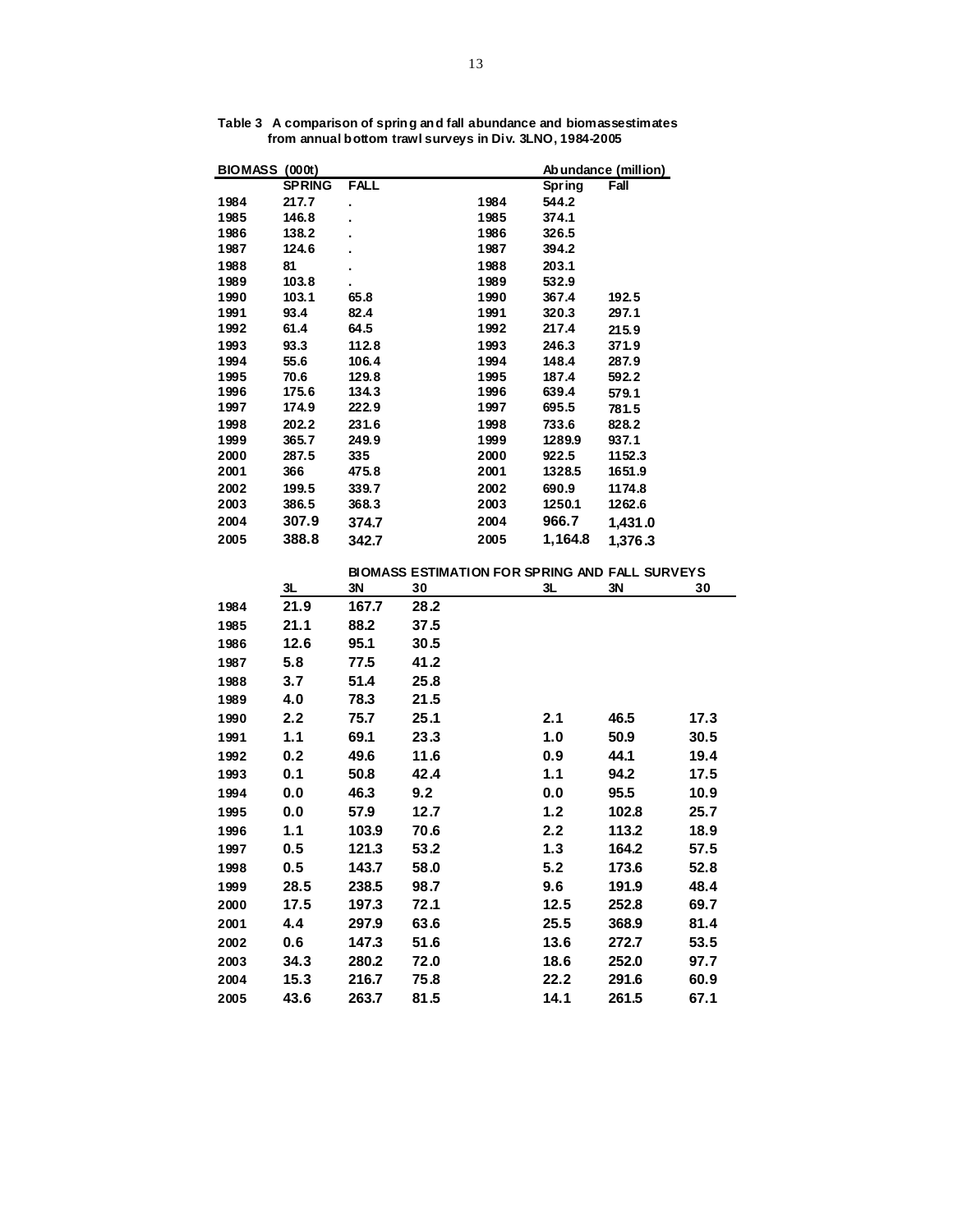|             |             | <b>SPRING</b> |              |             | <b>FALL</b> |              |              |
|-------------|-------------|---------------|--------------|-------------|-------------|--------------|--------------|
| <b>YEAR</b> | <b>MEAN</b> | <b>UPPER</b>  | <b>LOWER</b> | <b>YEAR</b> | <b>MEAN</b> | <b>UPPER</b> | <b>LOWER</b> |
| 1984        | 31.97       | 40.56         | 23.39        | 1984        |             |              |              |
| 1985        | 14.56       | 17.38         | 11.73        | 1985        |             |              |              |
| 1986        | 14.08       | 18.30         | 9.85         | 1986        |             |              |              |
| 1987        | 12.72       | 16.29         | 9.15         | 1987        |             |              |              |
| 1988        | 8.25        | 10.49         | 6.01         | 1988        |             |              |              |
| 1989        | 10.57       | 14.41         | 6.73         | 1989        |             |              |              |
| 1990        | 10.57       | 14.09         | 7.05         | 1990        | 6.59        | 9.99         | 3.19         |
| 1991        | 9.49        | 12.37         | 6.60         | 1991        | 8.14        | 11.60        | 4.67         |
| 1992        | 6.05        | 9.02          | 3.08         | 1992        | 6.70        | 10.79        | 2.62         |
| 1993        | 9.08        | 14.00         | 4.17         | 1993        | 11.33       | 16.88        | 5.78         |
| 1994        | 5.29        | 8.78          | 1.81         | 1994        | 10.37       | 16.66        | 4.08         |
| 1995        | 6.86        | 9.81          | 3.92         | 1995        | 12.61       | 15.97        | 9.25         |
| 1996        | 17.06       | 20.48         | 13.64        | 1996        | 11.97       | 15.89        | 8.04         |
| 1997        | 17.03       | 22.52         | 11.55        | 1997        | 19.71       | 24.09        | 15.32        |
| 1998        | 25.70       | 32.39         | 19.01        | 1998        | 19.89       | 24.48        | 15.29        |
| 1999        | 35.27       | 42.49         | 28.05        | 1999        | 23.43       | 28.28        | 18.58        |
| 2000        | 27.89       | 33.25         | 22.52        | 2000        | 28.72       | 39.74        | 17.70        |
| 2001        | 34.87       | 49.22         | 20.52        | 2001        | 40.26       | 49.80        | 30.73        |
| 2002        | 19.20       | 24.27         | 14.12        | 2002        | 28.70       | 36.69        | 20.72        |
| 2003        | 37.16       | 42.80         | 31.52        | 2003        | 34.17       | 41.94        | 26.40        |
| 2004        | 29.29       | 35.43         | 25.15        | 2004        | 38.77       | 46.79        | 30.75        |
| 2005        | 37.77       | 45.07         | 30.48        | 2005        | 30.51       | 36.80        | 24.21        |

**Table 4 A comparison of spring and fall mean weight per tow, with approximate 95% confidence limits, for Div 3LNO combined.**

Table 5. Length weight relationships used to produce an index of female SSB from the spring survey. The relationships are of the form  $log(weight)=(a*log(length))+b)$ .

| Year          | $\boldsymbol{a}$ | h       |
|---------------|------------------|---------|
| prior to 1990 | 3.10             | $-5.19$ |
| 1990          | 3.19             | $-5.33$ |
| 1991          | 3.05             | $-5.12$ |
| 1992          | 3.02             | $-5.06$ |
| 1993          | 3.11             | $-5.20$ |
| 1994          | 3.09             | $-5.19$ |
| 1995          | 3.10             | $-5.20$ |
| 1996          | 3.09             | $-5.15$ |
| 1997          | 3.09             | $-5.17$ |
| 1998          | 3.05             | $-5.11$ |
| 1999          | 3.15             | $-5.27$ |
| 2000          | 3.17             | $-5.32$ |
| 2001          | 3.09             | $-5.20$ |
| 2002          | 3.08             | $-5.20$ |
| 2003          | 3.09             | $-5.22$ |
| 2004          | 3.12             | $-5.24$ |
| 2005          | 3.17             | $-5.32$ |
|               |                  |         |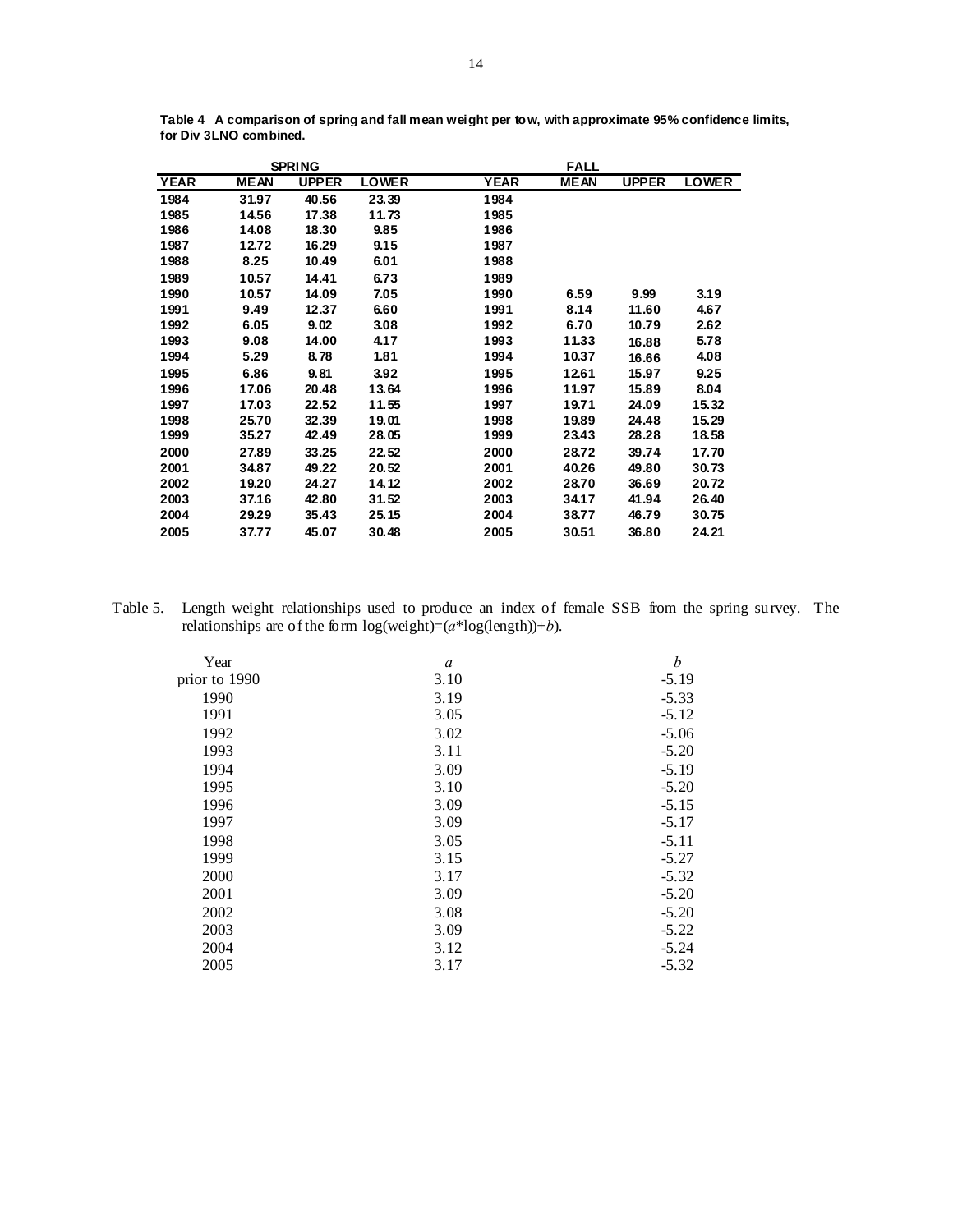| Year | Nominal | Yankee  | Russian |         | Campelen Campelen Spain |         |
|------|---------|---------|---------|---------|-------------------------|---------|
|      | catch   | survey  | survey  | spring  | fall                    | survey  |
|      | (000 t) | (000 t) | (000 t) | (000 t) | (000 t)                 | (000 t) |
| 1965 | 3.13    |         |         |         |                         |         |
| 1966 | 7.026   |         |         |         |                         |         |
| 1967 | 8.878   |         |         |         |                         |         |
| 1968 | 13.34   |         |         |         |                         |         |
| 1969 | 15.708  |         |         |         |                         |         |
| 1970 | 26.426  |         |         |         |                         |         |
| 1971 | 37.342  | 96.9    |         |         |                         |         |
| 1972 | 39.259  | 79.2    | 106.0   |         |                         |         |
| 1973 | 32.815  | 51.7    | 217.0   |         |                         |         |
| 1974 | 24.313  | 40.3    | 129.0   |         |                         |         |
| 1975 | 22.894  | 37.4    | 126.0   |         |                         |         |
| 1976 | 8.057   | 41.7    | 131.0   |         |                         |         |
| 1977 | 11.638  | 65.0    | 188.0   |         |                         |         |
| 1978 | 15.466  | 44.3    | 110.0   |         |                         |         |
| 1979 | 18.351  | 38.5    | 98.0    |         |                         |         |
| 1980 | 12.377  | 51.4    | 164.0   |         |                         |         |
| 1981 | 14.68   | 45.0    | 158.0   |         |                         |         |
| 1982 | 13.319  | 43.1    | 125.0   |         |                         |         |
| 1983 | 10.473  |         |         |         |                         |         |
| 1984 | 16.735  |         | 132.0   | 217.7   |                         |         |
| 1985 | 28.963  |         | 85.0    | 146.8   |                         |         |
| 1986 | 30.176  |         | 42.0    | 138.2   |                         |         |
| 1987 | 16.314  |         | 30.0    | 124.6   |                         |         |
| 1988 | 16.158  |         | 23.0    | 81.0    |                         |         |
| 1989 | 10.207  |         | 44.0    | 103.8   |                         |         |
| 1990 | 13.986  |         | 27.0    | 103.1   | 66.4                    |         |
| 1991 | 16.203  |         | 27.5    | 93.4    | 82.8                    |         |
| 1992 | 10.762  |         |         | 61.4    | 64.2                    |         |
| 1993 | 13.565  |         |         | 63.3    | 114.8                   |         |
| 1994 | 2.069   |         |         | 55.6    | 106.8                   |         |
| 1995 | 0.067   |         |         | 70.6    | 126.8                   | 9.3     |
| 1996 | 0.287   |         |         | 175.6   | 136.0                   | 43.3    |
| 1997 | 0.8     |         |         | 174.9   | 215.0                   | 38.7    |
| 1998 | 4.348   |         |         | 202.2   | 231.6                   | 122.6   |
| 1999 | 6.561   |         |         | 365.7   | 246.9                   | 197     |
| 2000 | 11.121  |         |         | 287.5   | 335.0                   | 144.7   |
| 2001 | 14.147  |         |         | 366.0   | 475.8                   | 182.7   |
| 2002 | 10.698  |         |         | 199.5   | 339.7                   | 148.5   |
| 2003 | 13.806  |         |         | 386.5   | 368.3                   | 136.8   |
| 2004 | 13.354  |         |         | 307.9   | 374.7                   | 170.0   |
| 2005 | 13.933  |         |         | 388.8   | 342.7                   | 156.5   |

# Table 6. Input indices used in the ASPIC production model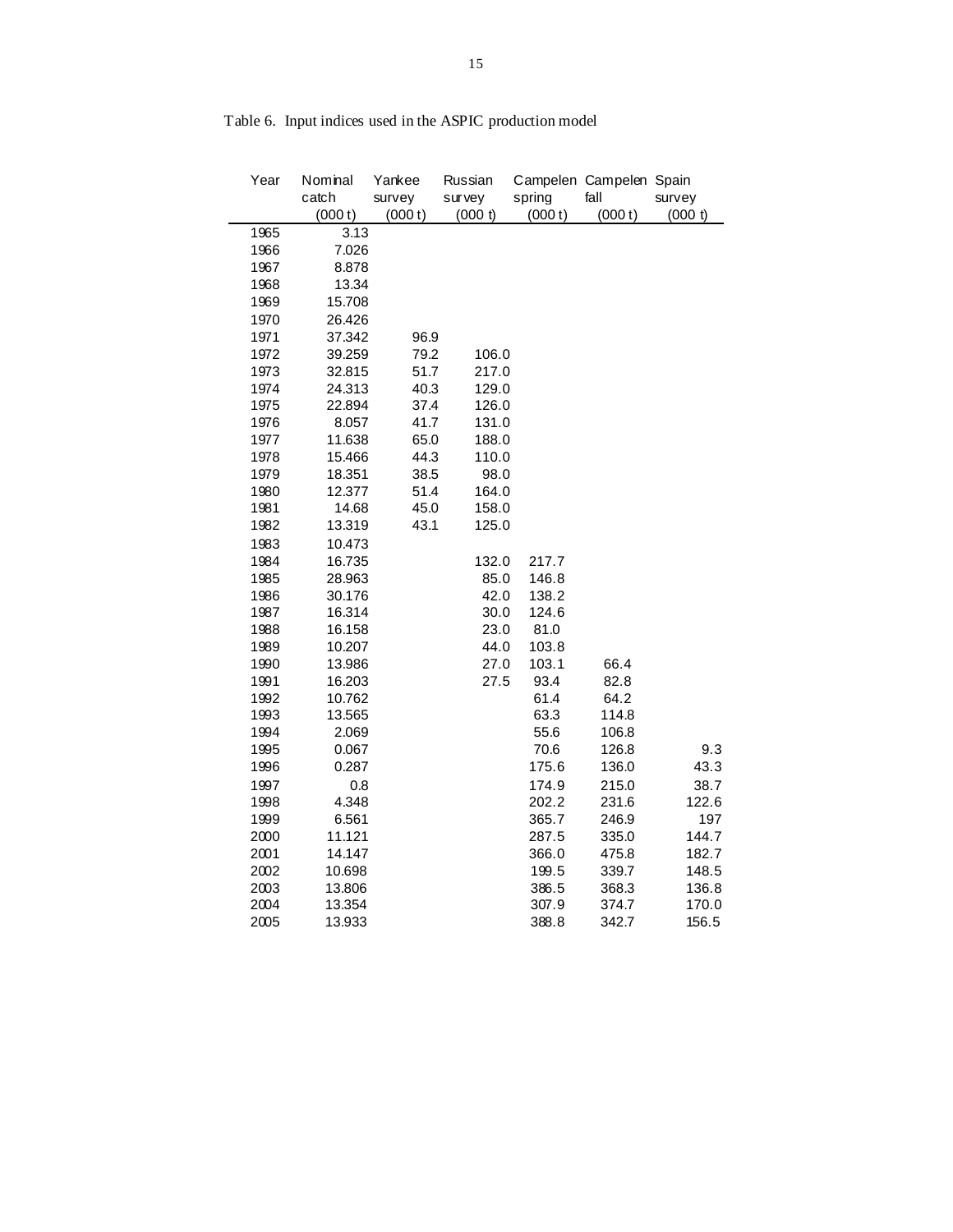| 'BOT'<br>'EFF'<br>$\mathbf{1}$<br>500<br>2 50000<br>$1d-6$                                                                            |  | ## Mode (FIT, IRF, BOT)<br>'3LNO ytail (v3.81, 2002 formulation with 2005 data) 2006=TAC'## Title<br>## Error type ('EFF' = condition on yield)<br>## Verbosity (0 to 4)<br>## Number of bootstrap trials, $\epsilon$ = 1000<br>## Monte Carlo search enable $(0,1,2)$ , N trials<br>## Convergence crit. for simplex set to same<br>as 2002 and 2004                                                      |
|---------------------------------------------------------------------------------------------------------------------------------------|--|------------------------------------------------------------------------------------------------------------------------------------------------------------------------------------------------------------------------------------------------------------------------------------------------------------------------------------------------------------------------------------------------------------|
| $3d-6$<br>$1d-2$<br>5.0<br>$\mathbf{1}$<br>5<br>1 1 1 1 1<br>$\overline{2}$<br>13 <sup>1</sup><br>0.5<br>3 1 3 1 3<br>1 1 1 1 1 1 1 1 |  | ## Convergence crit. for restarts<br>## Convergence crit. for estimating effort<br>## Maximum F when estimating effort<br>## Statistical weight for B1 > K as residual<br>## Number of data series (fisheries)<br>## Statistical weights for fisheries<br>## B1-ratio (starting quess)<br>## MSY (starting quess)<br>$\#$ $r$ (starting quess)<br>## q (starting quess)<br>## Flags to estimate parameters |
| 1 50<br>0.15<br>9114895<br>42                                                                                                         |  | ## Min and max allowable MSY<br>## Min and max allowable r<br>## Random number seed change by plus 1<br>## Number of years of data                                                                                                                                                                                                                                                                         |

Table 7. Input file for bootstrapped ASPIC run shown in Appendix 1

50,000 - Total ÷. Canada  $\circ$ TAC 40,000  $\circ$ 30,000 **tons**  $\circ$  $\overline{O}$ 20,000  $\overline{\Omega}$ 888 10,000 0 60 64 68 72 76 80 84 88 92 96 00 04 **Year**

Fig. 1. Catches (Canadian and total) and TACs, Div. 3LNO yellowtail flounder.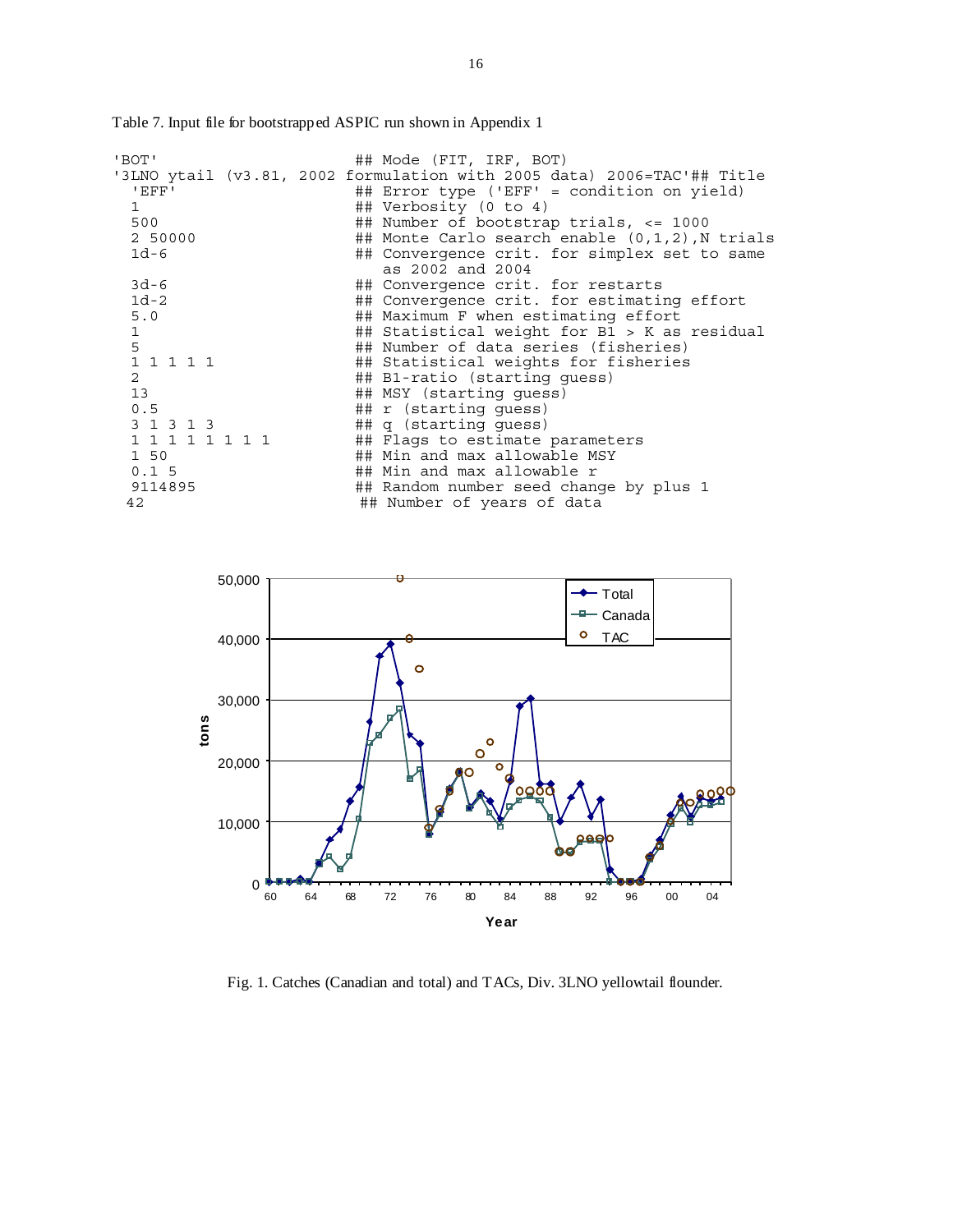

Fig. 2. Comparison of length frequencies of yellowtail flounder from the Canadian (145 mm mesh codends) and Spanish fisheries (130 mm mesh codends) in 2003 and 2004. Note that Spanish 2004 data is only from one sample .



Fig. 3. Length frequency of yellowtail flounder from the 2004 Portuguese and 2004-2005 skate fisheries in the NRA with minimum mesh size of 280 mm.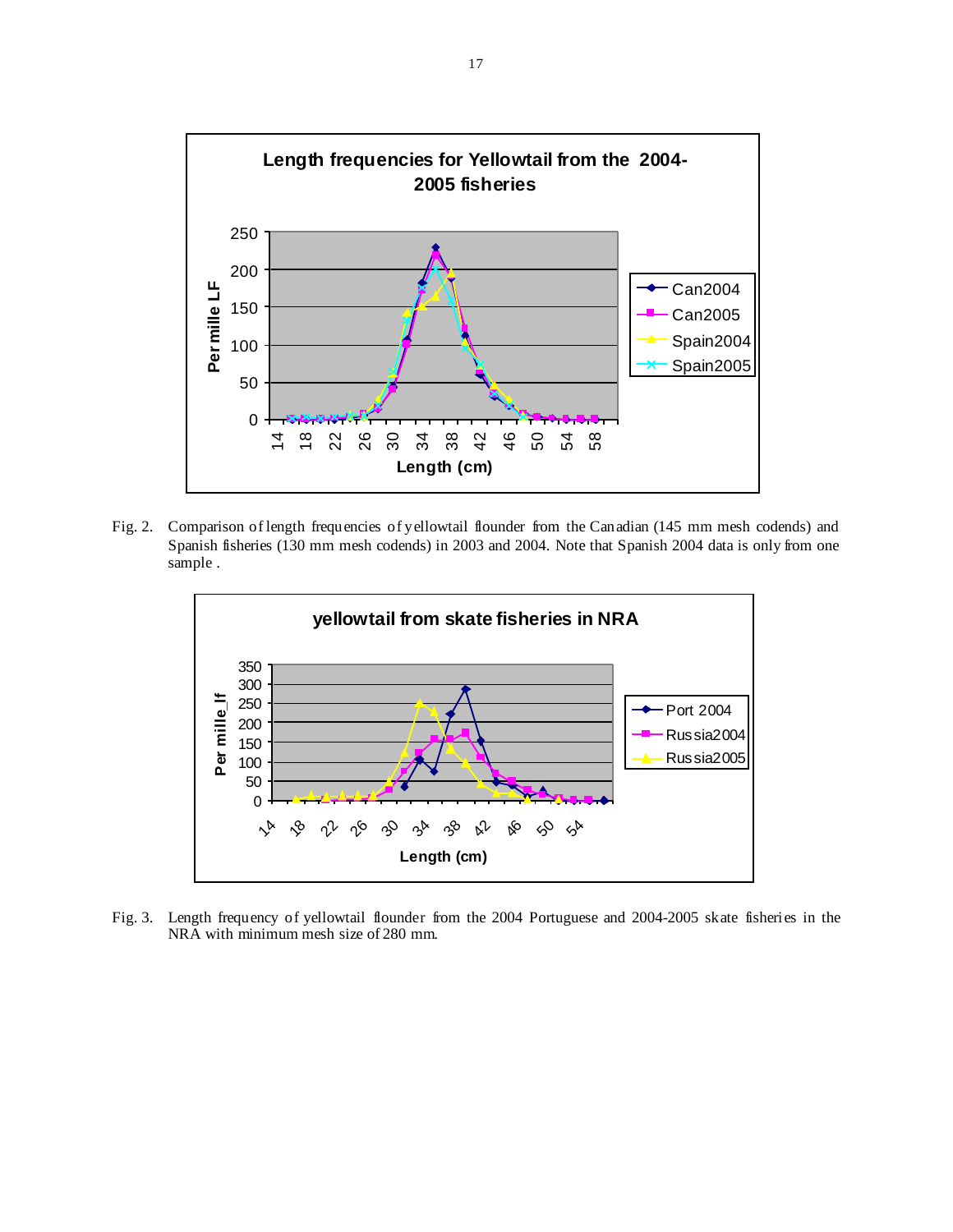

Fig. 4. Canadian spring and fall estimates of biomass of yellowtail flounder in Div. 3LNO with approximate 95% confidence intervals.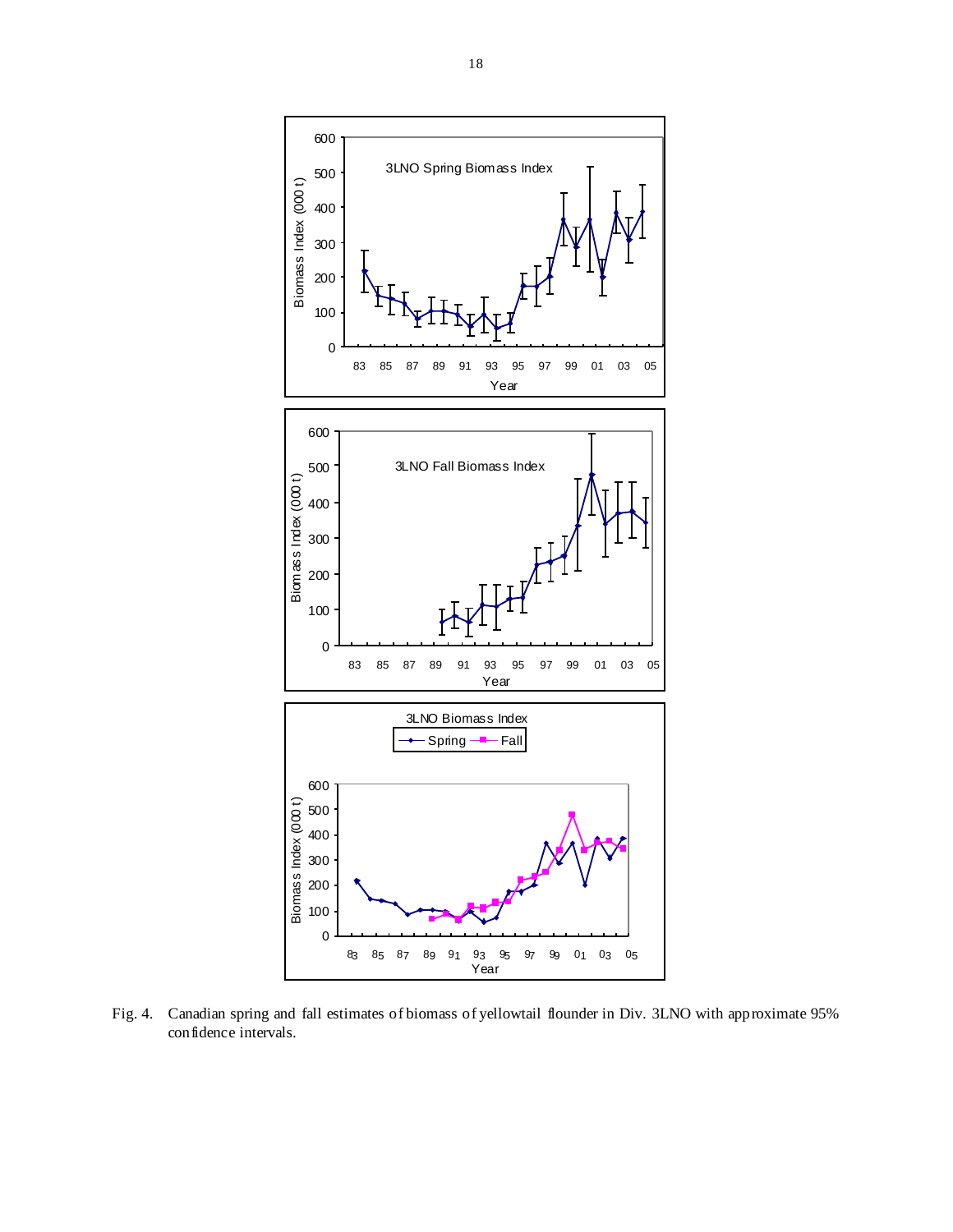

Fig. 5. Regression of Canadian spring and fall estimates of yellowtail flounder biomass in Div. 3LNO, 1990-2005.



Fig. 6. Length frequency of yellowtail flounder in the spring surveys of Div. 3LNO, 1984-2005 (combined sexes).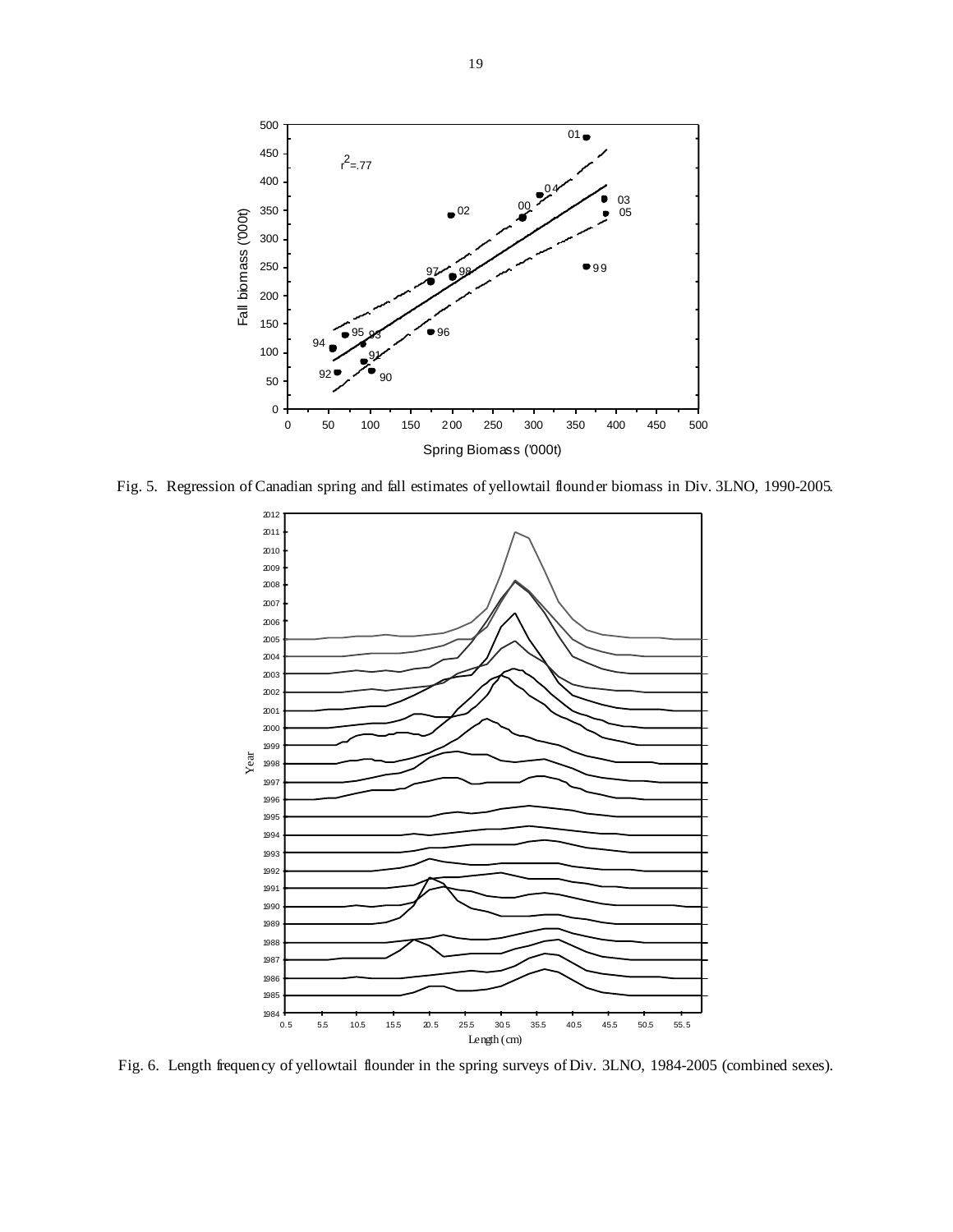

Fig. 7. Length frequency of yellowtail flounder in the fall surveys of Div. 3LNO, 1984-2005 (combined sexes).



Fig. 8. **A**. Population numbers of yellowtail flounder less than 22 cm in the Canadian and total numbers from Spanish surveys; **B**. regression of Canadian spring and fall estimates from 1996-2005; and **C**. regression of Canadian spring and fall estimates from 1996-2003.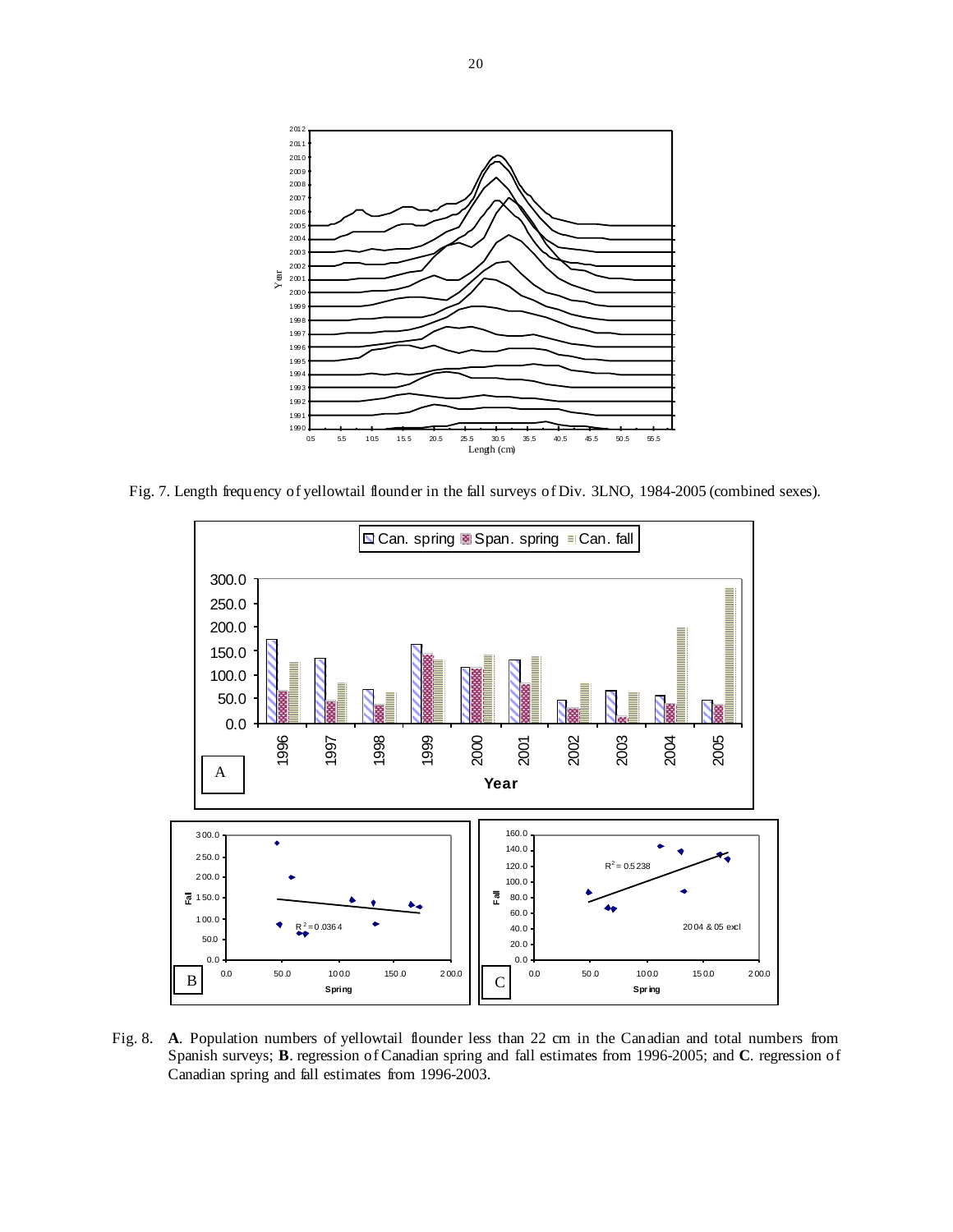

Fig. 9. Converted biomass estimates from Spanish surveys in the NRA of Div. 3NO. Error bars are 1 standard deviation.



Fig. 10. Length frequency of yellowtail flounder in the Spanish spring surveys of Div. 3LNO, 1995-2005 (combined sexes).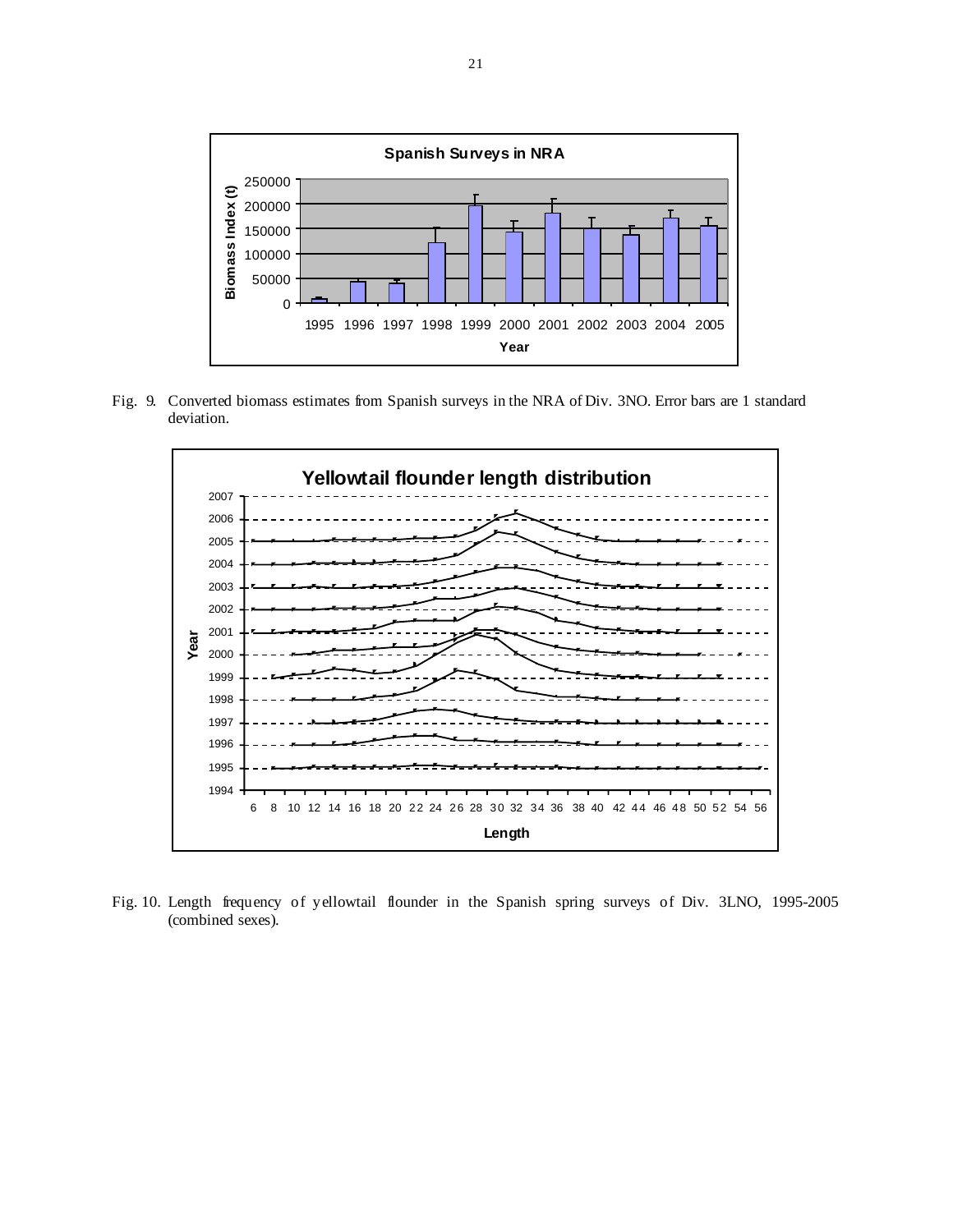

Fig. 11. Length at 50% maturity of male and female yellowtail flounder from annual Canadian research vessel surveys of Div. 3LNO from 1984 to 2005.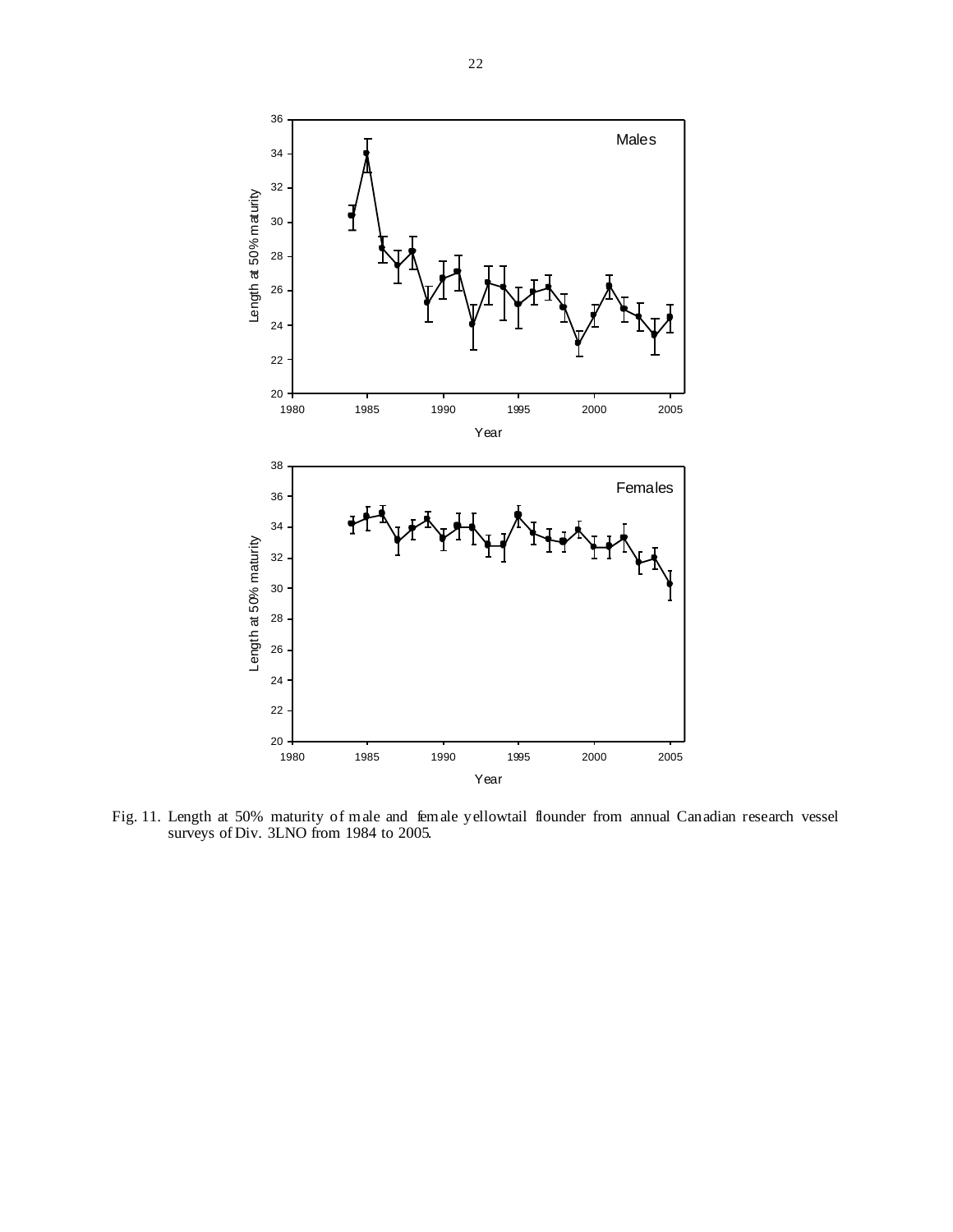

Fig. 12. Index of female spawning stock biomass ('000t) for Div. 3LNO yellowtail flounder as calculated from Canadian spring research vessel surveys from 1984-2005.



Fig 13. Results of ASPIC model (Appendix 1-estimated population trajectory table) for yellowtail flounder in Div. 3LNO. Biomass is shown relative to  $B_{mxy}$  and Fishing Mortality relative to  $F_{mxy}$ .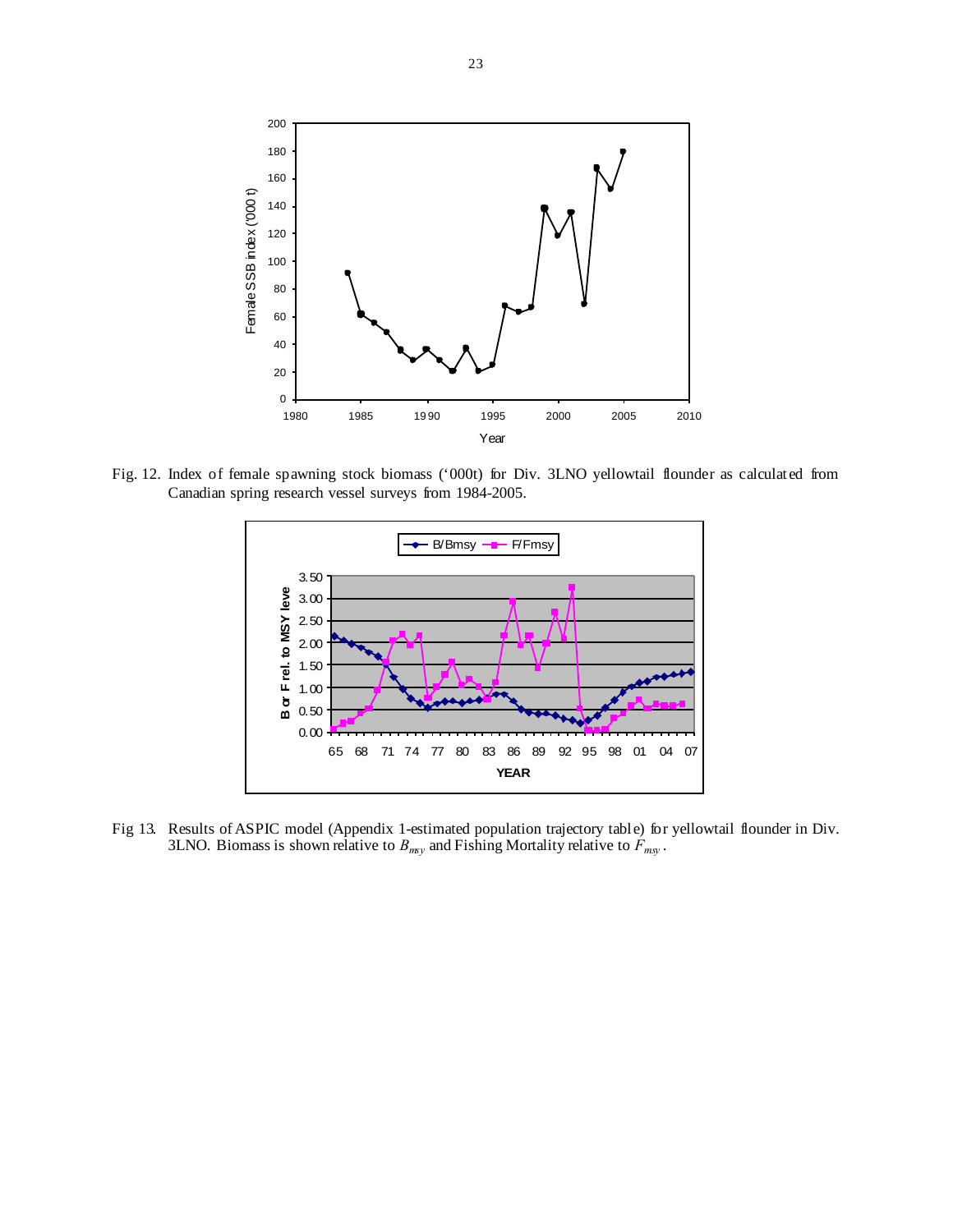## **APPENDIX 1.**

| 3LNO ytail (v3.81, 2002 AND 2004 formulation with 2005 data) 2006=TAC                                                            | Page 1                                                         |  |
|----------------------------------------------------------------------------------------------------------------------------------|----------------------------------------------------------------|--|
| ASPIC -- A Surplus-Production Model Including Covariates (Ver. 3.81)                                                             | 07 Jun 2006 at 18:10.51<br>BOT Mode                            |  |
| Author: Michael H. Prager; NOAA/NMFS/S.E. Fisheries Science Center<br>101 Pivers Island Road; Beaufort, North Carolina 28516 USA | ASPIC User's Manual<br>is available gratis<br>from the author. |  |
| Ref:<br>Prager, M. H. 1994. A suite of extensions to a nonequilibrium<br>surplus-production model. Fishery Bulletin 92: 374-389. |                                                                |  |

CONTROL PARAMETERS USED (FROM INPUT FILE)

| Number of years analyzed:           | 42            | Number of bootstrap trials:      | 500           |
|-------------------------------------|---------------|----------------------------------|---------------|
| Number of data series:              |               | Lower bound on MSY:              | $1.000E + 00$ |
| Objective function computed:        | in effort     | Upper bound on MSY:              | $5.000E+01$   |
| Relative conv. criterion (simplex): | 1.000E-06     | Lower bound on r:                | 1.000E-01     |
| Relative conv. criterion (restart): | $3.000E - 06$ | Upper bound on r:                | $5.000E+00$   |
| Relative conv. criterion (effort):  | 1.000E-02     | Random number seed:              | 91 1 48 95    |
| Maximum F allowed in fitting:       | 5.000         | Monte Carlo search mode, trials: | 50000         |
|                                     |               |                                  |               |

PROGRAM STATUS INFORMATION (NON-BOOTSTRAPPED ANALYSIS) code 0 ------------------------------------------------------------------------------------------------------------------------ Normal convergence.

CORRELATION AMONG INPUT SERIES EXPRESSED AS CPUE (NUMBER OF PAIRWISE OBSERVATIONS BELOW)

| 1 Fishery-catch/Spring biomass     | 1.000<br>22       |                     |                        |                   |             |  |
|------------------------------------|-------------------|---------------------|------------------------|-------------------|-------------|--|
| 2 Canadian Yankee Survey           | 0.000<br>$\Omega$ | 1,000<br>12         |                        |                   |             |  |
| 3 Canadian Fall Survey             | 0.879<br>16       | 0.000<br>$^{\circ}$ | 1.000<br>16            |                   |             |  |
| 4 Russian Survey                   | 0.933<br>8        | 0.198<br>11         | 1.000<br>$\mathcal{L}$ | 1.000<br>19       |             |  |
| 5 Spanish Survey Converted biomass | 0.840<br>11       | 0.000<br>$\Omega$   | 0.797<br>11            | 0.000<br>$\Omega$ | 1,000<br>11 |  |
|                                    |                   | 2                   | 3                      | 4                 | 5           |  |

GOODNESS-OF-FIT AND WEIGHTING FOR NON-BOOTSTRAPPED ANALYSIS

| Loss component number and title                                               | Weighted<br>SSE                 | N   | Weighted<br>MSE | Current<br>weight | Suggested<br>weight | R-squared<br>in CPUE |
|-------------------------------------------------------------------------------|---------------------------------|-----|-----------------|-------------------|---------------------|----------------------|
| SSE in vield<br>Loss $(-1)$                                                   | $0.000E + 00$                   |     |                 |                   |                     |                      |
| Penalty for $B1R > 2$<br>Loss(0)                                              | $5.228E - 03$                   |     | N/A             | $1.000E + 00$     | N/A                 |                      |
| Fishery-catch/Spring biomass<br>Loss(1)                                       | $1.052E + 00$                   | 2.2 | $5.259E - 0.2$  | $1.000E + 00$     | $1.297E + 00$       | 0.827                |
| Canadian Yankee Survey<br>Loss(2)                                             | $2.658E - 01$                   | 12  | $2.658E - 0.2$  | $1.000E + 00$     | $2.565E + 00$       | 0.804                |
| Canadian Fall Survey<br>Loss(3)                                               | $1.093E + 00$                   | 16  | $7.811E - 0.2$  | $1.000E + 00$     | $8.731E - 01$       | 0.875                |
| Russian Survey<br>Loss(4)                                                     | $4.959E + 00$                   | 19  | 2.917E-01       | 1.000E+00         | 2.337E-01           | 0.294                |
| Spanish Survey Converted biomass 2006<br>Loss(5)<br>TOTAL OBJECTIVE FUNCTION: | $2.954E + 00$<br>1.03293968E+01 | 11  | $3.282E - 01$   | $1.000E + 00$     | $2.078E - 01$       | 0.558                |

NOTE: B1-ratio constraint term contributing to loss. Sensitivity analysis advised.

| Number of restarts required for convergence:   | 43     |  |  |  |                                            |
|------------------------------------------------|--------|--|--|--|--------------------------------------------|
| Est. B-ratio coverage index (0 worst, 2 best): | 1.7969 |  |  |  | < These two measures are defined in Prager |
| Est. B-ratio nearness index (0 worst, 1 best): | 1,0000 |  |  |  | et al. (1996), Trans. A.F.S. 125:729       |

MODEL PARAMETER ESTIMATES (NON-BOOTSTRAPPED)

| Parameter |                                       | Estimate      | Starting quess | Estimated | User quess |
|-----------|---------------------------------------|---------------|----------------|-----------|------------|
| B1R       | Starting biomass ratio, year 1965     | 2.150E+00     | $2.000E + 00$  |           |            |
| MSY       | Maximum sustainable yield             | $1.768E + 01$ | 1.300E+01      |           |            |
| <b>r</b>  | Intrinsic rate of increase            | $4.448E - 01$ | $5.000E - 01$  |           |            |
| .         | Catchability coefficients by fishery: |               |                |           |            |
| q( $1$ )  | Fishery-catch/Spring biomass          | $3.279E + 00$ | $3.000E + 00$  |           |            |
| q(2)      | Canadian Yankee Survey                | 8.429E-01     | $1.000E + 00$  |           |            |
| q(3)      | Canadian Fall Survey                  | $3.675E + 00$ | $3.000E + 00$  |           |            |
| q(4)      | Russian Survey                        | $1.704E + 00$ | $1.000E + 00$  |           |            |
| q(5)      | Spanish Survey Converted biomass 2006 | $1.365E + 00$ | $3.000E + 00$  |           |            |

MANAGEMENT PARAMETER ESTIMATES (NON-BOOTSTRAPPED)

| Parameter |                               | Estimate      | Formula    | Related quantity |
|-----------|-------------------------------|---------------|------------|------------------|
| MSY       | Maximum sustainable yield     | 1.768E+01     | Kr/4       |                  |
| К         | Maximum stock biomass         | $1.590E + 02$ |            |                  |
| Bmsy      | Stock biomass at MSY          | 7.950E+01     | K/2        |                  |
| Fmsv      | Fishing mortality at MSY      | $2.224E - 01$ | r/2        |                  |
| F(0,1)    | Management benchmark          | $2.002E - 01$ | $0.9*Fmsy$ |                  |
| Y(0,1)    | Equilibrium yield at $F(0.1)$ | 1.750E+01     | $0.99*MSY$ |                  |
| B-ratio   | Ratio of B(2007) to Bmsy      | $1.332E + 00$ |            |                  |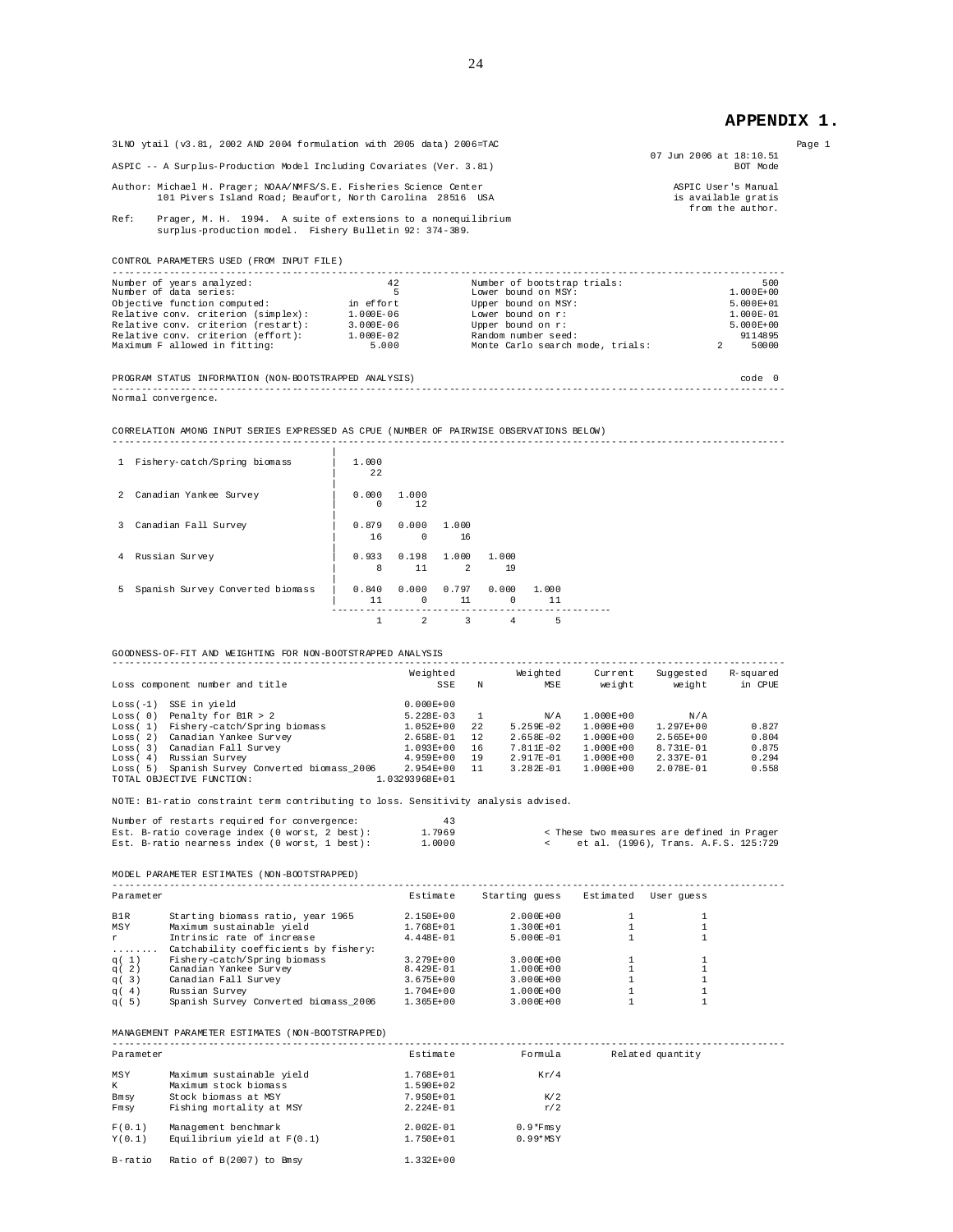| F-ratio | Ratio of F(2006) to Fmsy<br>$F01$ -mult Ratio of $F(0.1)$ to $F(2006)$<br>Y-ratio Proportion of MSY avail in 2007 | 6.390E-01<br>$1.408E + 00$<br>8.896E-01 | $2*Br-Br^2$ | $Ye(2007) = 1.573E+01$ |        |
|---------|-------------------------------------------------------------------------------------------------------------------|-----------------------------------------|-------------|------------------------|--------|
|         | Fishing effort at MSY in units of each fishery:<br>fmsy(1) Fishery-catch/Spring biomass                           | 6.783E-02                               | r/2q(1)     | $f(0.1) = 6.105E-02$   | Page 2 |

ESTIMATED POPULATION TRAJECTORY (NON-BOOTSTRAPPED)

|          |              | Estimated      | Estimated                      | Estimated                  | Observed               | Model                        | Estimated              | Ratio of                       | Ratio of                       |
|----------|--------------|----------------|--------------------------------|----------------------------|------------------------|------------------------------|------------------------|--------------------------------|--------------------------------|
|          | Year         | total          | starting                       | average                    | total                  | total                        | surplus                | F mort                         | biomass                        |
| Obs      | or ID        | F mort         | bi omass                       | biomass                    | yield                  | yield                        | production             | to Fmsy                        | to Bmsy                        |
| 1        | 1965         | 0.019          | $1.709E + 02$                  | 1.671E+02                  | $3.130E + 00$          | $3.130E + 00$                | $-3.823E+00$           | $8.420E - 02$                  | 2.150E+00                      |
| 2        | 1966         | 0.044          | $1.640E + 02$                  | 1.599E+02                  | $7.026E + 00$          | $7.026E + 00$                | $-4.310E-01$           | $1.975E-01$                    | $2.063E + 00$                  |
| 3        | 1967         | 0.058          | $1.565E + 02$                  | 1.531E+02                  | 8.878E+00              | 8.878E+00                    | $2.523E+00$            | $2.608E - 01$                  | 1.969E+00                      |
| 4        | 1968         | 0.091          | $1.502E + 02$                  | 1.459E+02                  | 1.334E+01              | $1.334E+01$                  | $5.349E+00$            | $4.112E-01$                    | 1.889E+00                      |
| 5        | 1969         | 0.114          | $1.422E+02$                    | 1.381E+02                  | 1.571E+01              | 1.571E+01                    | 8.072E+00              | $5.115E-01$                    | 1.788E+00                      |
| 6        | 1970         | 0.209          | $1.345E + 02$                  | 1.265E+02                  | 2.643E+01              | 2.643E+01                    | 1.146E+01              | $9.394E - 01$                  | $1.692E + 00$                  |
| 7        | 1971         | 0.347          | $1.196E + 02$                  | $1.075E + 0.2$             | 3.734E+01              | $3.734E + 01$                | $1.531E+01$            | $1.562E + 00$                  | $1.504E + 00$                  |
| 8<br>9   | 1972<br>1973 | 0.458<br>0.488 | $9.753E + 01$                  | 8.569E+01                  | 3.926E+01              | $3.926E + 01$                | 1.744E+01<br>1.719E+01 | $2.060E + 00$                  | $1.227E + 00$<br>$9.524E - 01$ |
|          |              |                | $7.572E + 01$                  | 6.731E+01                  | 3.281E+01              | $3.281E+01$                  |                        | $2.192E + 00$                  |                                |
| 10       | 1974         | 0.436          | $6.009E + 01$                  | 5.574E+01                  | 2.431E+01              | 2.431E+01                    | $1.608E + 01$          | $1.961E+00$                    | 7.559E-01                      |
| 11       | 1975         | 0.481          | $5.185E + 01$                  | 4.757E+01<br>4.709E+01     | 2.289E+01<br>8.057E+00 | 2.289E+01<br>8.057E+00       | 1.480E+01<br>1.473E+01 | $2.164E + 00$                  | $6.523E - 01$<br>5.505E-01     |
| 12<br>13 | 1976<br>1977 | 0.171<br>0.222 | $4.376E + 01$<br>$5.044E + 01$ | 5.244E+01                  | 1.164E+01              | $1.164E + 01$                | 1.563E+01              | $7.693E - 01$<br>$9.978E - 01$ | $6.344E - 01$                  |
| 14       | 1978         | 0.283          | $5.443E+01$                    | 5.465E+01                  | 1.547E+01              | 1.547E+01                    | 1.595E+01              | $1.273E + 00$                  | 6.846E-01                      |
| 15       | 1979         | 0.343          | $5.491E+01$                    | $5.353E + 01$              | 1.835E+01              | 1.835E+01                    | 1.578E+01              | $1.541E+00$                    | 6.907E-01                      |
| 16       | 1980         | 0.229          | $5.234E + 01$                  | 5.410E+01                  | 1.238E+01              | $1.238E+01$                  | 1.587E+01              | $1.029E + 00$                  | $6.584E - 01$                  |
| 17       | 1981         | 0.259          | $5.584E + 01$                  | $5.660E + 01$              | 1.468E+01              | $1.468E+01$                  | $1.621E+01$            | $1.166E + 00$                  | 7.024E-01                      |
| 18       | 1982         | 0.226          | $5.737E + 01$                  | 5.897E+01                  | 1.332E+01              | $1.332E+01$                  | $1.650E + 01$          | $1.015E + 00$                  | 7.216E-01                      |
| 19       | 1983         | 0.164          | $6.055E + 01$                  | $6.386E + 01$              | 1.047E+01              | 1.047E+01                    | 1.699E+01              | $7.374E - 01$                  | 7.616E-01                      |
| 20       | 1984         | 0.249          | $6.706E + 01$                  | $6.732E + 01$              | 1.673E+01              | 1.673E+01                    | 1.726E+01              | $1.118E + 00$                  | 8.436E-01                      |
| 21       | 1985         | 0.475          | $6.759E + 01$                  | $6.092E + 01$              | 2.896E+01              | 2.896E+01                    | $1.663E+01$            | $2.138E + 00$                  | 8.502E-01                      |
| 22       | 1986         | 0.645          | $5.526E + 01$                  | 4.679E+01                  | 3.018E+01              | $3.018E + 01$                | 1.460E+01              | $2.899E + 00$                  | 6.951E-01                      |
| 23       | 1987         | 0.431          | $3.968E + 01$                  | 3.781E+01                  | 1.631E+01              | $1.631E+01$                  | 1.281E+01              | $1.940E + 00$                  | 4.991E-01                      |
| 24       | 1988         | 0.476          | $3.617E + 01$                  | 3.393E+01                  | 1.616E+01              | 1.616E+01                    | 1.186E+01              | $2.141E+00$                    | 4.550E-01                      |
| 25       | 1989         | 0.314          | $3.188E + 01$                  | 3.252E+01                  | 1.021E+01              | $1.021E+01$                  | 1.150E+01              | $1.411E+00$                    | 4.010E-01                      |
| 26       | 1990         | 0.441          | $3.317E + 01$                  | 3.174E+01                  | 1.399E+01              | 1.399E+01                    | 1.129E+01              | $1.981E+00$                    | 4.173E-01                      |
| 27       | 1991         | 0.596          | $3.048E + 01$                  | 2.719E+01                  | 1.620E+01              | $1.620E + 01$                | $1.000E + 01$          | $2.680E + 00$                  | 3.834E-01                      |
| 28       | 1992         | 0.463          | $2.428E + 01$                  | 2.326E+01                  | 1.076E+01              | 1.076E+01                    | 8.826E+00              | $2.081E+00$                    | 3.054E-01                      |
| 29       | 1993         | 0.717          | $2.235E + 01$                  | 1.900E+01                  | $1.362E + 01$          | $1.362E+01$                  | $7.412E+00$            | $3.222E + 00$                  | 2.811E-01                      |
| 30       | 1994         | 0.111          | $1.614E + 01$                  | 1.866E+01                  | $2.069E + 00$          | $2.069E + 00$                | $7.322E+00$            | $4.986E - 01$                  | 2.031E-01                      |
| 31       | 1995         | 0.003          | $2.140E + 01$                  | 2.594E+01                  | $6.700E - 02$          | $6.700E - 02$                | $9.636E + 00$          | $1.161E-02$                    | 2.691E-01                      |
| 32       | 1996         | 0.006          | $3.096E + 01$                  | $3.689E + 01$              | 2.320E-01              | $2.320E - 01$                | 1.257E+01              | $2.827E-02$                    | 3.895E-01                      |
| 33       | 1997         | 0.013          | $4.330E + 01$                  | $5.042E + 01$              | $6.580E - 01$          | $6.580E-01$                  | 1.527E+01              | $5.867E-02$                    | 5.447E-01                      |
| 34       | 1998         | 0.068          | $5.791E + 01$                  | 6.418E+01                  | $4.386E + 00$          | $4.386E+00$                  | 1.699E+01              | $3.073E - 01$                  | 7.284E-01                      |
| 35       | 1999         | 0.091          | $7.051E + 01$                  | 7.591E+01                  | $6.894E + 00$          | $6.894E + 00$                | $1.762E + 01$          | $4.083E-01$                    | 8.869E-01                      |
| 36       | 2000         | 0.132          | $8.123E + 01$                  | 8.453E+01                  | 1.116E+01              | $1.116E+01$                  | $1.760E + 01$          | $5.936E - 01$                  | $1.022E + 00$                  |
| 37       | 2001         | 0.158          | $8.767E + 01$                  | 8.935E+01                  | 1.414E+01              | $1.414E+01$                  | 1.740E+01              | $7.118E-01$                    | $1.103E + 00$                  |
| 38       | 2002         | 0.114          | $9.093E + 01$                  | 9.421E+01                  | 1.070E+01              | 1.070E+01                    | 1.706E+01              | $5.105E-01$                    | 1.144E+00                      |
| 39       | 2003         | 0.140          | $9.730E + 01$                  | 9.877E+01                  | 1.381E+01              | $1.381E+01$                  | $1.664E+01$            | $6.285E-01$                    | 1.224E+00                      |
| 40       | 2004         | 0.131          | $1.001E + 02$                  | 1.017E+02                  | 1.335E+01              | $1.335E+01$                  | $1.630E + 01$          | $5.906E - 01$                  | $1.260E + 00$                  |
| 41<br>42 | 2005<br>2006 | 0.134<br>0.142 | $1.031E+02$<br>$1.051E+02$     | $1.041E + 02$<br>1.055E+02 | 1.393E+01<br>1.500E+01 | $1.393E+01$<br>$1.500E + 01$ | 1.598E+01<br>1.578E+01 | $6.015E-01$<br>$6.390E-01$     | $1.297E + 00$<br>$1.322E + 00$ |
| 43       | 2.007        |                | $1.059E + 02$                  |                            |                        |                              |                        |                                | $1.332E + 00$                  |
|          |              |                |                                |                            |                        |                              |                        |                                |                                |

------------------------------------------------------------------------------------------------------------------------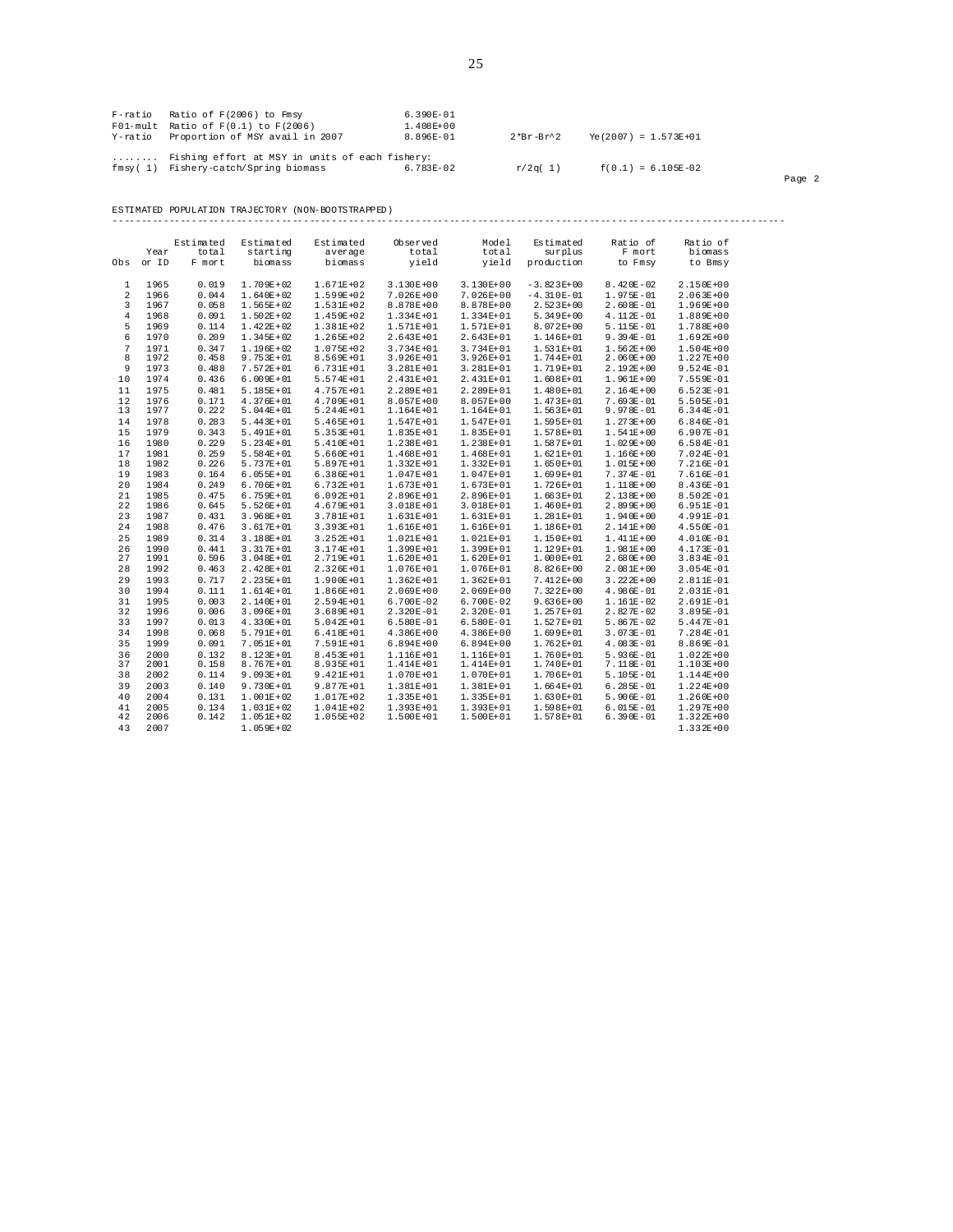| 3LNO ytail (v3.81, 2002 and 2004 formulation with 2005 data) 2006=TAC |                              | Page 3 |
|-----------------------------------------------------------------------|------------------------------|--------|
| RESULTS FOR DATA SERIES # 1 (NON-BOOTSTRAPPED)                        | Fishery-catch/Spring biomass |        |
| Data type CC: CPUE-catch series                                       | Series weight: 1.000         |        |

|                |              | Observed               | Estimated                      | Estim            | Observed                   | Model                        | Resid in              | Resid in                       |
|----------------|--------------|------------------------|--------------------------------|------------------|----------------------------|------------------------------|-----------------------|--------------------------------|
| Obs            | Year         | <b>CPUE</b>            | <b>CPUE</b>                    | F                | yield                      | yield                        | log scale             | yield                          |
|                |              |                        |                                |                  |                            |                              |                       |                                |
| $\mathbf{1}$   | 1965         | $\star$                | $5.481E+02$                    | 0.0187           | $3.130E+00$                | $3.130E + 00$                | 0.00000               | $0.000E + 00$                  |
| $\overline{a}$ | 1966         | $\star$                | $5.244E + 02$                  | 0.0439           | $7.026E + 00$              | $7.026E + 00$                | 0.00000               | $0.000E + 00$                  |
| 3              | 1967         | $\star$                | $5.020E + 02$                  | 0.0580           | 8.878E+00                  | $8.878E + 00$                | 0.00000               | $0.000E + 00$                  |
| $\overline{4}$ | 1968         | $\star$                | $4.783E + 02$                  | 0.0915           | $1.334E+01$                | $1.334E + 01$                | 0.00000               | $0.000E + 00$                  |
| 5              | 1969         | $\star$<br>$\star$     | $4.527E + 02$                  | 0.1138           | $1.571E+01$                | $1.571E + 01$                | 0.00000               | $0.000E + 00$                  |
| 6<br>7         | 1970         | $\star$                | $4.147E + 02$                  | 0.2089           | $2.643E+01$                | $2.643E + 01$                | 0.00000               | $0.000E + 00$                  |
| 8              | 1971         | $\star$                | $3.525E + 02$                  | 0.3474           | $3.734E+01$                | $3.734E + 01$                | 0.00000               | $0.000E + 00$                  |
| 9              | 1972<br>1973 | $\star$                | $2.810E+02$<br>$2.207E + 02$   | 0.4582<br>0.4875 | $3.926E + 01$              | $3.926E + 01$<br>$3.281E+01$ | 0.00000<br>0.00000    | $0.000E + 00$<br>$0.000E + 00$ |
| 10             | 1974         | $\star$                | $1.828E + 02$                  | 0.4362           | $3.281E+01$<br>2.431E+01   | $2.431E + 01$                | 0.00000               | $0.000E + 00$                  |
| 11             | 1975         | $\star$                | $1.560E + 02$                  | 0.4813           | 2.289E+01                  | $2.289E + 01$                | 0.00000               | $0.000E + 00$                  |
| 12             | 1976         | $\star$                | $1.544E+02$                    | 0.1711           | 8.057E+00                  | $8.057E + 00$                | 0.00000               | $0.000E + 00$                  |
| 13             | 1977         | $\star$                | $1.720E + 02$                  | 0.2219           | 1.164E+01                  | $1.164E + 01$                | 0.00000               | $0.000E + 00$                  |
| 14             | 1978         | $\star$                | $1.792E + 02$                  | 0.2830           | 1.547E+01                  | $1.547E + 01$                | 0.00000               | $0.000E + 00$                  |
| 15             | 1979         | $\star$                | $1.755E+02$                    | 0.3428           | 1.835E+01                  | $1.835E + 01$                | 0.00000               | $0.000E + 00$                  |
| 16             | 1980         | $\star$                | $1.774E + 02$                  | 0.2288           | 1.238E+01                  | $1.238E + 01$                | 0.00000               | $0.000E + 00$                  |
| 17             | 1981         | $\star$                | $1.856E+02$                    | 0.2594           | $1.468E+01$                | $1.468E+01$                  | 0.00000               | $0.000E + 00$                  |
| 18             | 1982         | $\star$                | $1.934E + 02$                  | 0.2258           | 1.332E+01                  | $1.332E + 01$                | 0.00000               | $0.000E + 00$                  |
| 19             | 1983         | $\star$                | $2.094E + 02$                  | 0.1640           | $1.047E + 01$              | $1.047E + 01$                | 0.00000               | $0.000E + 00$                  |
| 20             | 1984         | 2.177E+02              | $2.208E + 02$                  | 0.2486           | $1.673E+01$                | $1.673E + 01$                | 0.01396               | $0.000E + 00$                  |
| 21             | 1985         | 1.468E+02              | $1.998E + 02$                  | 0.4754           | 2.896E+01                  | $2.896E + 01$                | 0.30803               | $0.000E + 00$                  |
| 22             | 1986         | $1.382E+02$            | $1.534E + 02$                  | 0.6449           | $3.018E + 01$              | $3.018E + 01$                | 0.10464               | $0.000E + 00$                  |
| 23             | 1987         | $1.246E+02$            | $1.240E + 02$                  | 0.4314           | $1.631E+01$                | $1.631E + 01$                | $-0.00488$            | $0.000E + 00$                  |
| 24             | 1988         | 8.100E+01              | $1.113E+02$                    | 0.4763           | 1.616E+01                  | $1.616E + 01$                | 0.31735               | $0.000E + 00$                  |
| 25             | 1989         | $1.038E+02$            | $1.066E + 02$                  | 0.3139           | 1.021E+01                  | $1.021E + 01$                | 0.02683               | $0.000E + 00$                  |
| 26             | 1990         | 1.031E+02              | $1.041E+02$                    | 0.4406           | 1.399E+01                  | $1.399E + 01$                | 0.00960               | $0.000E + 00$                  |
| 27             | 1991         | 9.340E+01              | $8.915E+01$                    | 0.5960           | $1.620E + 01$              | $1.620E + 01$                | $-0.04663$            | $0.000E + 00$                  |
| 28             | 1992         | $6.140E + 01$          | $7.626E + 01$                  | 0.4628           | 1.076E+01                  | $1.076E + 01$                | 0.21673               | $0.000E + 00$                  |
| 29             | 1993         | 9.330E+01              | $6.229E + 01$                  | 0.7167           | $1.362E + 01$              | $1.362E + 01$                | $-0.40394$            | $0.000E + 00$                  |
| 30             | 1994         | $5.560E+01$            | $6.119E + 01$                  | 0.1109           | $2.069E + 00$              | $2.069E + 00$                | 0.09572               | $0.000E + 00$                  |
| 31             | 1995         | 7.060E+01              | $8.507E + 01$                  | 0.0026           | $6.700E-02$                | $6.700E - 02$                | 0.18646               | $0.000E + 00$                  |
| 32<br>33       | 1996<br>1997 | 1.756E+02<br>1.749E+02 | $1.210E+02$                    | 0.0063           | 2.320E-01                  | $2.320E - 01$                | $-0.37258$            | $0.000E + 00$<br>$0.000E + 00$ |
|                | 1998         | $2.022E + 02$          | $1.653E + 02$<br>$2.105E + 02$ | 0.0130<br>0.0683 | $6.580E-01$                | $6.580E - 01$                | $-0.05621$            | $0.000E + 00$                  |
| 34<br>35       | 1999         | $3.657E + 02$          | $2.489E + 02$                  | 0.0908           | $4.386E+00$<br>$6.894E+00$ | $4.386E+00$<br>$6.894E + 00$ | 0.04004<br>$-0.38468$ | $0.000E + 00$                  |
| 36             | 2000         | 2.875E+02              | $2.772E + 02$                  | 0.1320           | 1.116E+01                  | $1.116E + 01$                | $-0.03650$            | $0.000E + 00$                  |
| 37             | 2001         | $3.660E + 02$          | $2.930E + 02$                  | 0.1583           | 1.414E+01                  | $1.414E+01$                  | $-0.22250$            | $0.000E + 00$                  |
| 38             | 2002         | 1.995E+02              | $3.089E + 02$                  | 0.1135           | 1.070E+01                  | $1.070E + 01$                | 0.43735               | $0.000E + 00$                  |
| 39             | 2003         | 3.865E+02              | $3.239E + 02$                  | 0.1398           | 1.381E+01                  | $1.381E + 01$                | $-0.17679$            | $0.000E + 00$                  |
| 40             | 2004         | 3.079E+02              | $3.334E + 02$                  | 0.1314           | 1.335E+01                  | $1.335E + 01$                | 0.07947               | $0.000E + 00$                  |
| 41             | 2005         | 3.888E+02              | $3.415E+02$                    | 0.1338           | $1.393E+01$                | $1.393E+01$                  | $-0.12971$            | $0.000E + 00$                  |
| 42             | 2006         | $\star$                | $3.461E+02$                    | 0.1421           | $1.500E+01$                | $1.500E + 01$                | 0.00000               | $0.000E + 00$                  |
|                |              |                        |                                |                  |                            |                              |                       |                                |

\* Asterisk indicates missing value(s).

|              | UNWEIGHTED LOG RESIDUAL PLOT FOR DATA SERIES # 1 | $-1$ | $-0.75$                  |                      | $-0.5$ |                      | $-0.25$ |                     | $\Omega$ |                 | 0.25              |    | 0.5 | 0.75                        | $\mathbf{1}$ |
|--------------|--------------------------------------------------|------|--------------------------|----------------------|--------|----------------------|---------|---------------------|----------|-----------------|-------------------|----|-----|-----------------------------|--------------|
|              |                                                  |      |                          | $\ddot{\phantom{a}}$ |        | $\ddot{\phantom{0}}$ |         |                     |          |                 |                   | l. |     |                             |              |
| Year         | Residual                                         |      |                          |                      |        |                      |         |                     |          |                 |                   |    |     |                             |              |
| 1965         | 0.0000                                           |      |                          |                      |        |                      |         |                     |          |                 |                   |    |     |                             |              |
| 1966         | 0.0000                                           |      |                          |                      |        |                      |         |                     |          |                 |                   |    |     |                             |              |
| 1967         | 0.0000                                           |      |                          |                      |        |                      |         |                     |          |                 |                   |    |     |                             |              |
| 1968         | 0.0000                                           |      |                          |                      |        |                      |         |                     |          |                 |                   |    |     |                             |              |
| 1969         | 0.0000                                           |      |                          |                      |        |                      |         |                     |          |                 |                   |    |     |                             |              |
| 1970         | 0.0000                                           |      |                          |                      |        |                      |         |                     |          |                 |                   |    |     |                             |              |
| 1971         | 0.0000                                           |      |                          |                      |        |                      |         |                     |          |                 |                   |    |     |                             |              |
| 1972         | 0.0000                                           |      |                          |                      |        |                      |         |                     |          |                 |                   |    |     |                             |              |
|              |                                                  |      |                          |                      |        |                      |         |                     |          |                 |                   |    |     |                             |              |
| 1973<br>1974 | 0.0000                                           |      |                          |                      |        |                      |         |                     |          |                 |                   |    |     |                             |              |
|              | 0.0000                                           |      |                          |                      |        |                      |         |                     |          |                 |                   |    |     |                             |              |
| 1975         | 0.0000                                           |      |                          |                      |        |                      |         |                     |          |                 |                   |    |     |                             |              |
| 1976         | 0.0000                                           |      |                          |                      |        |                      |         |                     |          |                 |                   |    |     |                             |              |
| 1977         | 0.0000                                           |      |                          |                      |        |                      |         |                     |          |                 |                   |    |     |                             |              |
| 1978         | 0.0000                                           |      |                          |                      |        |                      |         |                     |          |                 |                   |    |     |                             |              |
| 1979         | 0.0000                                           |      |                          |                      |        |                      |         |                     |          |                 |                   |    |     |                             |              |
| 1980         | 0.0000                                           |      |                          |                      |        |                      |         |                     |          |                 |                   |    |     |                             |              |
| 1981         | 0.0000                                           |      |                          |                      |        |                      |         |                     |          |                 |                   |    |     |                             |              |
| 1982         | 0.0000                                           |      |                          |                      |        |                      |         |                     |          |                 |                   |    |     |                             |              |
| 1983         | 0.0000                                           |      |                          |                      |        |                      |         |                     |          |                 |                   |    |     |                             |              |
| 1984         | 0.0140                                           |      |                          |                      |        |                      |         |                     | $\equiv$ |                 |                   |    |     |                             |              |
| 1985         | 0.3080                                           |      |                          |                      |        |                      |         |                     |          | ============    |                   |    |     |                             |              |
| 1986         | 0.1046                                           |      |                          |                      |        |                      |         |                     |          | $= = = =$       |                   |    |     |                             |              |
| 1987         | $-0.0049$                                        |      |                          |                      |        |                      |         |                     |          |                 |                   |    |     |                             |              |
| 1988         | 0.3173                                           |      |                          |                      |        |                      |         |                     |          |                 | =============     |    |     |                             |              |
| 1989         | 0.0268                                           |      |                          |                      |        |                      |         |                     | $\equiv$ |                 |                   |    |     |                             |              |
| 1990         | 0.0096                                           |      |                          |                      |        |                      |         |                     |          |                 |                   |    |     |                             |              |
| 1991         | $-0.0466$                                        |      |                          |                      |        |                      |         |                     | $=$      |                 |                   |    |     |                             |              |
| 1992         | 0.2167                                           |      |                          |                      |        |                      |         |                     |          |                 |                   |    |     |                             |              |
| 1993         | $-0.4039$                                        |      |                          |                      |        |                      |         | ---------------     |          |                 |                   |    |     |                             |              |
|              |                                                  |      |                          |                      |        |                      |         |                     |          |                 |                   |    |     |                             |              |
| 1994         | 0.0957                                           |      |                          |                      |        |                      |         |                     |          | $=$ $=$ $=$ $=$ |                   |    |     |                             |              |
|              |                                                  |      |                          |                      |        |                      |         |                     |          |                 |                   |    |     |                             |              |
| 1995         | 0.1865                                           |      |                          |                      |        |                      |         |                     |          | =======         |                   |    |     |                             |              |
| 1996         | $-0.3726$                                        |      |                          |                      |        |                      |         | ===============     |          |                 |                   |    |     |                             |              |
| 1997         | $-0.0562$                                        |      |                          |                      |        |                      |         |                     | $=$ $=$  |                 |                   |    |     |                             |              |
| 1998         | 0.0400                                           |      |                          |                      |        |                      |         |                     |          | $=$ $=$         |                   |    |     |                             |              |
| 1999         | $-0.3847$                                        |      |                          |                      |        |                      |         | ===============     |          |                 |                   |    |     |                             |              |
| 2000         | $-0.0365$                                        |      |                          |                      |        |                      |         |                     | $=$      |                 |                   |    |     |                             |              |
| 2001         | $-0.2225$                                        |      |                          |                      |        |                      |         | $=$ = = = = = = = = |          |                 |                   |    |     |                             |              |
| 2002         | 0.4374                                           |      |                          |                      |        |                      |         |                     |          |                 | ================= |    |     |                             |              |
| 2003         | $-0.1768$                                        |      |                          |                      |        |                      |         | $= = = = = = = =$   |          |                 |                   |    |     |                             |              |
| 2004         | 0.0795                                           |      |                          |                      |        |                      |         |                     |          | $==$            |                   |    |     |                             |              |
| 2005         | $-0.1297$                                        |      |                          |                      |        |                      |         | $= = = = = =$       |          |                 |                   |    |     |                             |              |
| 2006         | 0.0000                                           |      |                          |                      |        |                      |         |                     |          |                 |                   |    |     |                             |              |
|              |                                                  |      | ------------------------ |                      |        |                      |         |                     |          |                 |                   |    |     | ___________________________ |              |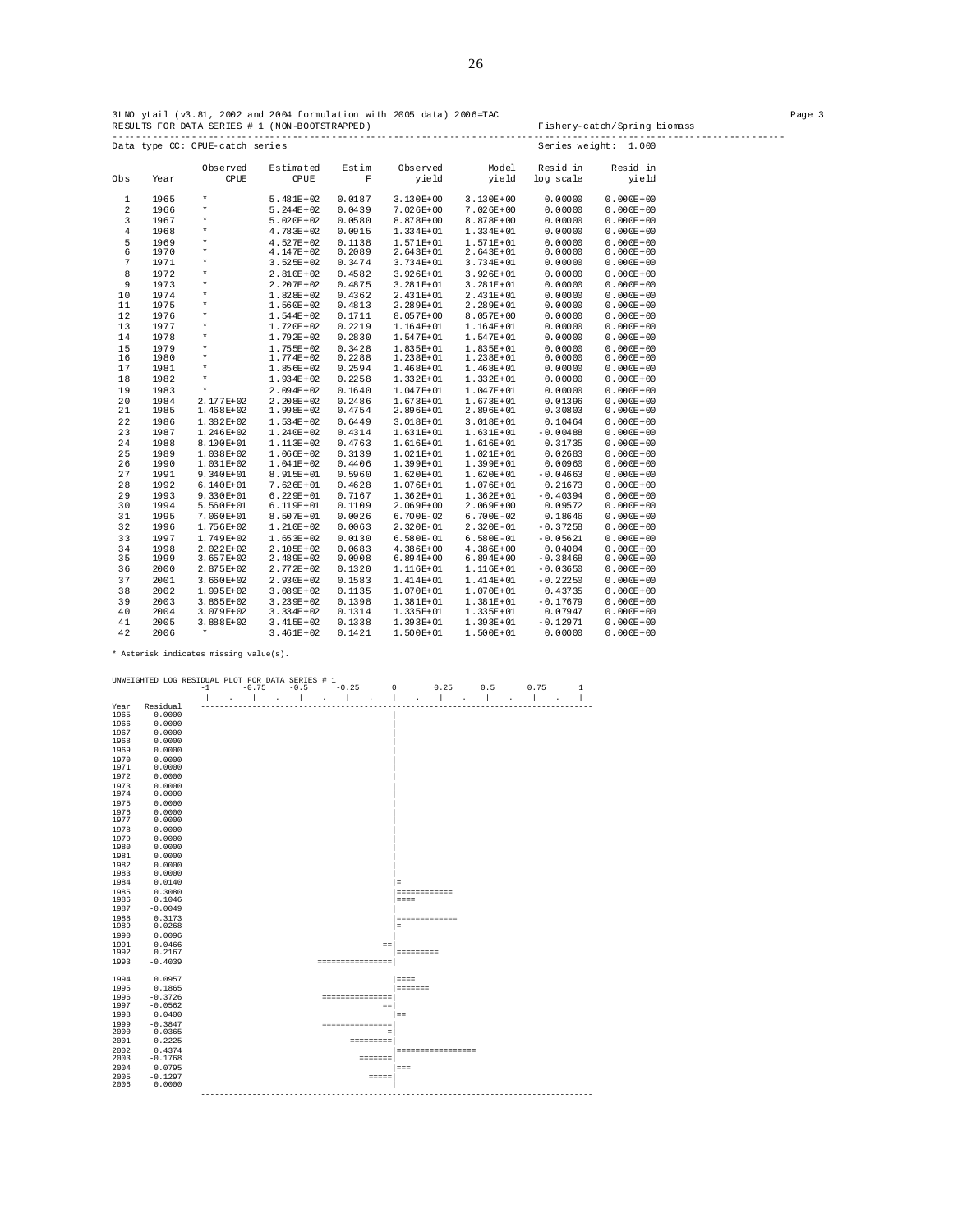|                |              |                                | Data type Il: Year-average biomass index |             |                     |                              |                    | Series weight: 1.000 |  |
|----------------|--------------|--------------------------------|------------------------------------------|-------------|---------------------|------------------------------|--------------------|----------------------|--|
|                |              | Observed                       | Estimated                                | Estim       | Observed            | Model                        | Resid in           | Resid in             |  |
| Obs            | Year         | effort                         | effort                                   | $\mathbf F$ | index               | index                        | log index          | index                |  |
| $\mathbf{1}$   | 1965         | $0.000E + 00$                  | $0.000E + 00$                            | 0.0         | $\star$             | $1.409E+02$                  | 0.00000            | 0.0                  |  |
| 2              | 1966         | $0.000E + 00$                  | $0.000E + 00$                            | 0.0         | $\star$             | $1.348E + 02$                | 0.00000            | 0.0                  |  |
| 3              | 1967         | $0.000E + 00$                  | $0.000E + 00$                            | 0.0         | $\star$             | $1.291E+02$                  | 0.00000            | 0.0                  |  |
| $\overline{4}$ | 1968         | $0.000E + 00$                  | $0.000E + 00$                            | 0.0         | $\star$             | $1.230E + 02$                | 0.00000            | 0.0                  |  |
| 5              | 1969         | $0.000E + 00$                  | $0.000E + 00$                            | 0.0         | $\star$             | $1.164E + 02$                | 0.00000            | 0.0                  |  |
| 6              | 1970         | $0.000E + 00$                  | $0.000E + 00$                            | 0.0         | $\star$             | $1.066E + 02$                | 0.00000            | 0.0                  |  |
| 7              | 1971         | $1.000E+00$                    | $1.000E + 00$                            | 0.0         | 9.690E+01           | $9.063E + 01$                | 0.06694            | $6.274E+00$          |  |
| 8              | 1972         | $1.000E+00$                    | $1.000E + 00$                            | 0.0         | 7.920E+01           | $7.224E+01$                  | 0.09195            | $6.958E + 00$        |  |
| 9              | 1973         | $1.000E+00$                    | $1.000E + 00$                            | 0.0         | 5.170E+01           | $5.675E+01$                  | $-0.09314$         | $-5.046E + 00$       |  |
| 10             | 1974         | $1.000E + 00$                  | $1.000E + 00$                            | 0.0         | $4.030E+01$         | $4.699E+01$                  | $-0.15358$         | $-6.690E+00$         |  |
| 11             | 1975         | $1.000E + 00$                  | $1.000E + 00$                            | 0.0         | 3.740E+01           | $4.010E+01$                  | $-0.06974$         | $-2.701E+00$         |  |
| 12             | 1976         | $1.000E+00$                    | $1.000E + 00$                            | 0.0         | 4.170E+01           | $3.970E + 01$                | 0.04915            | $2.000E + 00$        |  |
| 13             | 1977         | $1.000E + 00$                  | $1.000E + 00$                            | 0.0         | $6.500E+01$         | $4.421E+01$                  | 0.38533            | $2.079E + 01$        |  |
| 14             | 1978         | $1.000E+00$                    | $1.000E + 00$                            | 0.0         | 4.430E+01           | $4.607E + 01$                | $-0.03920$         | $-1.771E+00$         |  |
| 15             | 1979         | $1.000E+00$                    | $1.000E + 00$                            | 0.0         | 3.850E+01           | $4.513E+01$                  | $-0.15883$         | $-6.627E + 00$       |  |
| 16             | 1980         | $1.000E+00$                    | $1.000E + 00$                            | 0.0         | 5.140E+01           | $4.561E+01$                  | 0.11948            | $5.789E + 00$        |  |
| 17             | 1981         | $1.000E+00$                    | $1.000E + 00$                            | 0.0         | 4.500E+01           | $4.772E + 01$                | $-0.05860$         | $-2$ . $716E + 00$   |  |
| 18             | 1982         | $1.000E+00$                    | $1.000E + 00$                            | 0.0         | $4.310E+01$         | $4.972E+01$                  | $-0.14287$         | $-6.619E + 00$       |  |
| 19             | 1983         | $0.000E + 00$                  | $0.000E + 00$                            | 0.0         | $\star$             | $5.384E+01$                  | 0.00000            | 0.0                  |  |
| 20             | 1984         | $0.000E + 00$                  | $0.000E + 00$                            | 0.0         | $\star$             | $5.676E + 01$                | 0.00000            | 0.0                  |  |
| 21             | 1985         | $0.000E + 00$                  | $0.000E + 00$                            | 0.0         | $\star$             | $5.136E + 01$                | 0.00000            | 0.0                  |  |
| 22             | 1986         | $0.000E + 00$                  | $0.000E + 00$                            | 0.0         | $\star$             | $3.945E + 01$                | 0.00000            | 0.0                  |  |
| 23             | 1987         | $0.000E + 00$                  | $0.000E + 00$                            | 0.0         | $\star$             | $3.188E + 01$                | 0.00000            | 0.0                  |  |
| 24             | 1988         | $0.000E + 00$                  | $0.000E + 00$                            | 0.0         | $\star$<br>$^\star$ | $2.860E + 01$                | 0.00000            | 0.0                  |  |
| 25             | 1989         | $0.000E + 00$                  | $0.000E + 00$                            | 0.0         | $\star$             | $2.741E+01$                  | 0.00000            | 0.0                  |  |
| 26<br>27       | 1990<br>1991 | $0.000E + 00$<br>$0.000E + 00$ | $0.000E + 00$<br>$0.000E + 00$           | 0.0<br>0.0  | $\star$             | $2.676E + 01$<br>$2.292E+01$ | 0.00000<br>0.00000 | 0.0<br>0.0           |  |
| 28             | 1992         | $0.000E + 00$                  | $0.000E + 00$                            | 0.0         | $\star$             | $1.961E+01$                  | 0.00000            | 0.0                  |  |
| 29             | 1993         | $0.000E + 00$                  | $0.000E + 00$                            | 0.0         | $\star$             | $1.602E+01$                  | 0.00000            | 0.0                  |  |
| 30             | 1994         | $0.000E + 00$                  | $0.000E + 00$                            | 0.0         | $\star$             | $1.573E+01$                  | 0.00000            | 0.0                  |  |
| 31             | 1995         | $0.000E + 00$                  | $0.000E + 00$                            | 0.0         | $\star$             | $2.187E + 01$                | 0.00000            | 0.0                  |  |
| 32             | 1996         | $0.000E + 00$                  | $0.000E + 00$                            | 0.0         | $\star$             | $3.110E+01$                  | 0.00000            | 0.0                  |  |
| 33             | 1997         | $0.000E + 00$                  | $0.000E + 00$                            | 0.0         | $\star$             | $4.251E+01$                  | 0.00000            | 0.0                  |  |
| 34             | 1998         | $0.000E + 00$                  | $0.000E + 00$                            | 0.0         | $\star$             | $5.411E+01$                  | 0.00000            | 0.0                  |  |
| 35             | 1999         | $0.000E + 00$                  | $0.000E + 00$                            | 0.0         | $\star$             | $6.400E+01$                  | 0.00000            | 0.0                  |  |
| 36             | 2000         | $0.000E + 00$                  | $0.000E + 00$                            | 0.0         | $\star$             | $7.127E + 01$                | 0.00000            | 0.0                  |  |
| 37             | 2001         | $0.000E + 00$                  | $0.000E + 00$                            | 0.0         | $\star$             | $7.533E+01$                  | 0.00000            | 0.0                  |  |
| 38             | 2002         | $0.000E + 00$                  | $0.000E + 00$                            | 0.0         | $\star$             | $7.943E+01$                  | 0.00000            | 0.0                  |  |
| 39             | 2003         | $0.000E + 00$                  | $0.000E + 00$                            | 0.0         | $\star$             | $8.327E+01$                  | 0.00000            | 0.0                  |  |
| 40             | 2004         | $0.000E + 00$                  | $0.000E + 00$                            | 0.0         | $\star$             | $8.571E+01$                  | 0.00000            | 0.0                  |  |
| 41             | 2005         | $0.000E + 00$                  | $0.000E + 00$                            | 0.0         | $\star$             | $8.780E + 01$                | 0.00000            | 0.0                  |  |
| 42             | 2006         | $0.000E + 00$                  | $0.000E + 00$                            | 0.0         | $\star$             | $8.898E + 01$                | 0.00000            | 0.0                  |  |

\* Asterisk indicates missing value(s).

UNWEIGHTED LOG RESIDUAL PLOT FOR DATA SERIES # 2 -1 -0.75 -0.5 -0.25 0 0.25 0.5 0.75 1 | . | . | . | . | . | . | . | . | Year Residual ------------------------------------------------------------------------------------ 1965 0.0000 | 1966 0.0000 | 1967 0.0000 | 1968 0.0000 | 1965 0.0000<br>1966 0.0000<br>1967 0.0000<br>1968 0.0000<br>1969 0.0000<br>1970 0.0000 1970 0.0000<br>1971 0.0669<br>1973 -0.0920<br>1974 -0.1536<br>1975 -0.0697<br>1976 0.0491 1977 0.3853 |=============== 1978 -0.0392 ==| 1979 -0.1588 ======| 1980 0.1195 |===== 1981 -0.0586 ==| 1982 -0.1429 ======| 1983 0.0000 | 1984 0.0000 | 1985 0.0000 | 1986 0.0000 | 1987 0.0000 | 1988 0.0000 | 1989 0.0000 |  $1986$   $0.0000$ <br>  $1987$   $0.0000$ <br>  $1988$   $0.0000$ <br>  $1999$   $0.0000$ <br>  $1991$   $0.0000$  $1991$  0.0000  $\qquad \qquad \blacksquare$  $1992$  0.0000  $\blacksquare$ 1993 0.0000 | 1994 0.0000 | 1995 0.0000 | 1996 0.0000 | 1997 0.0000 |  $1998$  0.0000  $0.0000$   $2001$  0.0000  $0.0000$   $2001$  0.0000  $0.0000$   $1.0000$   $2003$  0.0000  $1.0000$   $1.0000$   $1.0000$   $1.0000$   $1.0000$   $1.0000$   $1.0000$   $1.0000$   $1.0000$   $1.0000$   $1.0000$   $1.0000$   $1.0000$   $1.0000$   $1.$  $\frac{1998}{2000}$  0.0000<br>  $\frac{2000}{2001}$  0.0000<br>  $\frac{2001}{2002}$  0.0000<br>  $\frac{2002}{2003}$  0.0000<br>  $\frac{2005}{2005}$  0.0000<br>  $\frac{2005}{2006}$  0.0000  $0.0000$ <br> $0.0000$ 2006 0.0000 | ------------------------------------------------------------------------------------

Page 6

27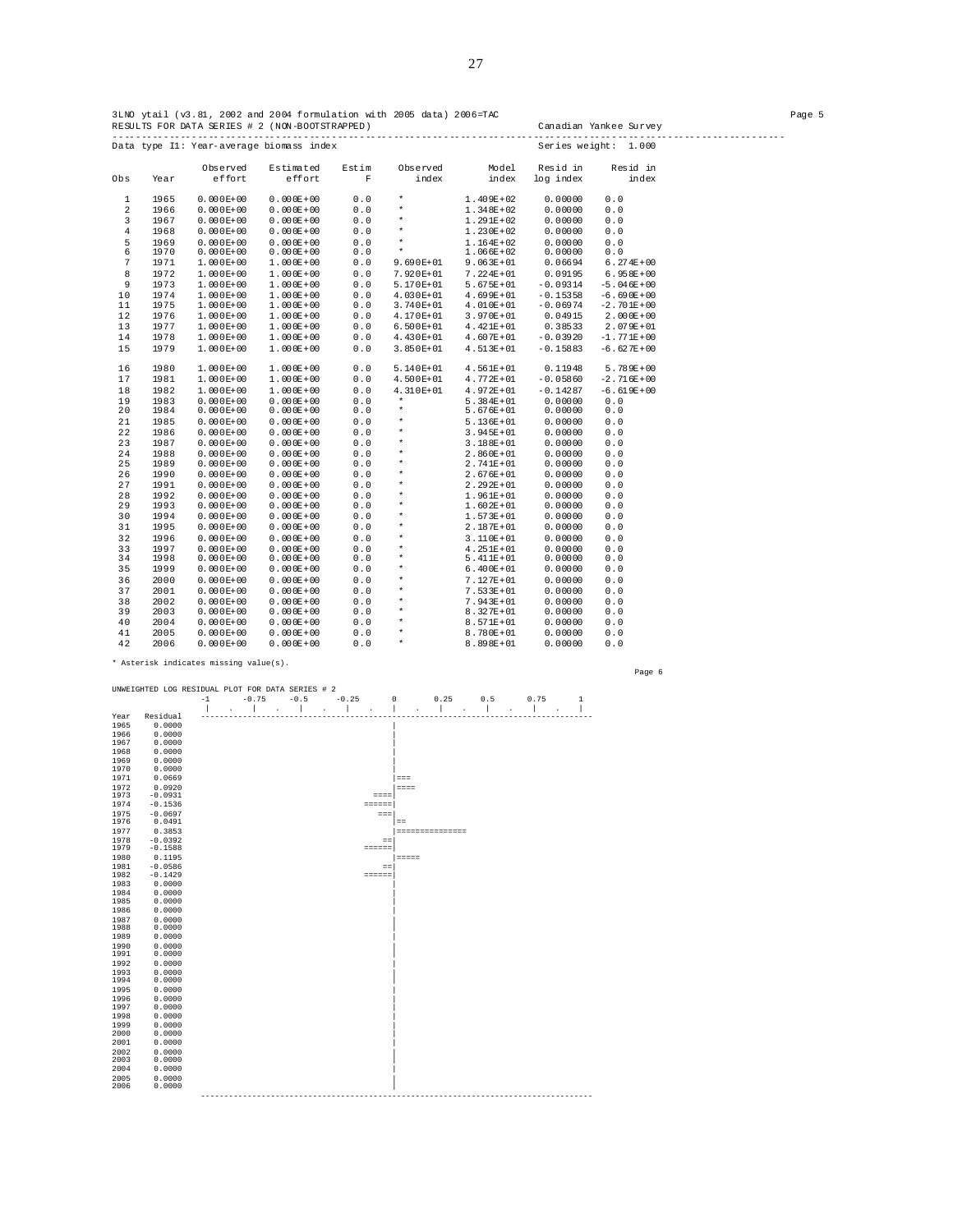|              | Observed     |                                | Estimated                      | Estim      | Observed            | Model                      | Resid in           | Resid in       |
|--------------|--------------|--------------------------------|--------------------------------|------------|---------------------|----------------------------|--------------------|----------------|
| Obs          | Year         | effort                         | effort                         | F          | index               | index                      | log index          | index          |
| $\mathbf{1}$ | 1965         | $0.000E + 00$                  | $0.000E + 00$                  | 0.0        | $\star$             | $6.026E + 02$              | 0.00000            | 0.0            |
| 2            | 1966         | $0.000E + 00$                  | $0.000E + 00$                  | 0.0        | $\star$             | $5.752E + 02$              | 0.00000            | 0.0            |
| 3            | 1967         | $0.000E + 00$                  | $0.000E + 00$                  | 0.0        | $^\star$            | $5.518E+02$                | 0.00000            | 0.0            |
| 4            | 1968         | $0.000E + 00$                  | $0.000E + 00$                  | 0.0        | $^\star$            | $5.224E + 02$              | 0.00000            | 0.0            |
| 5            | 1969         | $0.000E + 00$                  | $0.000E + 00$                  | 0.0        | $^\star$            | $4.944E + 02$              | 0.00000            | 0.0            |
| 6            | 1970         | $0.000E + 00$                  | $0.000E + 00$                  | 0.0        | $^\star$            | $4.394E + 02$              | 0.00000            | 0.0            |
| 7            | 1971         | $0.000E + 00$                  | $0.000E + 00$                  | 0.0        | $^\star$            | $3.584E + 02$              | 0.00000            | 0.0            |
| 8            | 1972         | $0.000E + 00$                  | $0.000E + 00$                  | 0.0        | $^\star$            | $2.783E + 02$              | 0.00000            | 0.0            |
| 9            | 1973         | $0.000E + 00$                  | $0.000E + 00$                  | 0.0        | $^\star$            | $2.208E + 02$              | 0.00000            | 0.0            |
| 10           | 1974         | $0.000E + 00$                  | $0.000E + 00$                  | 0.0        | $^\star$            | $1.906E + 02$              | 0.00000            | 0.0            |
| 11           | 1975         | $0.000E + 00$                  | $0.000E + 00$                  | 0.0        | $^\star$            | $1.608E + 02$              | 0.00000            | 0.0            |
| 12           | 1976         | $0.000E + 00$                  | $0.000E + 00$                  | 0.0        | $\star$             | $1.854E + 02$              | 0.00000            | 0.0            |
| 13           | 1977         | $0.000E + 00$                  | $0.000E + 00$                  | 0.0        | $\star$             | $2.000E + 02$              | 0.00000            | 0.0            |
| 14           | 1978         | $0.000E + 00$                  | $0.000E + 00$                  | 0.0        | $\star$             | $2.018E + 02$              | 0.00000            | 0.0            |
| 15           | 1979         | $0.000E + 00$                  | $0.000E + 00$                  | 0.0        | $\ast$              | $1.924E + 02$              | 0.00000            | 0.0            |
| 16           | 1980         | $0.000E + 00$                  | $0.000E + 00$                  | 0.0        | $\star$             | $2.052E + 02$              | 0.00000            | 0.0            |
| 17           | 1981         | $0.000E + 00$                  | $0.000E + 00$                  | 0.0        | $\star$             | $2.108E + 02$              | 0.00000            | 0.0            |
| 18           | 1982         | $0.000E + 00$                  | $0.000E + 00$                  | 0.0        | $\star$<br>$^\star$ | $2.225E + 02$              | 0.00000            | 0.0            |
| 19<br>20     | 1983<br>1984 | $0.000E + 00$<br>$0.000E + 00$ | $0.000E + 00$<br>$0.000E + 00$ | 0.0<br>0.0 | $\star$             | $2.465E+02$<br>$2.484E+02$ | 0.00000<br>0.00000 | 0.0<br>0.0     |
| 21           | 1985         | $0.000E + 00$                  | $0.000E + 00$                  | 0.0        | $^\star$            | $2.031E+02$                | 0.00000            | 0.0            |
| 22           | 1986         | $0.000E + 00$                  | $0.000E + 00$                  | 0.0        | $\star$             | $1.458E + 02$              | 0.00000            | 0.0            |
| 23           | 1987         | $0.000E + 00$                  | $0.000E + 00$                  | 0.0        | $\star$             | $1.329E + 02$              | 0.00000            | 0.0            |
| 24           | 1988         | $0.000E + 00$                  | $0.000E + 00$                  | 0.0        | $\star$             | $1.171E + 02$              | 0.00000            | 0.0            |
| 25           | 1989         | $0.000E + 00$                  | $0.000E + 00$                  | 0.0        | $\star$             | $1.219E + 02$              | 0.00000            | 0.0            |
| 26           | 1990         | $1.000E + 00$                  | $1.000E + 00$                  | 0.0        | $6.640E+01$         | $1.120E + 02$              | $-0.52295$         | $-4.562E + 01$ |
| 27           | 1991         | $1.000E+00$                    | $1.000E + 00$                  | 0.0        | 8.280E+01           | $8.924E + 01$              | $-0.07486$         | $-6.436E + 00$ |
| 28           | 1992         | $1.000E + 00$                  | $1.000E + 00$                  | 0.0        | $6.420E+01$         | $8.212E + 01$              | $-0.24618$         | $-1.792E + 01$ |
| 29           | 1993         | $1.000E+00$                    | $1.000E + 00$                  | 0.0        | 1.148E+02           | $5.932E + 01$              | 0.66017            | $5.548E + 01$  |
| 30           | 1994         | $1.000E+00$                    | $1.000E + 00$                  | 0.0        | 1.068E+02           | $7.863E + 01$              | 0.30623            | $2.817E + 01$  |
| 31           | 1995         | $1.000E+00$                    | $1.000E + 00$                  | 0.0        | $1.268E+02$         | $1.138E + 02$              | 0.10822            | $1.301E + 01$  |
| 32           | 1996         | $1.000E+00$                    | $1.000E + 00$                  | 0.0        | $1.360E+02$         | $1.591E+02$                | $-0.15705$         | $-2.313E+01$   |
| 33           | 1997         | $1.000E+00$                    | $1.000E + 00$                  | 0.0        | 2.150E+02           | $2.128E + 02$              | 0.01023            | $2.188E + 00$  |
| 34           | 1998         | $1.000E+00$                    | $1.000E + 00$                  | 0.0        | 2.316E+02           | $2.591E+02$                | $-0.11229$         | $-2.752E + 01$ |
| 35           | 1999         | $1.000E+00$                    | $1.000E + 00$                  | 0.0        | 2.499E+02           | $2.985E + 02$              | $-0.17781$         | $-4.863E + 01$ |
| 36           | 2000         | $1.000E+00$                    | $1.000E + 00$                  | 0.0        | $3.350E+02$         | $3.222E+02$                | 0.03899            | $1.281E + 01$  |
| 37           | 2001         | $1.000E+00$                    | $1.000E + 00$                  | 0.0        | 4.758E+02           | $3.342E + 02$              | 0.35334            | $1.416E+02$    |
| 38           | 2002         | $1.000E + 00$                  | $1.000E + 00$                  | 0.0        | 3.397E+02           | $3.576E + 02$              | $-0.05127$         | $-1.787E + 01$ |
| 39           | 2003         | $1.000E+00$                    | $1.000E + 00$                  | 0.0        | $3.683E+02$         | $3.680E + 02$              | 0.00087            | $3.187E - 01$  |
| 40           | 2004         | 1.000E+00                      | $1.000E + 00$                  | 0.0        | 3.747E+02           | $3.788E + 02$              | $-0.01093$         | $-4.120E + 00$ |
| 41           | 2005         | $1.000E+00$                    | $1.000E + 00$                  | 0.0        | 3.427E+02           | $3.863E + 02$              | $-0.11986$         | $-4.364E + 01$ |
| 42           | 2006         | $0.000E + 00$                  | $0.000E + 00$                  | 0.0        | $\star$             | $3.892E + 02$              | 0.00000            | 0.0            |

\* Asterisk indicates missing value(s).

|              | UNNEIGHTED LOG RESIDUAL PLOT FOR DATA SERIES # 3 |      |                      |                |                |                          |                             |                |     |                                        |   |
|--------------|--------------------------------------------------|------|----------------------|----------------|----------------|--------------------------|-----------------------------|----------------|-----|----------------------------------------|---|
|              |                                                  | $-1$ | $-0.75$              | $-0.5$         | $-0.25$        |                          | $\circ$                     | 0.25           | 0.5 | 0.75                                   | 1 |
|              |                                                  |      | $\ddot{\phantom{a}}$ | $\overline{a}$ | $\overline{a}$ | $\overline{\phantom{a}}$ | $\overline{a}$              | $\overline{a}$ |     | $\ddot{\phantom{a}}$<br>$\overline{a}$ | I |
| Year         | Residual                                         |      |                      |                |                |                          |                             |                |     |                                        |   |
| 1965         | 0.0000                                           |      |                      |                |                |                          |                             |                |     |                                        |   |
| 1966         | 0.0000                                           |      |                      |                |                |                          |                             |                |     |                                        |   |
| 1967         | 0.0000                                           |      |                      |                |                |                          |                             |                |     |                                        |   |
| 1968<br>1969 | 0.0000<br>0.0000                                 |      |                      |                |                |                          |                             |                |     |                                        |   |
| 1970         | 0.0000                                           |      |                      |                |                |                          |                             |                |     |                                        |   |
| 1971         | 0.0000                                           |      |                      |                |                |                          |                             |                |     |                                        |   |
| 1972         | 0.0000                                           |      |                      |                |                |                          |                             |                |     |                                        |   |
| 1973         | 0.0000                                           |      |                      |                |                |                          |                             |                |     |                                        |   |
| 1974         | 0.0000                                           |      |                      |                |                |                          |                             |                |     |                                        |   |
| 1975         | 0.0000                                           |      |                      |                |                |                          |                             |                |     |                                        |   |
| 1976         | 0.0000                                           |      |                      |                |                |                          |                             |                |     |                                        |   |
| 1977         | 0.0000                                           |      |                      |                |                |                          |                             |                |     |                                        |   |
| 1978         | 0.0000                                           |      |                      |                |                |                          |                             |                |     |                                        |   |
| 1979         | 0.0000                                           |      |                      |                |                |                          |                             |                |     |                                        |   |
| 1980         | 0.0000                                           |      |                      |                |                |                          |                             |                |     |                                        |   |
| 1981         | 0.0000                                           |      |                      |                |                |                          |                             |                |     |                                        |   |
| 1982         | 0.0000                                           |      |                      |                |                |                          |                             |                |     |                                        |   |
| 1983         | 0.0000<br>0.0000                                 |      |                      |                |                |                          |                             |                |     |                                        |   |
| 1984<br>1985 | 0.0000                                           |      |                      |                |                |                          |                             |                |     |                                        |   |
| 1986         | 0.0000                                           |      |                      |                |                |                          |                             |                |     |                                        |   |
| 1987         | 0.0000                                           |      |                      |                |                |                          |                             |                |     |                                        |   |
| 1988         | 0.0000                                           |      |                      |                |                |                          |                             |                |     |                                        |   |
| 1989         | 0.0000                                           |      |                      |                |                |                          |                             |                |     |                                        |   |
| 1990         | $-0.5230$                                        |      |                      |                |                | ---------------------    |                             |                |     |                                        |   |
| 1991         | $-0.0749$                                        |      |                      |                |                | $=$ $=$ $=$              |                             |                |     |                                        |   |
| 1992         | $-0.2462$                                        |      |                      |                |                | ==========               |                             |                |     |                                        |   |
| 1993         | 0.6602                                           |      |                      |                |                |                          | =========================== |                |     |                                        |   |
| 1994         | 0.3062                                           |      |                      |                |                |                          | ------------                |                |     |                                        |   |
| 1995         | 0.1082                                           |      |                      |                |                |                          | $= = = =$                   |                |     |                                        |   |
| 1996         | $-0.1570$                                        |      |                      |                |                | $= 2222222$              |                             |                |     |                                        |   |
| 1997<br>1998 | 0.0102<br>$-0.1123$                              |      |                      |                |                |                          |                             |                |     |                                        |   |
| 1999         | $-0.1778$                                        |      |                      |                |                | $= = = =$<br>=======     |                             |                |     |                                        |   |
| 2000         | 0.0390                                           |      |                      |                |                |                          | $=$                         |                |     |                                        |   |
| 2001         | 0.3533                                           |      |                      |                |                |                          | ==============              |                |     |                                        |   |
| 2002         | $-0.0513$                                        |      |                      |                |                | $=$ $=$                  |                             |                |     |                                        |   |
| 2003         | 0.0009                                           |      |                      |                |                |                          |                             |                |     |                                        |   |
| 2004         | $-0.0109$                                        |      |                      |                |                |                          |                             |                |     |                                        |   |
| 2005         | $-0.1199$                                        |      |                      |                |                |                          |                             |                |     |                                        |   |
| 2006         | 0.0000                                           |      |                      |                |                |                          |                             |                |     |                                        |   |
|              |                                                  |      |                      |                |                |                          |                             |                |     |                                        |   |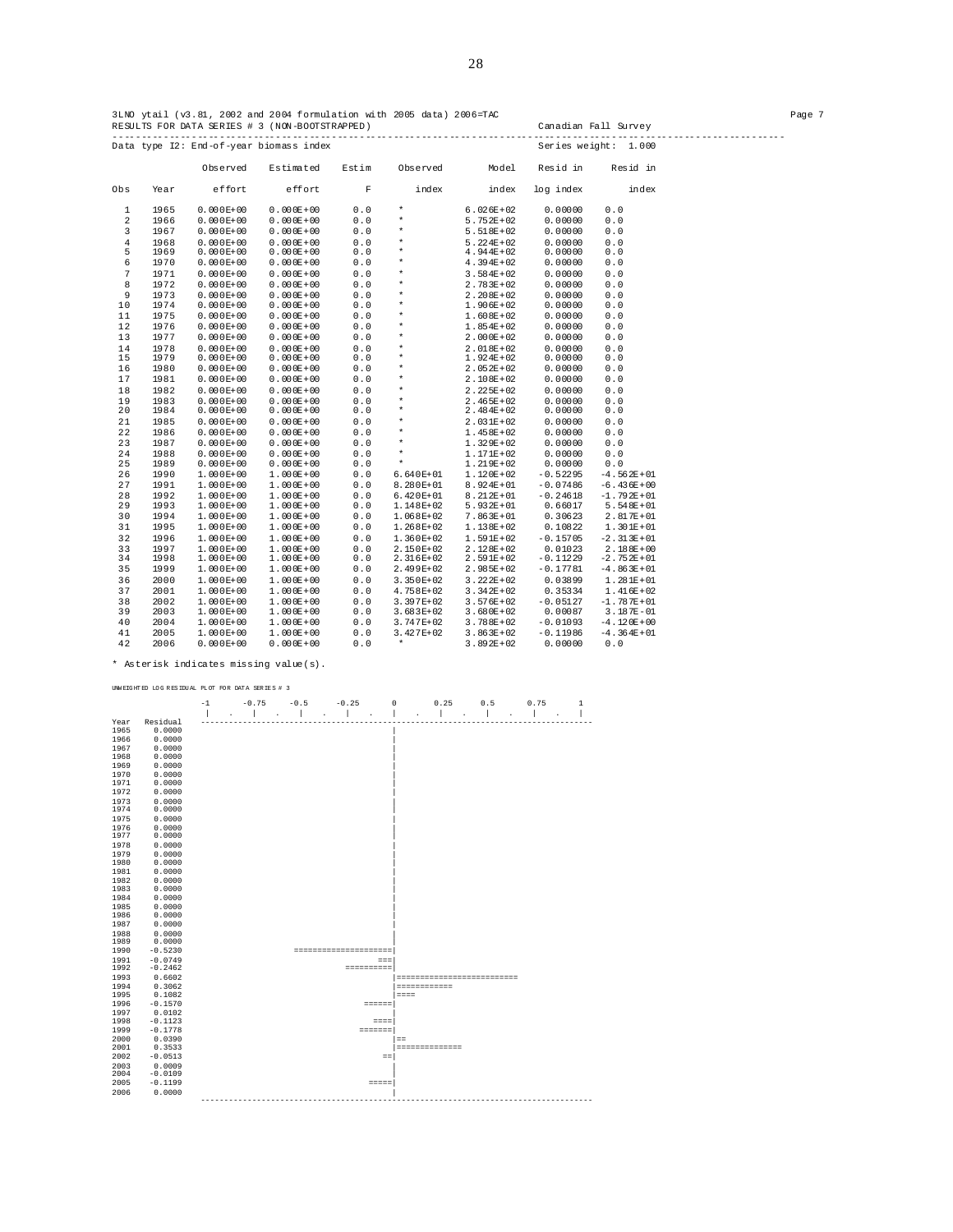3LNO ytail (v3.81, 2002 and 2004 formulation with 2005 data) 2006=TAC Page 9

RESULTS FOR DATA SERIES # 4 (NON-BOOTSTRAPPED) Russian Survey ------------------------------------------------------------------------------------------------------------------------ Data type I1: Year-average biomass index Observed Estimated Estim Observed Model Residin Residin<br>Obs Year effort effort F index index logindex index  $\begin{array}{ccc} \text{effort} & & \text{F} & & \text{index} \end{array}$  $\begin{array}{cccccccc} 1 & 1965 & 0.000\text{E+00} & 0.000\text{E+00} & 0.0 & * & 2.849\text{E+02} & 0.00000 & 0.0 \\ 2 & 1966 & 0.000\text{E+00} & 0.000\text{E+00} & 0.0 & * & 2.726\text{E+02} & 0.00000 & 0.0 \\ 3 & 1967 & 0.000\text{E+00} & 0.000\text{E+00} & 0.0 & * & 2.69\text{E+02} & 0$  6 1970 0.000E+00 0.000E+00 0.0 \* 2.155E+02 0.00000 0.0  $\begin{array}{cccccccc} 7 & 1971 & 0.000\text{E+00} & 0.000\text{E+00} & 0.0 & * & 1.832\text{E+02} & 0.00000 & 0.0 \\ 8 & 1972 & 1.000\text{E+00} & 1.000\text{E+00} & 0.0 & 1.060\text{E+02} & 1.460\text{E+02} & -0.32039 & -4.003\text{E+01} \\ 9 & 1973 & 1.000\text{E+00} & 1.000\text{E+00} &$  $\begin{array}{cccccccc} 19 & 1983 & 0.000\text{E+00} & 0.000\text{E+00} & 0.0 & * & 1.08\text{B+02} & 0.00000 & 0.0 & 0.00000 \\ 20 & 1984 & 1.000\text{E+00} & 1.000\text{E+00} & 0.0 & 0.5500\text{E+01} & 1.038\text{E+02} & 0.14020 & 1.727\text{E+01} \\ 21 & 1985 & 1.000\text{E+00} & 1.$  29 1993 0.000E+00 0.000E+00 0.0 \* 3.238E+01 0.00000 0.0 30 1994 0.000E+00 0.000E+00 0.0 \* 3.180E+01 0.00000 0.0 31 1995 0.000E+00 0.000E+00 0.0 \* 4.421E+01 0.00000 0.0 32 1996 0.000E+00 0.000E+00 0.0 \* 6.288E+01 0.00000 0.0 33 1997 0.000E+00 0.000E+00 0.0 \* 8.593E+01 0.00000 0.0  $34$  1998 0.000E+00 0.000E+00 0.0 \* 1.094E+02 0.00000 0.0<br>35 1999 0.000E+00 0.000E+00 0.0 \* 1.294E+02 0.00000 0.0 35 1999 0.000E+00 0.000E+00 0.0 \* 1.294E+02 0.00000 0.0  $\begin{array}{ccccccccccccccc} 36 & 2000 & 0.000E+00 & 0.000E+00 & 0.000E+00 & 0.000 & * & 1.441E+02 & 0.00000 & 0.0000 & 0.0000 & 0.0000 & 0.0000 & 0.0000 & 0.0000 & 0.0000 & 0.0000 & 0.0000 & 0.0000 & 0.0000 & 0.0000 & 0.0000 & 0.0000 & 0.0000 & 0.0000 & 0.0000 & 0$  37 2001 0.000E+00 0.000E+00 0.0 \* 1.523E+02 0.00000 0.0 38 2002 0.000E+00 0.000E+00 0.0 \* 1.606E+02 0.00000 0.0 39 2003 0.000E+00 0.000E+00 0.0 \* 1.683E+02 0.00000 0.0 40 2004 0.000E+00 0.000E+00 0.0 \* 1.733E+02 0.00000 0.0

\* Asterisk indicates missing value(s).

| $-1$<br>$-0.75$<br>0.25<br>0.75<br>$-0.5$<br>$-0.25$<br>$\mathbf 0$<br>0.5<br>$\mathbf{1}$<br>Residual<br>Year<br>1965<br>0.0000<br>0.0000<br>1966<br>1967<br>0.0000<br>0.0000<br>1968<br>1969<br>0.0000<br>1970<br>0.0000<br>1971<br>0.0000<br>1972<br>$-0.3204$<br>=============<br>1973<br>0.6375<br>==========================<br>1974<br>0.3061<br>============<br>1975<br>0.4411<br>------------------<br>1976<br>0.4900<br>--------------------<br>1977<br>0.7436<br>------------------------------<br>1978<br>0.1665<br>1979<br>0.0717<br>$==$<br>1980<br>0.5759<br>-----------------------<br>0.4935<br>1981<br>--------------------<br>1982<br>0.2181<br>=========<br>0.0000<br>1983<br>1984<br>0.1402<br>======<br>$-0.2000$<br>1985<br>$=$ = = = = = = =<br>1986<br>$-0.6412$<br>============================<br>1987<br>$-0.7646$<br>--------------------------------<br>1988<br>$-0.9218$<br>--------------------------------------<br>1989<br>$-0.2306$<br>=========<br>1990<br>$-0.6950$<br>-----------------------------<br>$-0.5216$<br>1991<br>======================<br>1992<br>0.0000<br>1993<br>0.0000<br>1994<br>0.0000<br>1995<br>0.0000<br>0.0000<br>1996<br>0.0000<br>1997<br>1998<br>0.0000<br>1999<br>0.0000<br>2000<br>0.0000<br>2001<br>0.0000<br>2002<br>0.0000<br>2003<br>0.0000<br>2004<br>0.0000<br>2005<br>0.0000<br>2006<br>0.0000<br>------------------------<br>------------------------------ | UNWEIGHTED LOG RESIDUAL PLOT FOR DATA SERIES # 4 |  |  |  |  |  |  |  |  |
|--------------------------------------------------------------------------------------------------------------------------------------------------------------------------------------------------------------------------------------------------------------------------------------------------------------------------------------------------------------------------------------------------------------------------------------------------------------------------------------------------------------------------------------------------------------------------------------------------------------------------------------------------------------------------------------------------------------------------------------------------------------------------------------------------------------------------------------------------------------------------------------------------------------------------------------------------------------------------------------------------------------------------------------------------------------------------------------------------------------------------------------------------------------------------------------------------------------------------------------------------------------------------------------------------------------------------------------------------------------------------------------------------------------------------------------|--------------------------------------------------|--|--|--|--|--|--|--|--|
|                                                                                                                                                                                                                                                                                                                                                                                                                                                                                                                                                                                                                                                                                                                                                                                                                                                                                                                                                                                                                                                                                                                                                                                                                                                                                                                                                                                                                                      |                                                  |  |  |  |  |  |  |  |  |
|                                                                                                                                                                                                                                                                                                                                                                                                                                                                                                                                                                                                                                                                                                                                                                                                                                                                                                                                                                                                                                                                                                                                                                                                                                                                                                                                                                                                                                      |                                                  |  |  |  |  |  |  |  |  |
|                                                                                                                                                                                                                                                                                                                                                                                                                                                                                                                                                                                                                                                                                                                                                                                                                                                                                                                                                                                                                                                                                                                                                                                                                                                                                                                                                                                                                                      |                                                  |  |  |  |  |  |  |  |  |
|                                                                                                                                                                                                                                                                                                                                                                                                                                                                                                                                                                                                                                                                                                                                                                                                                                                                                                                                                                                                                                                                                                                                                                                                                                                                                                                                                                                                                                      |                                                  |  |  |  |  |  |  |  |  |
|                                                                                                                                                                                                                                                                                                                                                                                                                                                                                                                                                                                                                                                                                                                                                                                                                                                                                                                                                                                                                                                                                                                                                                                                                                                                                                                                                                                                                                      |                                                  |  |  |  |  |  |  |  |  |
|                                                                                                                                                                                                                                                                                                                                                                                                                                                                                                                                                                                                                                                                                                                                                                                                                                                                                                                                                                                                                                                                                                                                                                                                                                                                                                                                                                                                                                      |                                                  |  |  |  |  |  |  |  |  |
|                                                                                                                                                                                                                                                                                                                                                                                                                                                                                                                                                                                                                                                                                                                                                                                                                                                                                                                                                                                                                                                                                                                                                                                                                                                                                                                                                                                                                                      |                                                  |  |  |  |  |  |  |  |  |
|                                                                                                                                                                                                                                                                                                                                                                                                                                                                                                                                                                                                                                                                                                                                                                                                                                                                                                                                                                                                                                                                                                                                                                                                                                                                                                                                                                                                                                      |                                                  |  |  |  |  |  |  |  |  |
|                                                                                                                                                                                                                                                                                                                                                                                                                                                                                                                                                                                                                                                                                                                                                                                                                                                                                                                                                                                                                                                                                                                                                                                                                                                                                                                                                                                                                                      |                                                  |  |  |  |  |  |  |  |  |
|                                                                                                                                                                                                                                                                                                                                                                                                                                                                                                                                                                                                                                                                                                                                                                                                                                                                                                                                                                                                                                                                                                                                                                                                                                                                                                                                                                                                                                      |                                                  |  |  |  |  |  |  |  |  |
|                                                                                                                                                                                                                                                                                                                                                                                                                                                                                                                                                                                                                                                                                                                                                                                                                                                                                                                                                                                                                                                                                                                                                                                                                                                                                                                                                                                                                                      |                                                  |  |  |  |  |  |  |  |  |
|                                                                                                                                                                                                                                                                                                                                                                                                                                                                                                                                                                                                                                                                                                                                                                                                                                                                                                                                                                                                                                                                                                                                                                                                                                                                                                                                                                                                                                      |                                                  |  |  |  |  |  |  |  |  |
|                                                                                                                                                                                                                                                                                                                                                                                                                                                                                                                                                                                                                                                                                                                                                                                                                                                                                                                                                                                                                                                                                                                                                                                                                                                                                                                                                                                                                                      |                                                  |  |  |  |  |  |  |  |  |
|                                                                                                                                                                                                                                                                                                                                                                                                                                                                                                                                                                                                                                                                                                                                                                                                                                                                                                                                                                                                                                                                                                                                                                                                                                                                                                                                                                                                                                      |                                                  |  |  |  |  |  |  |  |  |
|                                                                                                                                                                                                                                                                                                                                                                                                                                                                                                                                                                                                                                                                                                                                                                                                                                                                                                                                                                                                                                                                                                                                                                                                                                                                                                                                                                                                                                      |                                                  |  |  |  |  |  |  |  |  |
|                                                                                                                                                                                                                                                                                                                                                                                                                                                                                                                                                                                                                                                                                                                                                                                                                                                                                                                                                                                                                                                                                                                                                                                                                                                                                                                                                                                                                                      |                                                  |  |  |  |  |  |  |  |  |
|                                                                                                                                                                                                                                                                                                                                                                                                                                                                                                                                                                                                                                                                                                                                                                                                                                                                                                                                                                                                                                                                                                                                                                                                                                                                                                                                                                                                                                      |                                                  |  |  |  |  |  |  |  |  |
|                                                                                                                                                                                                                                                                                                                                                                                                                                                                                                                                                                                                                                                                                                                                                                                                                                                                                                                                                                                                                                                                                                                                                                                                                                                                                                                                                                                                                                      |                                                  |  |  |  |  |  |  |  |  |
|                                                                                                                                                                                                                                                                                                                                                                                                                                                                                                                                                                                                                                                                                                                                                                                                                                                                                                                                                                                                                                                                                                                                                                                                                                                                                                                                                                                                                                      |                                                  |  |  |  |  |  |  |  |  |
|                                                                                                                                                                                                                                                                                                                                                                                                                                                                                                                                                                                                                                                                                                                                                                                                                                                                                                                                                                                                                                                                                                                                                                                                                                                                                                                                                                                                                                      |                                                  |  |  |  |  |  |  |  |  |
|                                                                                                                                                                                                                                                                                                                                                                                                                                                                                                                                                                                                                                                                                                                                                                                                                                                                                                                                                                                                                                                                                                                                                                                                                                                                                                                                                                                                                                      |                                                  |  |  |  |  |  |  |  |  |
|                                                                                                                                                                                                                                                                                                                                                                                                                                                                                                                                                                                                                                                                                                                                                                                                                                                                                                                                                                                                                                                                                                                                                                                                                                                                                                                                                                                                                                      |                                                  |  |  |  |  |  |  |  |  |
|                                                                                                                                                                                                                                                                                                                                                                                                                                                                                                                                                                                                                                                                                                                                                                                                                                                                                                                                                                                                                                                                                                                                                                                                                                                                                                                                                                                                                                      |                                                  |  |  |  |  |  |  |  |  |
|                                                                                                                                                                                                                                                                                                                                                                                                                                                                                                                                                                                                                                                                                                                                                                                                                                                                                                                                                                                                                                                                                                                                                                                                                                                                                                                                                                                                                                      |                                                  |  |  |  |  |  |  |  |  |
|                                                                                                                                                                                                                                                                                                                                                                                                                                                                                                                                                                                                                                                                                                                                                                                                                                                                                                                                                                                                                                                                                                                                                                                                                                                                                                                                                                                                                                      |                                                  |  |  |  |  |  |  |  |  |
|                                                                                                                                                                                                                                                                                                                                                                                                                                                                                                                                                                                                                                                                                                                                                                                                                                                                                                                                                                                                                                                                                                                                                                                                                                                                                                                                                                                                                                      |                                                  |  |  |  |  |  |  |  |  |
|                                                                                                                                                                                                                                                                                                                                                                                                                                                                                                                                                                                                                                                                                                                                                                                                                                                                                                                                                                                                                                                                                                                                                                                                                                                                                                                                                                                                                                      |                                                  |  |  |  |  |  |  |  |  |
|                                                                                                                                                                                                                                                                                                                                                                                                                                                                                                                                                                                                                                                                                                                                                                                                                                                                                                                                                                                                                                                                                                                                                                                                                                                                                                                                                                                                                                      |                                                  |  |  |  |  |  |  |  |  |
|                                                                                                                                                                                                                                                                                                                                                                                                                                                                                                                                                                                                                                                                                                                                                                                                                                                                                                                                                                                                                                                                                                                                                                                                                                                                                                                                                                                                                                      |                                                  |  |  |  |  |  |  |  |  |
|                                                                                                                                                                                                                                                                                                                                                                                                                                                                                                                                                                                                                                                                                                                                                                                                                                                                                                                                                                                                                                                                                                                                                                                                                                                                                                                                                                                                                                      |                                                  |  |  |  |  |  |  |  |  |
|                                                                                                                                                                                                                                                                                                                                                                                                                                                                                                                                                                                                                                                                                                                                                                                                                                                                                                                                                                                                                                                                                                                                                                                                                                                                                                                                                                                                                                      |                                                  |  |  |  |  |  |  |  |  |
|                                                                                                                                                                                                                                                                                                                                                                                                                                                                                                                                                                                                                                                                                                                                                                                                                                                                                                                                                                                                                                                                                                                                                                                                                                                                                                                                                                                                                                      |                                                  |  |  |  |  |  |  |  |  |
|                                                                                                                                                                                                                                                                                                                                                                                                                                                                                                                                                                                                                                                                                                                                                                                                                                                                                                                                                                                                                                                                                                                                                                                                                                                                                                                                                                                                                                      |                                                  |  |  |  |  |  |  |  |  |
|                                                                                                                                                                                                                                                                                                                                                                                                                                                                                                                                                                                                                                                                                                                                                                                                                                                                                                                                                                                                                                                                                                                                                                                                                                                                                                                                                                                                                                      |                                                  |  |  |  |  |  |  |  |  |
|                                                                                                                                                                                                                                                                                                                                                                                                                                                                                                                                                                                                                                                                                                                                                                                                                                                                                                                                                                                                                                                                                                                                                                                                                                                                                                                                                                                                                                      |                                                  |  |  |  |  |  |  |  |  |
|                                                                                                                                                                                                                                                                                                                                                                                                                                                                                                                                                                                                                                                                                                                                                                                                                                                                                                                                                                                                                                                                                                                                                                                                                                                                                                                                                                                                                                      |                                                  |  |  |  |  |  |  |  |  |
|                                                                                                                                                                                                                                                                                                                                                                                                                                                                                                                                                                                                                                                                                                                                                                                                                                                                                                                                                                                                                                                                                                                                                                                                                                                                                                                                                                                                                                      |                                                  |  |  |  |  |  |  |  |  |
|                                                                                                                                                                                                                                                                                                                                                                                                                                                                                                                                                                                                                                                                                                                                                                                                                                                                                                                                                                                                                                                                                                                                                                                                                                                                                                                                                                                                                                      |                                                  |  |  |  |  |  |  |  |  |
|                                                                                                                                                                                                                                                                                                                                                                                                                                                                                                                                                                                                                                                                                                                                                                                                                                                                                                                                                                                                                                                                                                                                                                                                                                                                                                                                                                                                                                      |                                                  |  |  |  |  |  |  |  |  |
|                                                                                                                                                                                                                                                                                                                                                                                                                                                                                                                                                                                                                                                                                                                                                                                                                                                                                                                                                                                                                                                                                                                                                                                                                                                                                                                                                                                                                                      |                                                  |  |  |  |  |  |  |  |  |
|                                                                                                                                                                                                                                                                                                                                                                                                                                                                                                                                                                                                                                                                                                                                                                                                                                                                                                                                                                                                                                                                                                                                                                                                                                                                                                                                                                                                                                      |                                                  |  |  |  |  |  |  |  |  |
|                                                                                                                                                                                                                                                                                                                                                                                                                                                                                                                                                                                                                                                                                                                                                                                                                                                                                                                                                                                                                                                                                                                                                                                                                                                                                                                                                                                                                                      |                                                  |  |  |  |  |  |  |  |  |

41 2005 0.000E+00 0.000E+00 0.0 \* 1.775E+02 0.00000 0.0 42 2006 0.000E+00 0.000E+00 0.0 \* 1.799E+02 0.00000 0.0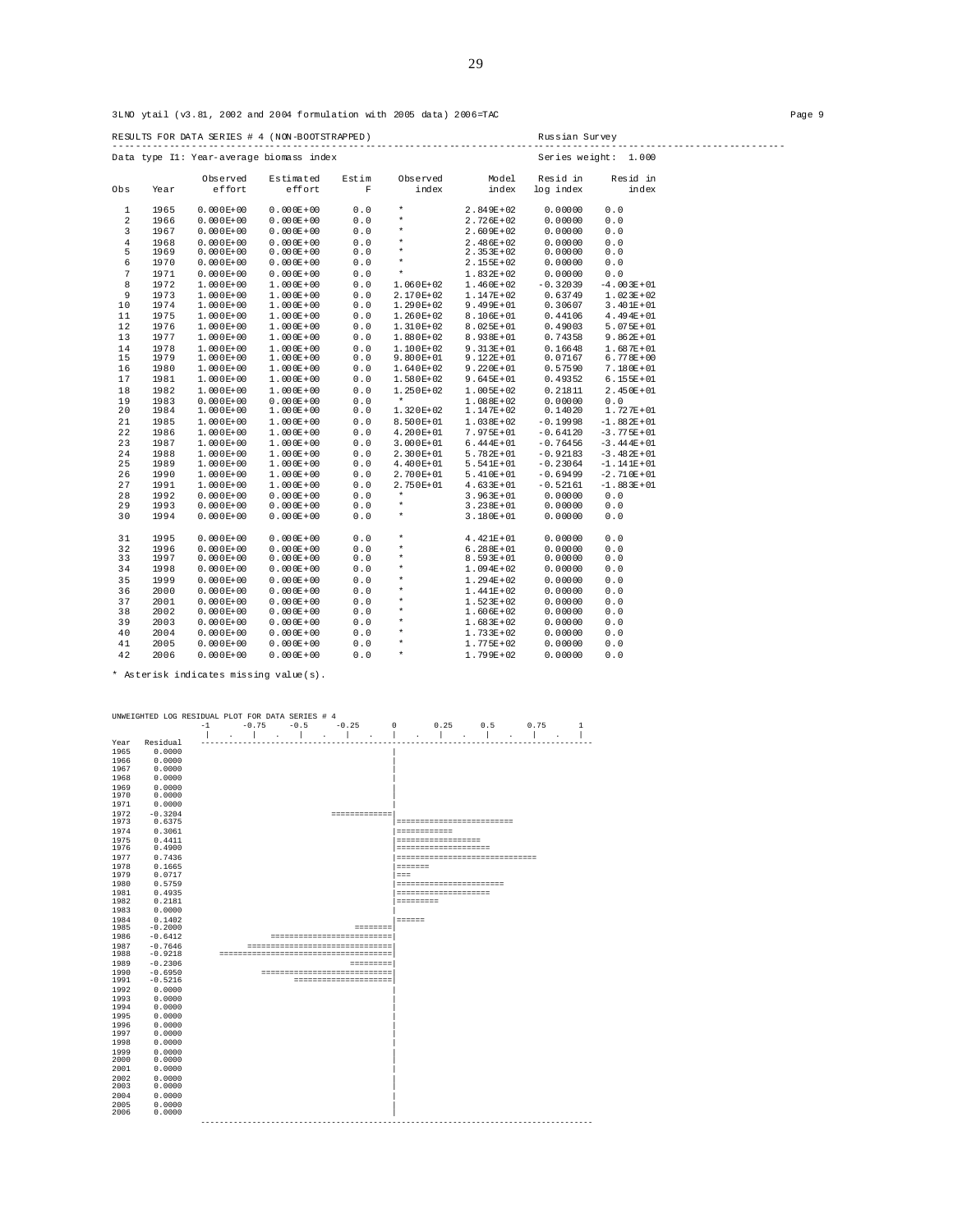3LNO ytail (v3.81, 2002 and 2004 formulation with 2005 data) 2006=TAC Page11

|                |              |                                        | Data type Il: Year-average biomass index |                      |                    |                                |                       | Series weight: 1.000 |  |
|----------------|--------------|----------------------------------------|------------------------------------------|----------------------|--------------------|--------------------------------|-----------------------|----------------------|--|
| Obs            | Year         | Observed<br>effort                     | Estimated<br>effort                      | Estim<br>$\mathbf F$ | Observed<br>index  | Model<br>index                 | Resid in<br>log index | Resid in<br>index    |  |
| $\mathbf{1}$   | 1965         | $0.000E + 00$                          | $0.000E + 00$                            | 0.0                  | $\star$            | $2.281E+02$                    | 0.00000               | 0.0                  |  |
| $\overline{a}$ | 1966         | $0.000E + 00$                          | $0.000E + 00$                            | 0.0                  | $\star$            | $2.183E + 02$                  | 0.00000               | 0.0                  |  |
| 3              | 1967         | $0.000E + 00$                          | $0.000E + 00$                            | 0.0                  | $\star$            | $2.089E + 02$                  | 0.00000               | 0.0                  |  |
| 4              | 1968         | $0.000E + 00$                          | $0.000E + 00$                            | 0.0                  | $\star$            | $1.991E+02$                    | 0.00000               | 0.0                  |  |
| 5              | 1969         | $0.000E + 00$                          | $0.000E + 00$                            | 0.0                  | $\star$            | $1.884E + 02$                  | 0.00000               | 0.0                  |  |
| 6              | 1970         | $0.000E + 00$                          | $0.000E + 00$                            | 0.0                  | $\star$            | $1.726E + 02$                  | 0.00000               | 0.0                  |  |
| 7              | 1971         | $0.000E + 00$                          | $0.000E + 00$                            | 0.0                  | $^\star$           | $1.467E + 02$                  | 0.00000               | 0.0                  |  |
| 8              | 1972         | $0.000E + 00$                          | $0.000E + 00$                            | 0.0                  | $\star$            | $1.169E + 02$                  | 0.00000               | 0.0                  |  |
| 9              | 1973         | $0.000E + 00$                          | $0.000E + 00$                            | 0.0                  | $\star$            | $9.186E + 01$                  | 0.00000               | 0.0                  |  |
| 10             | 1974         | $0.000E + 00$                          | $0.000E + 00$                            | 0.0                  | $\star$            | $7.607E + 01$                  | 0.00000               | 0.0                  |  |
| 11             | 1975         | $0.000E + 00$                          | $0.000E + 00$                            | 0.0                  | $\star$            | $6.492E+01$                    | 0.00000               | 0.0                  |  |
| 12             | 1976         | $0.000E + 00$                          | $0.000E + 00$                            | 0.0                  | $\star$            | $6.427E + 01$                  | 0.00000               | 0.0                  |  |
| 13             | 1977         | $0.000E + 00$                          | $0.000E + 00$                            | 0.0                  | $\star$            | $7.157E + 01$                  | 0.00000               | 0.0                  |  |
| 14             | 1978         | $0.000E + 00$                          | $0.000E + 00$                            | 0.0                  | $\star$            | $7.458E + 01$                  | 0.00000               | 0.0                  |  |
| 15             | 1979         | $0.000E + 00$                          | $0.000E + 00$                            | 0.0                  | $\star$            | $7.305E + 01$                  | 0.00000               | 0.0                  |  |
| 16             | 1980         | $0.000E + 00$                          | $0.000E + 00$                            | 0.0                  | $\star$            | $7.384E + 01$                  | 0.00000               | 0.0                  |  |
| 17             | 1981         | $0.000E + 00$                          | $0.000E + 00$                            | 0.0                  | $\star$            | $7.724E + 01$                  | 0.00000               | 0.0                  |  |
| 18             | 1982         | $0.000E + 00$                          | $0.000E + 00$                            | 0.0                  | $\star$<br>$\star$ | $8.049E + 01$                  | 0.00000               | 0.0                  |  |
| 19             | 1983         | $0.000E + 00$                          | $0.000E + 00$                            | 0.0                  |                    | $8.715E + 01$                  | 0.00000               | 0.0                  |  |
| 20             | 1984         | $0.000E + 00$                          | $0.000E + 00$                            | 0.0                  | $\star$            | $9.188E + 01$                  | 0.00000               | 0.0                  |  |
| 21             | 1985         | $0.000E + 00$                          | $0.000E + 00$                            | 0.0                  | $\star$            | $8.314E+01$                    | 0.00000               | 0.0                  |  |
| 22             | 1986         | $0.000E + 00$                          | $0.000E + 00$                            | 0.0                  | $\star$            | $6.386E + 01$                  | 0.00000               | 0.0                  |  |
| 23             | 1987         | $0.000E + 00$                          | $0.000E + 00$                            | 0.0                  | $\star$<br>$\star$ | $5.161E+01$                    | 0.00000               | 0.0                  |  |
| 24             | 1988         | $0.000E + 00$                          | $0.000E + 00$                            | 0.0                  | $\star$            | $4.630E + 01$                  | 0.00000               | 0.0                  |  |
| 25             | 1989         | $0.000E + 00$                          | $0.000E + 00$                            | 0.0                  |                    | $4.438E + 01$                  | 0.00000               | 0.0                  |  |
| 26             | 1990         | $0.000E + 00$                          | $0.000E + 00$                            | 0.0                  | $\star$            | $4.332E + 01$                  | 0.00000               | 0.0                  |  |
| 27<br>28       | 1991         | $0.000E + 00$                          | $0.000E + 00$                            | 0.0                  | $\star$<br>$\star$ | $3.710E + 01$                  | 0.00000               | 0.0                  |  |
| 29             | 1992<br>1993 | $0.000E + 00$                          | $0.000E + 00$                            | 0.0                  | $\star$            | $3.174E + 01$                  | 0.00000               | 0.0                  |  |
| 30             | 1994         | $0.000E + 00$<br>$0.000E + 00$         | $0.000E + 00$<br>$0.000E + 00$           | 0.0<br>0.0           | $\star$            | $2.593E + 01$<br>$2.547E + 01$ | 0.00000<br>0.00000    | 0.0<br>0.0           |  |
| 31             | 1995         | $1.000E + 00$                          | $1.000E + 00$                            | 0.0                  | $9.300E+00$        | $3.541E+01$                    | $-1.33688$            | $-2.611E+01$         |  |
| 32             | 1996         | $1.000E + 00$                          | $1.000E + 00$                            | 0.0                  | $4.330E+01$        | $5.035E + 01$                  | $-0.15088$            | $-7.052E + 00$       |  |
| 33             | 1997         | $1.000E+00$                            | $1.000E + 00$                            | 0.0                  | 3.870E+01          | $6.881E+01$                    | $-0.57557$            | $-3.011E+01$         |  |
| 34             | 1998         | $1.000E+00$                            | $1.000E + 00$                            | 0.0                  | $1.226E+02$        | $8.759E + 01$                  | 0.33623               | $3.501E + 01$        |  |
| 35             | 1999         | $1.000E+00$                            | $1.000E + 00$                            | 0.0                  | 1.970E+02          | $1.036E + 02$                  | 0.64267               | $9.340E + 01$        |  |
| 36             | 2000         | $1.000E + 00$                          | $1.000E + 00$                            | 0.0                  | 1.447E+02          | $1.154E + 02$                  | 0.22654               | $2.933E + 01$        |  |
| 37             | 2001         | $1.000E + 00$                          | $1.000E + 00$                            | 0.0                  | 1.827E+02          | $1.219E + 02$                  | 0.40431               | $6.076E + 01$        |  |
| 38             | 2002         | $1.000E + 00$                          | $1.000E + 00$                            | 0.0                  | 1.485E+02          | $1.286E + 02$                  | 0.14402               | $1.992E + 01$        |  |
| 39             | 2003         | $1.000E+00$                            | $1.000E + 00$                            | 0.0                  | $1.368E+02$        | $1.348E + 02$                  | 0.01478               | $2.007E + 00$        |  |
| 40             | 2004         | $1.000E + 00$                          | $1.000E + 00$                            | 0.0                  | 1.700E+02          | $1.387E + 02$                  | 0.20315               | $3.125E + 01$        |  |
| 41             | 2005         | $1.000E + 00$                          | $1.000E + 00$                            | 0.0                  | $1.565E+02$        | $1.421E+02$                    | 0.09617               | $1.435E + 01$        |  |
| 42             | 2006         | $0.000E + 00$                          | $0.000E + 00$                            | 0.0                  | $\star$            | $1.440E+02$                    | 0.00000               | 0.0                  |  |
|                |              | * Asterisk indicates missing value(s). |                                          |                      |                    |                                |                       |                      |  |

| ------------- |                  | $-2$ | $-1.5$ | $-1$                        | $-0.5$ |              | 0             | 0.5 | $\mathbf{1}$ | 1.5 | $\overline{a}$ |
|---------------|------------------|------|--------|-----------------------------|--------|--------------|---------------|-----|--------------|-----|----------------|
|               |                  |      |        |                             |        |              |               |     |              |     |                |
| Year          | Residual         |      |        |                             |        |              |               |     |              |     |                |
| 1965          | 0.0000           |      |        |                             |        |              |               |     |              |     |                |
| 1966          | 0.0000           |      |        |                             |        |              |               |     |              |     |                |
| 1967          | 0.0000           |      |        |                             |        |              |               |     |              |     |                |
| 1968          | 0.0000           |      |        |                             |        |              |               |     |              |     |                |
| 1969          | 0.0000           |      |        |                             |        |              |               |     |              |     |                |
| 1970          | 0.0000           |      |        |                             |        |              |               |     |              |     |                |
| 1971          | 0.0000           |      |        |                             |        |              |               |     |              |     |                |
| 1972          | 0.0000           |      |        |                             |        |              |               |     |              |     |                |
| 1973          | 0.0000           |      |        |                             |        |              |               |     |              |     |                |
| 1974          | 0.0000           |      |        |                             |        |              |               |     |              |     |                |
| 1975          | 0.0000           |      |        |                             |        |              |               |     |              |     |                |
| 1976          | 0.0000           |      |        |                             |        |              |               |     |              |     |                |
| 1977          | 0.0000           |      |        |                             |        |              |               |     |              |     |                |
| 1978          | 0.0000           |      |        |                             |        |              |               |     |              |     |                |
| 1979          | 0.0000           |      |        |                             |        |              |               |     |              |     |                |
| 1980          | 0.0000           |      |        |                             |        |              |               |     |              |     |                |
| 1981          | 0.0000           |      |        |                             |        |              |               |     |              |     |                |
| 1982          | 0.0000           |      |        |                             |        |              |               |     |              |     |                |
| 1983          | 0.0000           |      |        |                             |        |              |               |     |              |     |                |
| 1984          | 0.0000           |      |        |                             |        |              |               |     |              |     |                |
| 1985          | 0.0000           |      |        |                             |        |              |               |     |              |     |                |
| 1986          | 0.0000           |      |        |                             |        |              |               |     |              |     |                |
| 1987          | 0.0000           |      |        |                             |        |              |               |     |              |     |                |
| 1988<br>1989  | 0.0000<br>0.0000 |      |        |                             |        |              |               |     |              |     |                |
| 1990          | 0.0000           |      |        |                             |        |              |               |     |              |     |                |
| 1991          | 0.0000           |      |        |                             |        |              |               |     |              |     |                |
| 1992          | 0.0000           |      |        |                             |        |              |               |     |              |     |                |
| 1993          | 0.0000           |      |        |                             |        |              |               |     |              |     |                |
| 1994          | 0.0000           |      |        |                             |        |              |               |     |              |     |                |
| 1995          | $-1.3369$        |      |        | --------------------------- |        |              |               |     |              |     |                |
| 1996          | $-0.1509$        |      |        |                             |        | $=$          |               |     |              |     |                |
| 1997          | $-0.5756$        |      |        |                             |        | ============ |               |     |              |     |                |
| 1998          | 0.3362           |      |        |                             |        |              | =======       |     |              |     |                |
| 1999          | 0.6427           |      |        |                             |        |              | ============= |     |              |     |                |
| 2000          | 0.2265           |      |        |                             |        |              |               |     |              |     |                |
| 2001          | 0.4043           |      |        |                             |        |              | ========      |     |              |     |                |
| 2002          | 0.1440           |      |        |                             |        |              | $==$          |     |              |     |                |
| 2003          | 0.0148           |      |        |                             |        |              |               |     |              |     |                |
| 2004          | 0.2031           |      |        |                             |        |              | $= = = =$     |     |              |     |                |
| 2005          | 0.0962           |      |        |                             |        |              | $=$           |     |              |     |                |
| 2006          | 0.0000           |      |        |                             |        |              |               |     |              |     |                |
|               |                  |      |        |                             |        |              |               |     |              |     |                |